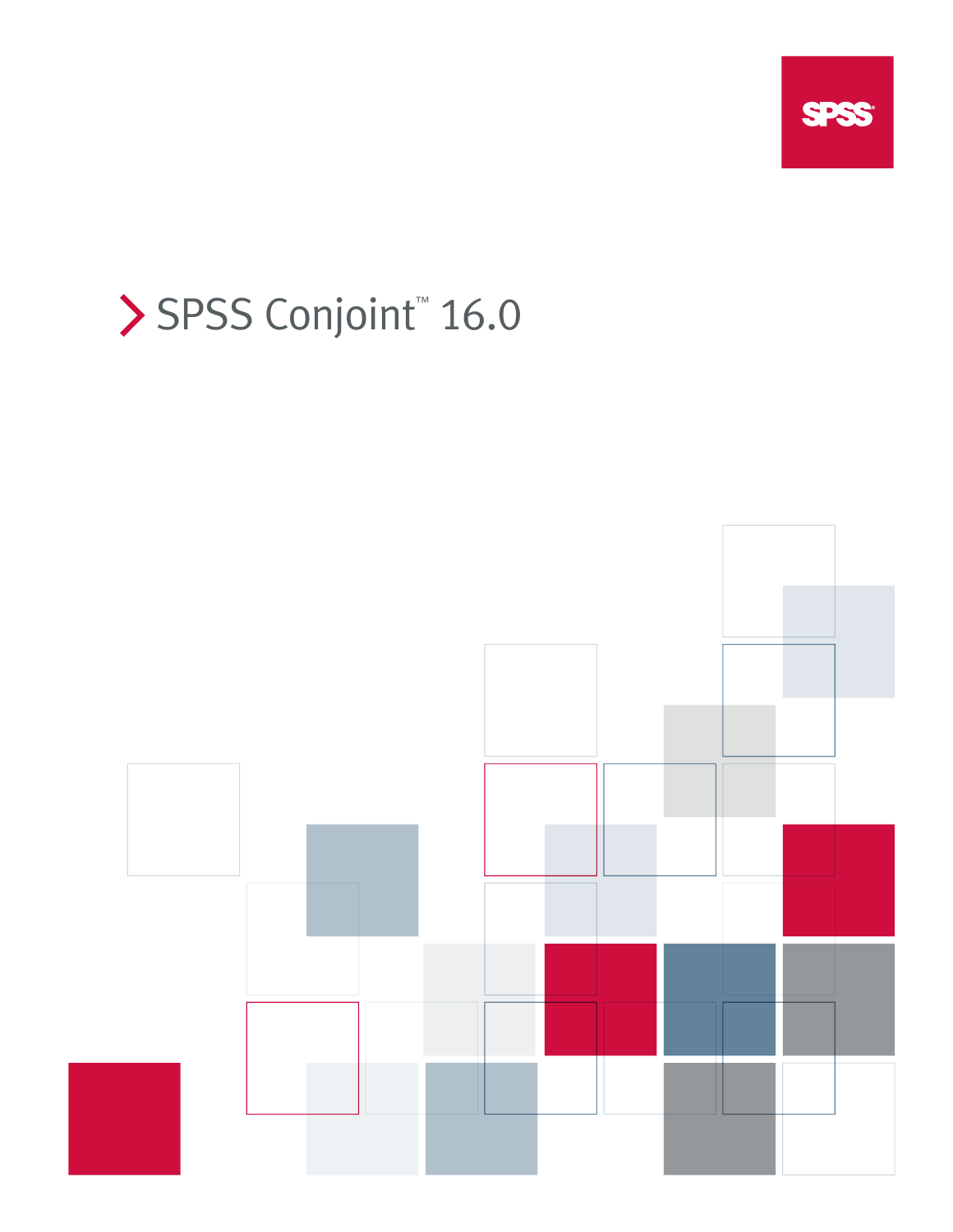For more information about SPSS® software products, please visit our Web site at *http://www.spss.com* or contact

SPSS Inc. 233 South Wacker Drive, 11th Floor Chicago, IL 60606-6412 Tel: (312) 651-3000 Fax: (312) 651-3668

SPSS is a registered trademark and the other product names are the trademarks of SPSS Inc. for its proprietary computer software. No material describing such software may be produced or distributed without the written permission of the owners of the trademark and license rights in the software and the copyrights in the published materials.

The SOFTWARE and documentation are provided with RESTRICTED RIGHTS. Use, duplication, or disclosure by the Government is subject to restrictions as set forth in subdivision (c) (1) (ii) of The Rights in Technical Data and Computer Software clause at 52.227-7013. Contractor/manufacturer is SPSS Inc., 233 South Wacker Drive, 11th Floor, Chicago, IL 60606-6412. Patent No. 7,023,453

General notice: Other product names mentioned herein are used for identification purposes only and may be trademarks of their respective companies.

Windows is a registered trademark of Microsoft Corporation.

Apple, Mac, and the Mac logo are trademarks of Apple Computer, Inc., registered in the U.S. and other countries.

This product uses WinWrap Basic, Copyright 1993-2007, Polar Engineering and Consulting, *http://www.winwrap.com*.

SPSS Conjoint™ 16.0 Copyright © 2007 by SPSS Inc. All rights reserved. Printed in the United States of America.

No part of this publication may be reproduced, stored in a retrieval system, or transmitted, in any form or by any means, electronic, mechanical, photocopying, recording, or otherwise, without the prior written permission of the publisher.

1 2 3 4 5 6 7 8 9 0 10 09 08 07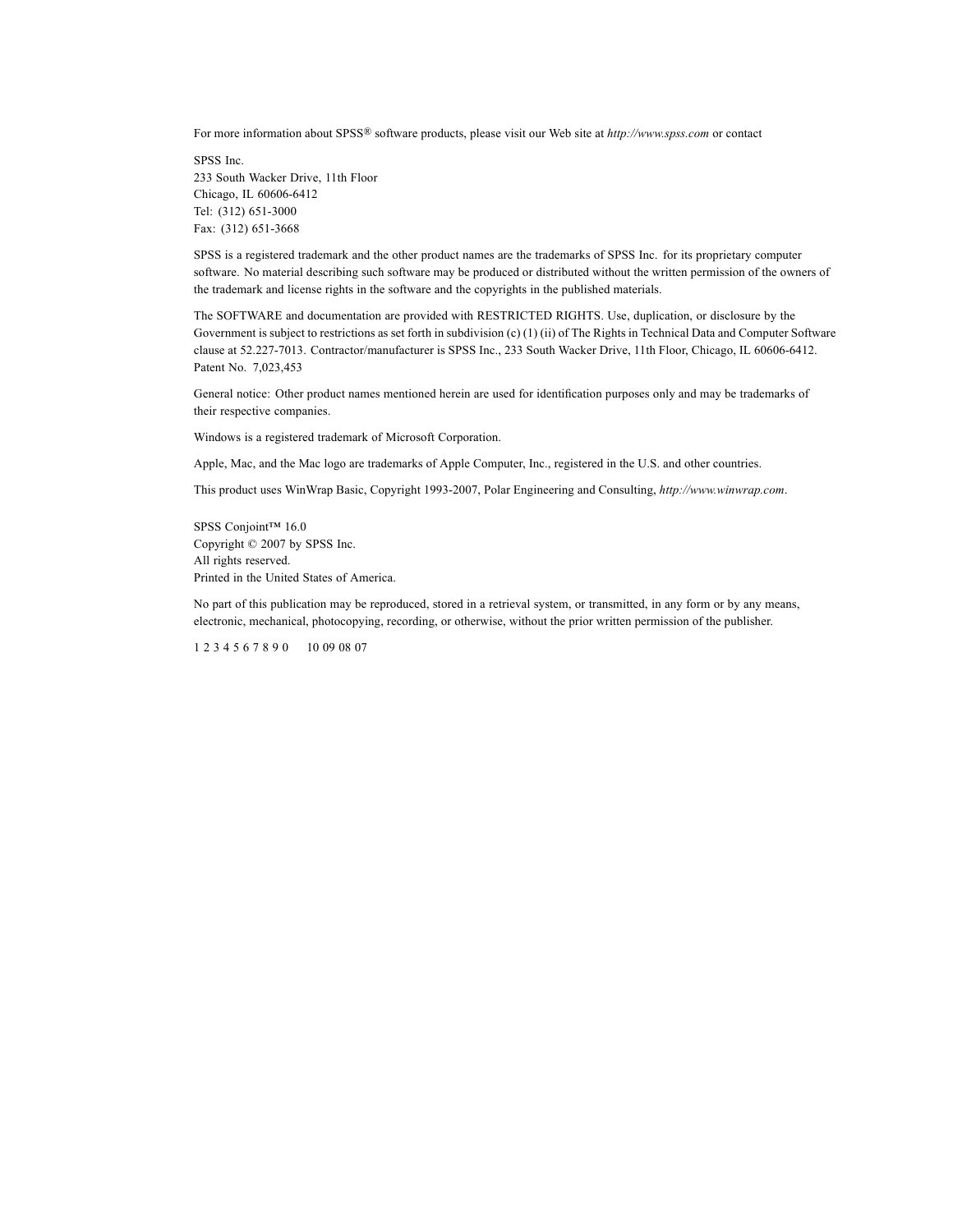## *Preface*

SPSS 16.0 is a comprehensive system for analyzing data. The SPSS Conjoint optional add-on module provides the additional analytic techniques described in this manual. The Conjoint add-on module must be used with the SPSS 16.0 Base system and is completely integrated into that system.

#### *Installation*

To install the SPSS Conjoint add-on module, run the License Authorization Wizard using the authorization code that you received from SPSS Inc. For more information, see the installation instructions supplied with the SPSS Conjoint add-on module.

#### *Compatibility*

SPSS is designed to run on many computer systems. See the installation instructions that came with your system for specific information on minimum and recommended requirements.

#### *Serial Numbers*

Your serial number is your identification number with SPSS Inc. You will need this serial number when you contact SPSS Inc. for information regarding support, payment, or an upgraded system. The serial number was provided with your Base system.

#### *Customer Service*

If you have any questions concerning your shipment or account, contact your local office, listed on the SPSS Web site at *http://www.spss.com/worldwide*. Please have your serial number ready for identification.

#### *Training Seminars*

SPSS Inc. provides both public and onsite training seminars. All seminars feature hands-on workshops. Seminars will be offered in major cities on a regular basis. For more information on these seminars, contact your local office, listed on the SPSS Web site at *http://www.spss.com/worldwide*.

#### *Technical Support*

The services of SPSS Technical Support are available to maintenance customers. Customers may contact Technical Support for assistance in using SPSS or for installation help for one of the supported hardware environments. To reach Technical Support, see the SPSS Web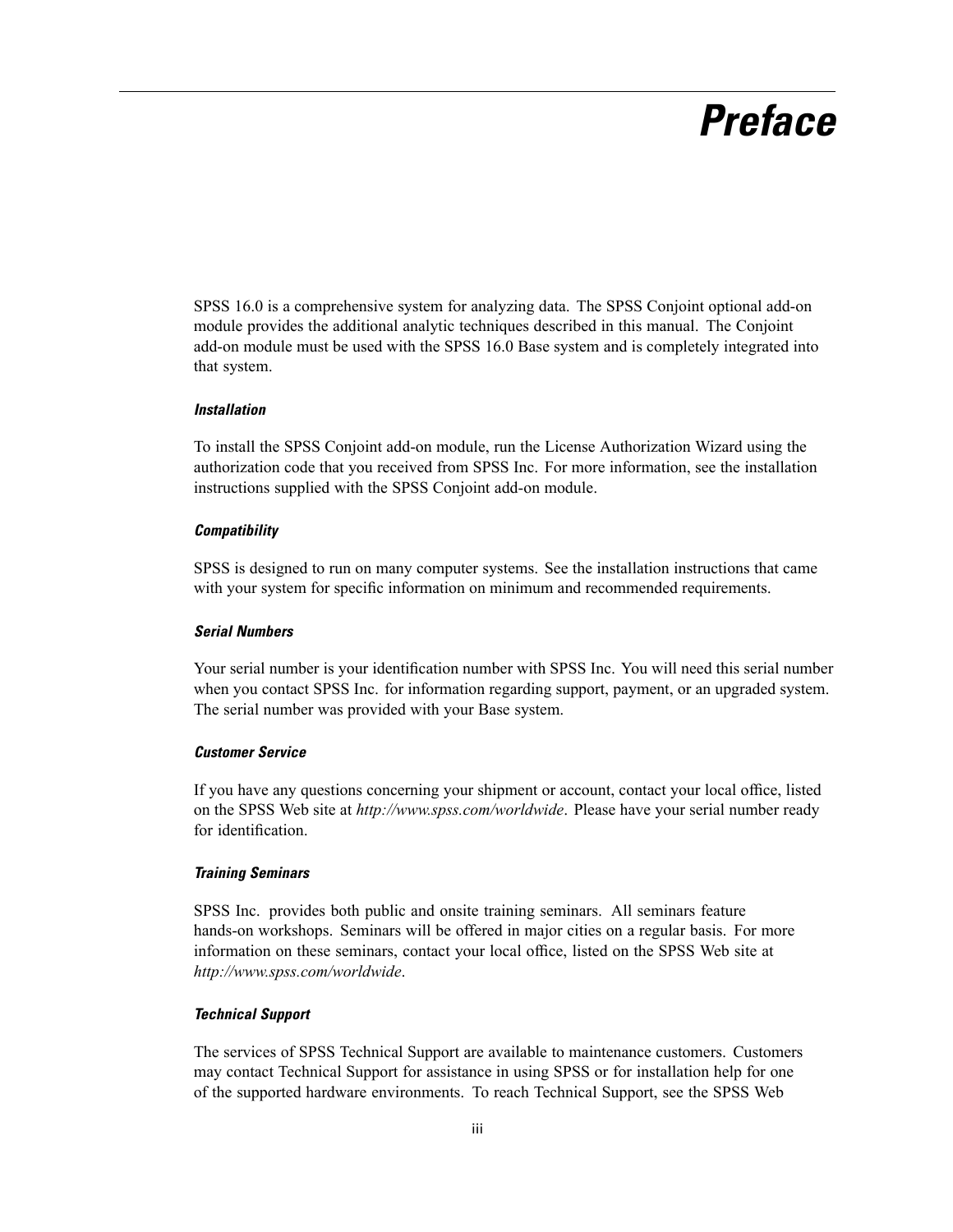site at *http://www.spss.com*, or contact your local office, listed on the SPSS Web site at *http://www.spss.com/worldwide*. Be prepared to identify yourself, your organization, and the serial number of your system.

#### *Additional Publications*

Additional copies of product manuals may be purchased directly from SPSS Inc. Visit the SPSS Web Store at *http://www.spss.com/estore*, or contact your local SPSS office, listed on the SPSS Web site at *http://www.spss.com/worldwide*. For telephone orders in the United States and Canada, call SPSS Inc. at 800-543-2185. For telephone orders outside of North America, contact your local office, listed on the SPSS Web site.

The *SPSS Statistical Procedures Companion*, by Marija Norušis, has been published by Prentice Hall. A new version of this book, updated for SPSS 16.0, is planned. The *SPSS Advanced Statistical Procedures Companion*, also based on SPSS 16.0, is forthcoming. The *SPSS Guide to Data Analysis* for SPSS 16.0 is also in development. Announcements of publications available exclusively through Prentice Hall will be available on the SPSS Web site at *http://www.spss.com/estore* (select your home country, and then click Books).

#### *Tell Us Your Thoughts*

Your comments are important. Please let us know about your experiences with SPSS products. We especially like to hear about new and interesting applications using the SPSS Conjoint add-on module. Please send e-mail to *suggest@spss.com* or write to SPSS Inc., Attn.: Director of Product Planning, 233 South Wacker Drive, 11th Floor, Chicago, IL 60606-6412.

#### *About This Manual*

This manual documents the graphical user interface for the procedures included in the SPSS Conjoint add-on module. Illustrations of dialog boxes are taken from SPSS. Detailed information about the command syntax for features in the SPSS Conjoint add-on module is available in two forms: integrated into the overall Help system and as a separate document in PDF form in the *SPSS 16.0 Command Syntax Reference*, available from the Help menu.

#### *Contacting SPSS*

If you would like to be on our mailing list, contact one of our offices, listed on our Web site at *http://www.spss.com/worldwide*.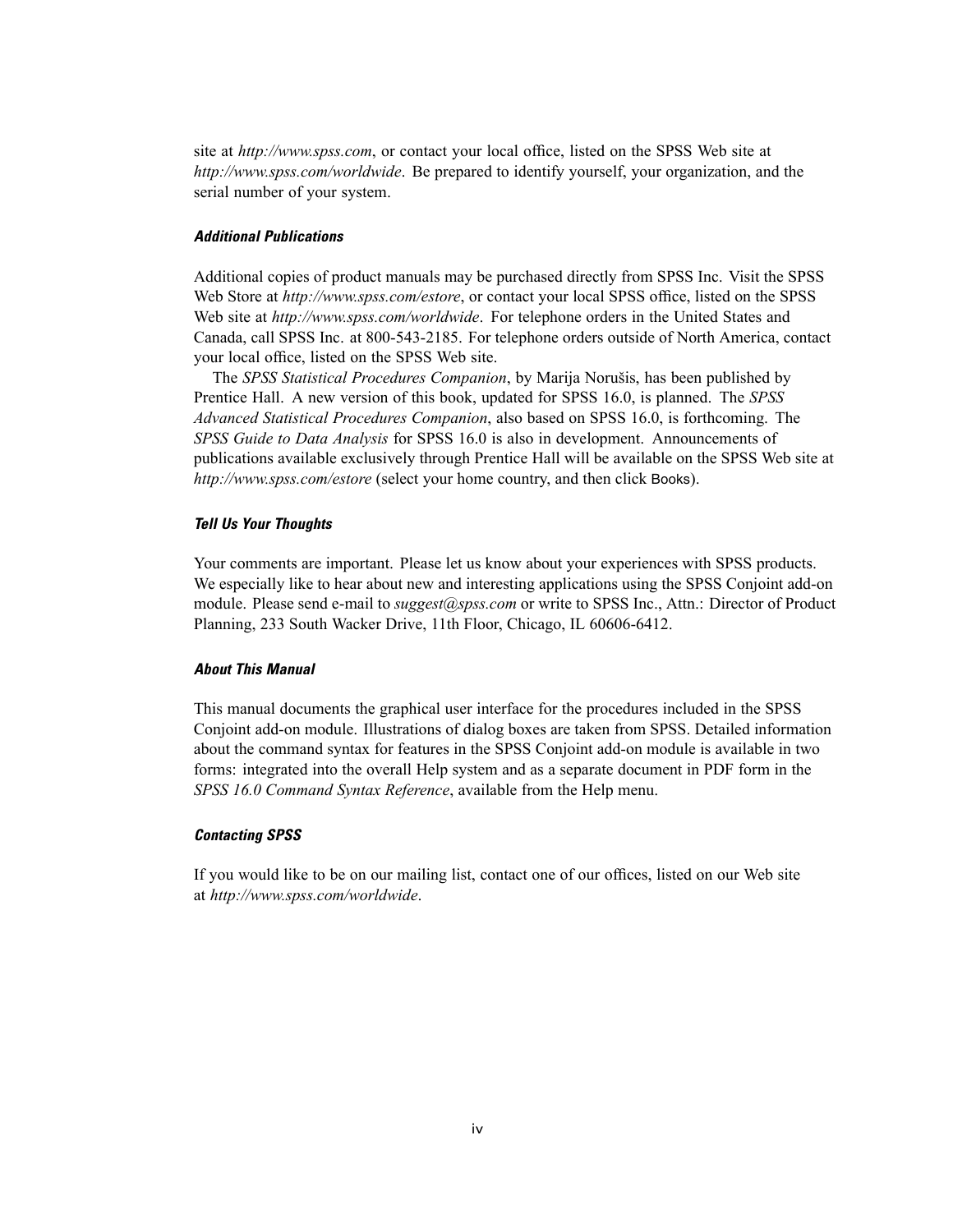## *Contents*

| 1 | <b>Introduction to Conjoint Analysis</b><br>1                        |
|---|----------------------------------------------------------------------|
|   |                                                                      |
| 2 | <b>Generating an Orthogonal Design</b><br>4                          |
|   |                                                                      |
| 3 | Displaying a Design<br>8                                             |
|   |                                                                      |
| 4 | <b>Running a Conjoint Analysis</b><br>10                             |
|   |                                                                      |
| 5 | <b>Using Conjoint Analysis to Model Carpet-Cleaner Preference 15</b> |
|   |                                                                      |

Utility Scores . . . . . . . . . . . . . . . . . . . . . . . . . . . . . . . . . . . . . . . . . . . . . . . . . . . . . . . . . . . . . . . . [23](#page-28-0)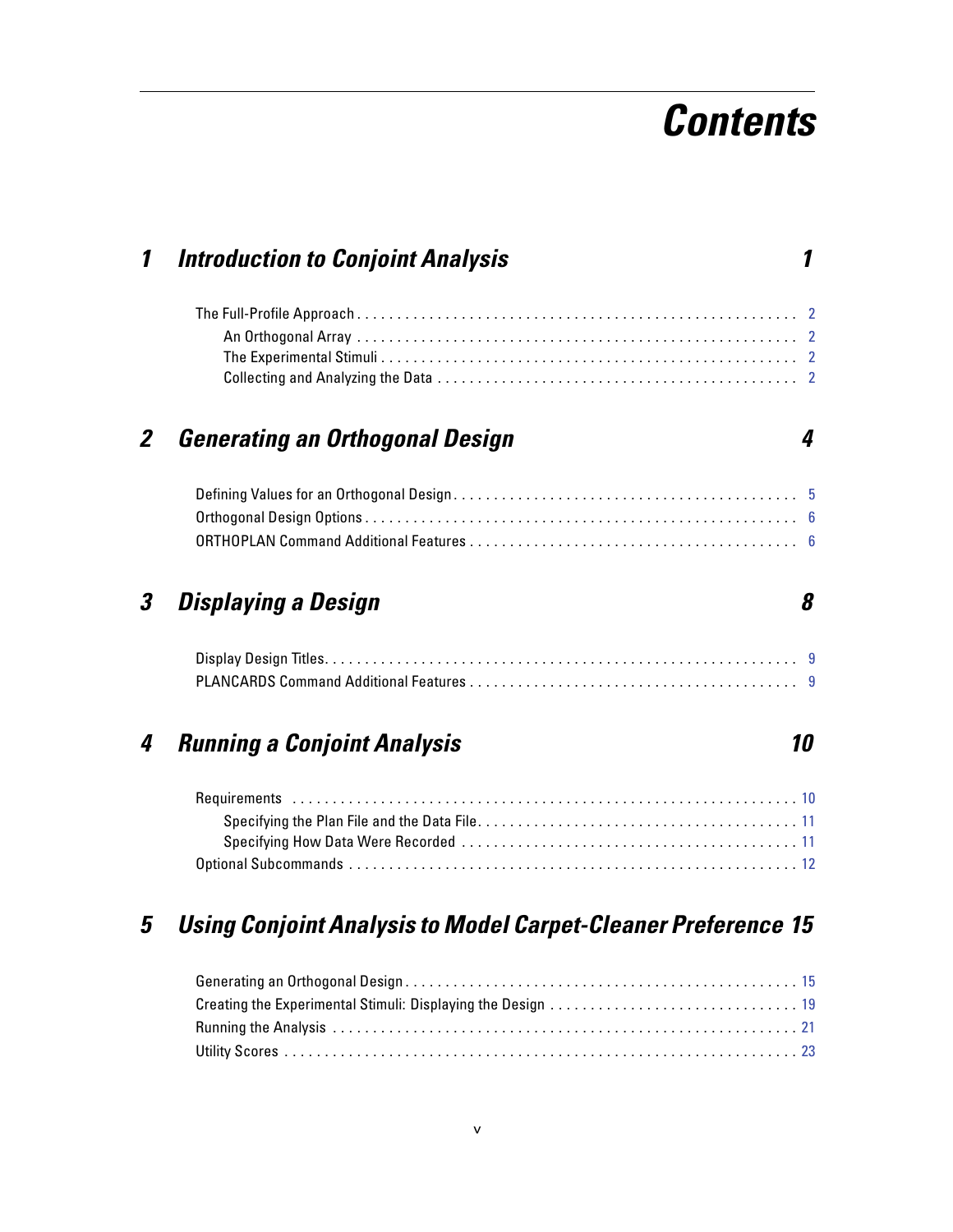## *Appendix*

| $\boldsymbol{A}$ | <b>Sample Files</b> | 28 |
|------------------|---------------------|----|
|                  | <b>Bibliography</b> | 38 |
|                  | <i><b>Index</b></i> | 40 |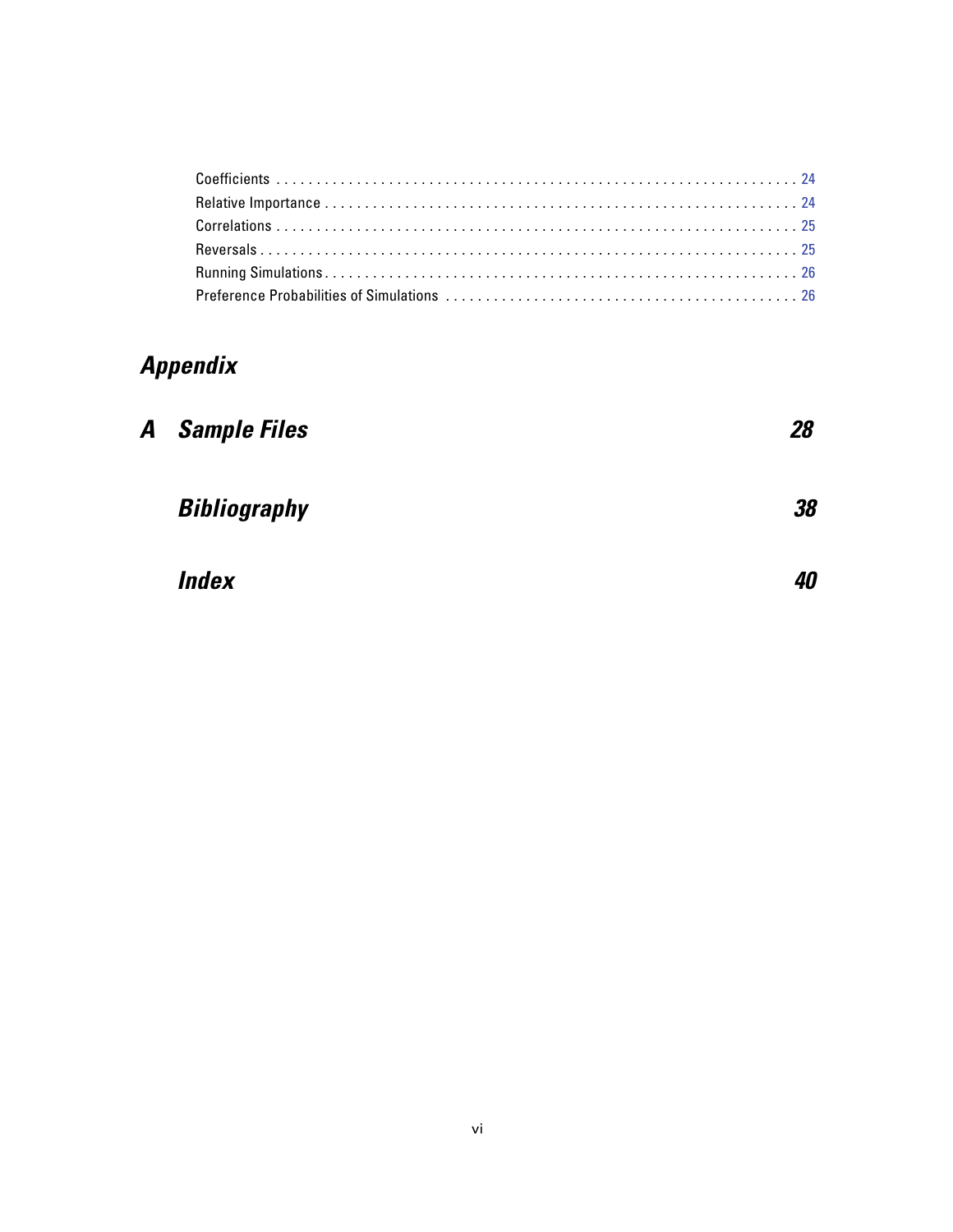## <span id="page-6-0"></span>*Introduction to Conjoint Analysis*

Conjoint analysis is a market research tool for developing effective product design. Using conjoint analysis, the researcher can answer questions such as: What product attributes are important or unimportant to the consumer? What levels of product attributes are the most or least desirable in the consumer's mind? What is the market share of preference for leading competitors' products versus our existing or proposed product?

The virtue of conjoint analysis is that it asks the respondent to make choices in the same fashion as the consumer presumably does—by trading off features, one against another.

For example, suppose that you want to book an airline flight. You have the choice of sitting in a cramped seat or a spacious seat. If this were the only consideration, your choice would be clear. You would probably prefer a spacious seat. Or suppose you have a choice of ticket prices: \$225 or \$800. On price alone, taking nothing else into consideration, the lower price would be preferable. Finally, suppose you can take either a direct flight, which takes two hours, or a flight with one layover, which takes five hours. Most people would choose the direct flight.

The drawback to the above approach is that choice alternatives are presented on single attributes alone, one at a time. Conjoint analysis presents choice alternatives between products defined by sets of attributes. This is illustrated by the following choice: would you prefer a flight that is cramped, costs \$225, and has one layover, or a flight that is spacious, costs \$800, and is direct? If comfort, price, and duration are the relevant attributes, there are potentially eight products:

| <b>Product</b> | Comfort  | Price | Duration |
|----------------|----------|-------|----------|
| 1              | cramped  | \$225 | 2 hours  |
| $\mathfrak{D}$ | cramped  | \$225 | 5 hours  |
| 3              | cramped  | \$800 | 2 hours  |
| 4              | cramped  | \$800 | 5 hours  |
| 5              | spacious | \$225 | 2 hours  |
| 6              | spacious | \$225 | 5 hours  |
| 7              | spacious | \$800 | 2 hours  |
| 8              | spacious | \$800 | 5 hours  |
|                |          |       |          |

Given the above alternatives, product 4 is probably the least preferred, while product 5 is probably the most preferred. The preferences of respondents for the other product offerings are implicitly determined by what is important to the respondent.

Using conjoint analysis, you can determine both the relative importance of each attribute as well as which levels of each attribute are most preferred. If the most preferable product is not feasible for some reason, such as cost, you would know the next most preferred alternative. If you have other information on the respondents, such as background demographics, you might be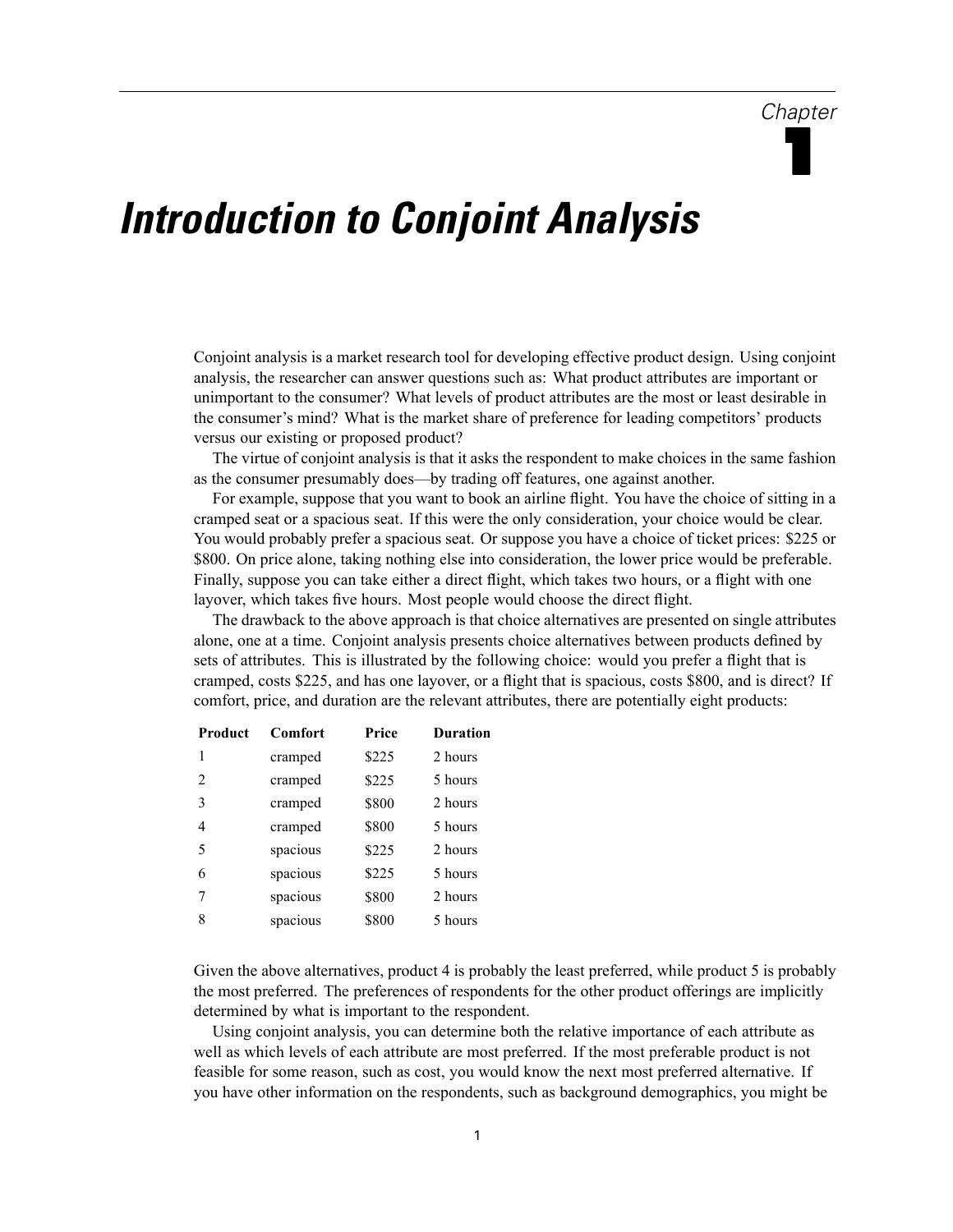<span id="page-7-0"></span>able to identify market segments for which distinct products can be packaged. For example, the business traveler and the student traveler might have different preferences that could be met by distinct product offerings.

## *The Full-Profile Approach*

Conjoint uses the **full-profile** (also known as full-concept) **approach**, where respondents rank, order, or score a set of profiles, or cards, according to preference. Each profile describes a complete product or service and consists of a different combination of factor levels for all factors (attributes) of interest.

#### *An Orthogonal Array*

A potential problem with the full-profile approach soon becomes obvious if more than a few factors are involved and each factor has more than a couple of levels. The total number of profiles resulting from all possible combinations of the levels becomes too great for respondents to rank or score in a meaningful way. To solve this problem, the full-profile approach uses what is termed a **fractional factorial design**, which presents a suitable fraction of all possible combinations of the factor levels. The resulting set, called an **orthogonal array**, is designed to capture the main effects for each factor level. Interactions between levels of one factor with levels of another factor are assumed to be negligible.

The Generate Orthogonal Design procedure is used to generate an orthogonal array and is typically the starting point of a conjoint analysis. It also allows you to generate factor-level combinations, known as **holdout cases**, which are rated by the subjects but are not used to build the preference model. Instead, they are used as a check on the validity of the model.

#### *The Experimental Stimuli*

Each set of factor levels in an orthogonal design represents a different version of the product under study and should be presented to the subjects in the form of an individual product profile. This helps the respondent to focus on only the one product currently under evaluation. The stimuli should be standardized by making sure that the profiles are all similar in physical appearance except for the different combinations of features.

Creation of the product profiles is facilitated with the Display Design procedure. It takes a design generated by the Generate Orthogonal Design procedure, or entered by the user, and produces a set of product profiles in a ready-to-use format.

#### *Collecting and Analyzing the Data*

Since there is typically a great deal of between-subject variation in preferences, much of conjoint analysis focuses on the single subject. To generalize the results, a random sample of subjects from the target population is selected so that group results can be examined.

The size of the sample in conjoint studies varies greatly. In one report (Cattin and Wittink, 1982), the authors state that the sample size in commercial conjoint studies usually ranges from 100 to 1,000, with 300 to 550 the most typical range. In another study (Akaah and Korgaonkar,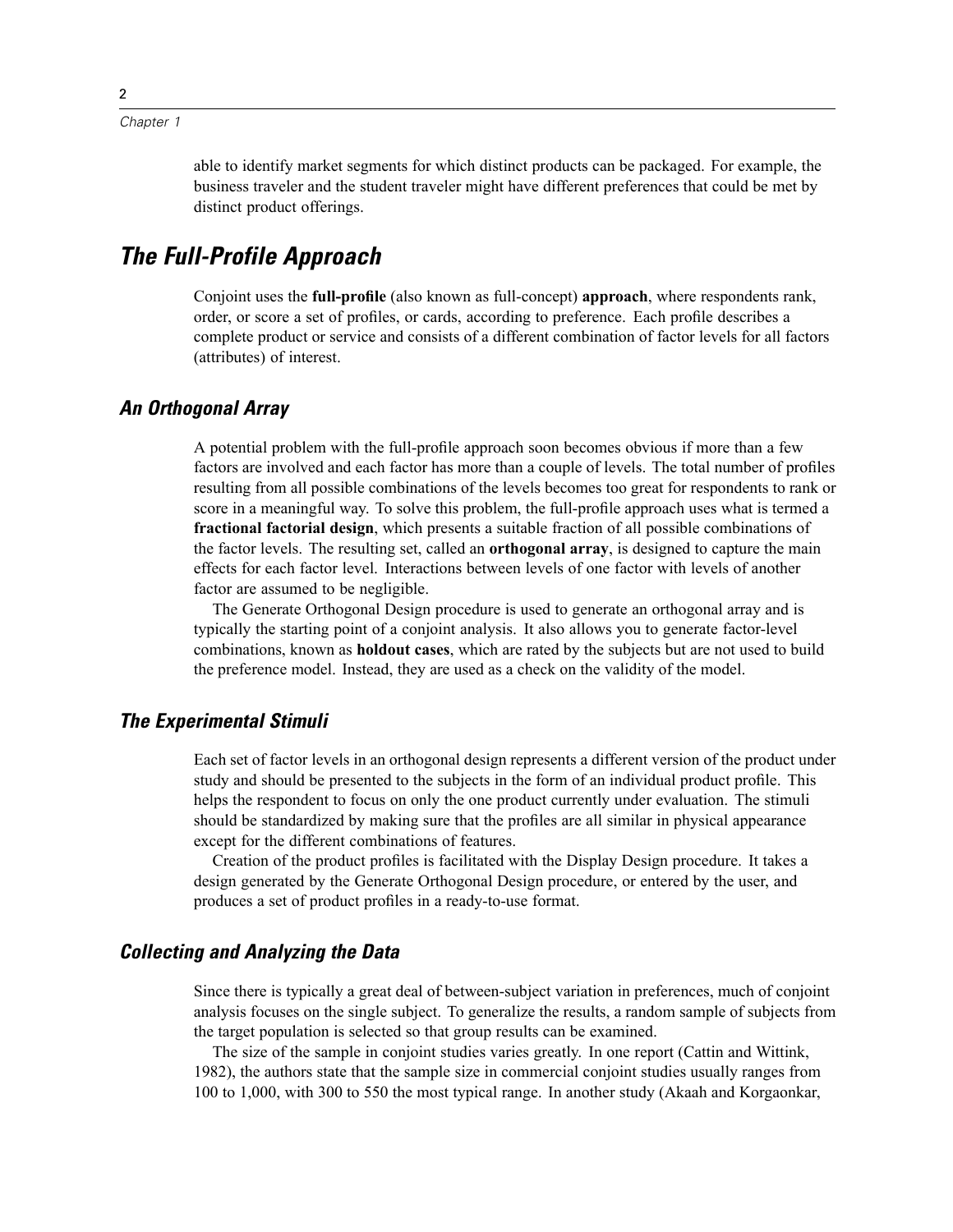<span id="page-8-0"></span>1988), it is found that smaller sample sizes (less than 100) are typical. As always, the sample size should be large enough to ensure reliability.

Once the sample is chosen, the researcher administers the set of profiles, or cards, to each respondent. The Conjoint procedure allows for three methods of data recording. In the first method, subjects are asked to assign a preference score to each profile. This type of method is typical when a Likert scale is used or when the subjects are asked to assign a number from 1 to 100 to indicate preference. In the second method, subjects are asked to assign a rank to each profile ranging from 1 to the total number of profiles. In the third method, subjects are asked to sort the profiles in terms of preference. With this last method, the researcher records the profile numbers in the order given by each subject.

Analysis of the data is done with the Conjoint procedure (available only through command syntax) and results in a utility score, called a **part-worth**, for each factor level. These utility scores, analogous to regression coefficients, provide a quantitative measure of the preference for each factor level, with larger values corresponding to greater preference. Part-worths are expressed in a common unit, allowing them to be added together to give the total utility, or overall preference, for any combination of factor levels. The part-worths then constitute a model for predicting the preference of any product profile, including profiles, referred to as **simulation cases**, that were not actually presented in the experiment.

The information obtained from a conjoint analysis can be applied to a wide variety of market research questions. It can be used to investigate areas such as product design, market share, strategic advertising, cost-benefit analysis, and market segmentation.

Although the focus of this manual is on market research applications, conjoint analysis can be useful in almost any scientific or business field in which measuring people's perceptions or judgments is important.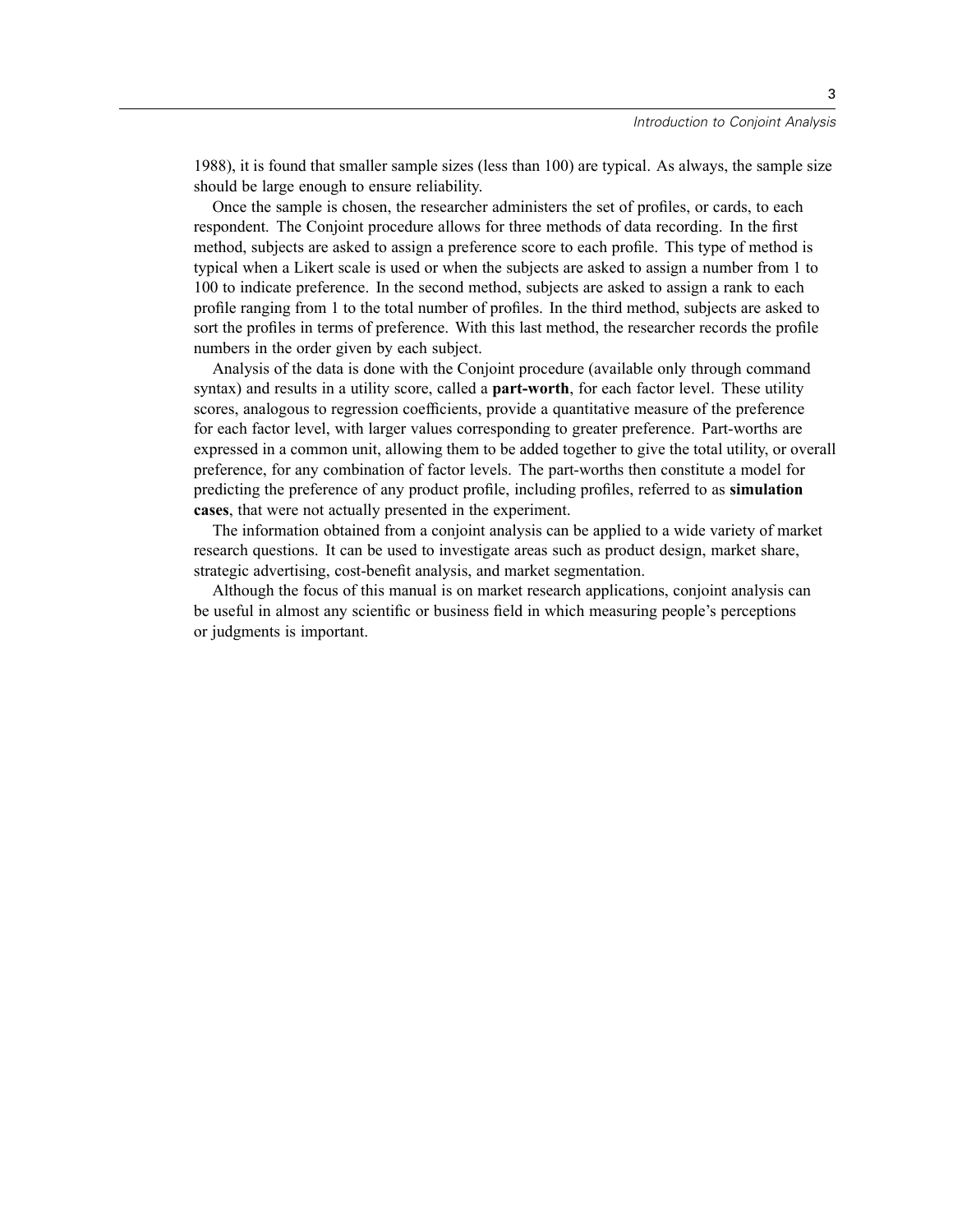![](_page_9_Picture_0.jpeg)

## <span id="page-9-0"></span>*Generating an Orthogonal Design*

Generate Orthogonal Design generates a data file containing an orthogonal main-effects design that permits the statistical testing of several factors without testing every combination of factor levels. This design can be displayed with the Display Design procedure, and the data file can be used by other procedures, such as Conjoint.

**Example.** A low-fare airline startup is interested in determining the relative importance to potential customers of the various factors that comprise its product offering. Price is clearly a primary factor, but how important are other factors, such as seat size, number of layovers, and whether or not a beverage/snack service is included? A survey asking respondents to rank product profiles representing all possible factor combinations is unreasonable given the large number of profiles. The Generate Orthogonal Design procedure creates a reduced set of product profiles that is small enough to include in a survey but large enough to assess the relative importance of each factor.

#### *To Generate an Orthogonal Design*

 $\blacktriangleright$  From the menus choose:

Data Orthogonal Design Generate...

Figure 2-1

*Generate Orthogonal Design dialog box*

| Generate Orthogonal Design                 | x                                         |
|--------------------------------------------|-------------------------------------------|
| Factor Name:                               | package                                   |
| Factor Label:                              | package design                            |
| Add                                        |                                           |
| Change                                     |                                           |
| Remove                                     |                                           |
| <b>Data File</b><br>● Create new data file | Define Values<br>C:\Doc\ORTHO.sav<br>File |
|                                            | Replace working data file                 |
|                                            | Reset random number seed to<br>Options    |
| ОK                                         | Cancel<br>Paste<br>Reset<br>Help          |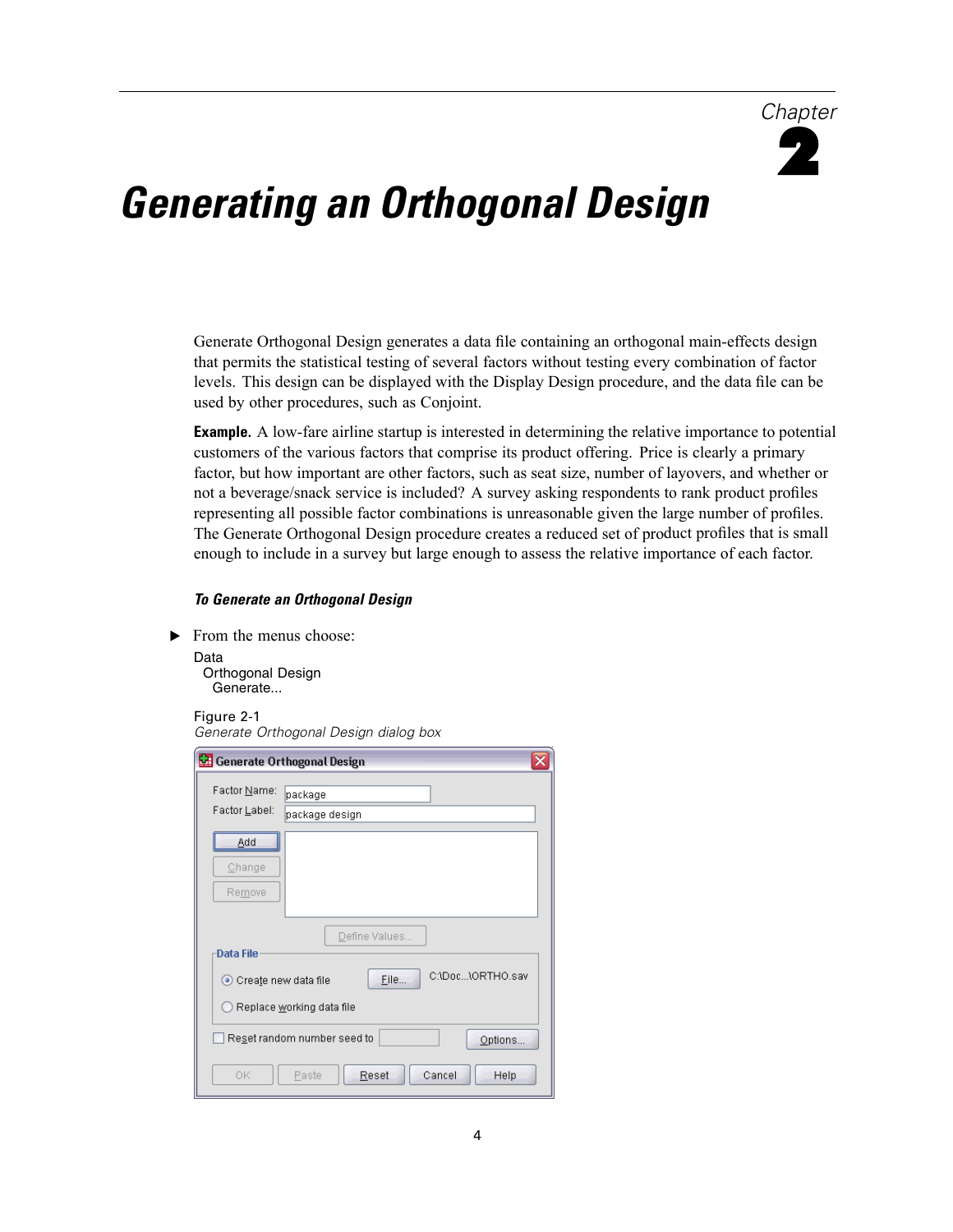- <span id="page-10-0"></span>**EXECUTE:** Define at least one factor. Enter a name in the Factor Name text box. Factor names can be any valid variable name, except *status\_* or *card\_*. You can also assign an optional factor label.
- E Click Add to add the factor name and an optional label. To delete a factor, select it in the list and click Remove. To modify a factor name or label, select it in the list, modify the name or label, and click Change.
- **EXECUTE:** Define values for each factor by selecting the factor and clicking Define Values.

**Data File.** Allows you to control the destination of the orthogonal design. You can either create a new dataset containing the orthogonal design, or you can replace the active dataset.

- **Create new data file.** Creates a new data file containing the factors and cases generated by the plan. By default, this data file is named *ortho.sav*, and it is saved to the current directory. Click File to specify a different name and destination for the file.
- **Replace working data file.** Replaces the active dataset with the generated plan.

**Reset random number seed to.** Resets the random number seed to the specified value. The seed can be any integer value from 0 through 2,000,000,000. Within a session, a different seed is used each time you generate a set of random numbers, producing different results. If you want to duplicate the same random numbers, you should set the seed value before you generate your first design and reset the seed to the same value each subsequent time you generate the design.

Optionally, you can:

Figure 2-2

■ Click Options to specify the minimum number of cases in the orthogonal design and to select holdout cases.

### *Defining Values for an Orthogonal Design*

|                   |       | Generate Design Define Values dialog box |                         |
|-------------------|-------|------------------------------------------|-------------------------|
|                   |       | Generate Design: Define Values           | $\overline{\mathsf{x}}$ |
|                   |       | Values and Labels for package            |                         |
|                   | Value | Label                                    | <b>Auto-Fill</b>        |
| $\perp$           | 11    | Ά¥                                       | From 1 to               |
| 2:                | 2     | B*                                       | Fill                    |
| 3:                | ß.    | lc*                                      |                         |
| $\overline{4}$ :  |       |                                          |                         |
| 5:                |       |                                          |                         |
| <u>б</u> :        |       |                                          |                         |
| Z:                |       |                                          |                         |
| 8:                |       |                                          |                         |
| $\underline{9}$ : |       |                                          |                         |
|                   |       |                                          |                         |
|                   |       | Continue<br>Cancel<br>Help               |                         |
|                   |       |                                          |                         |

You must assign values to each level of the selected factor or factors. The factor name will be displayed after Values and Labels for.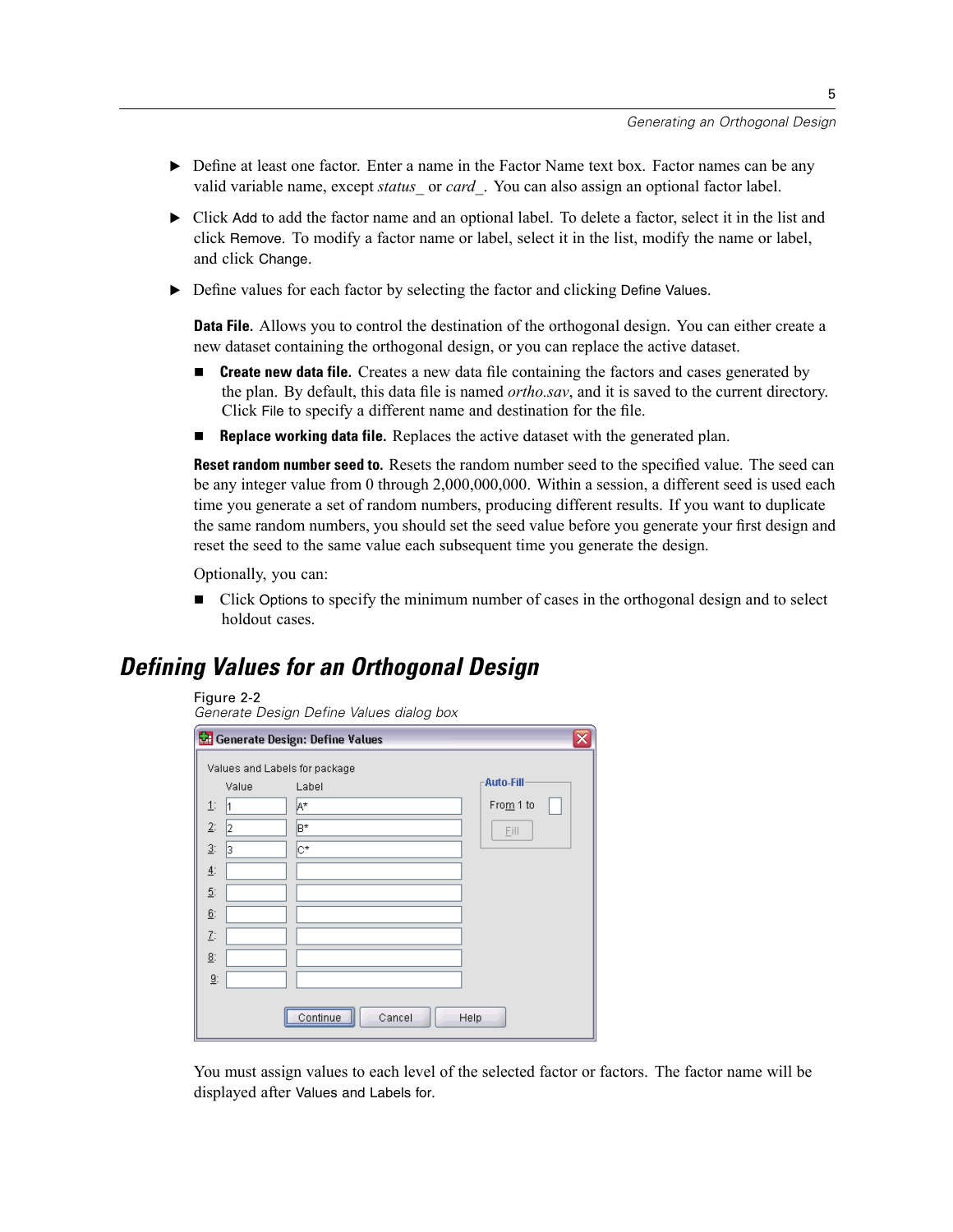<span id="page-11-0"></span>Enter each value of the factor. You can elect to give the values descriptive labels. If you do not assign labels to the values, labels that correspond to the values are automatically assigned (that is, a value of 1 is assigned a label of 1, a value of 3 is assigned a label of 3, and so on).

**Auto-Fill.** Allows you to automatically fill the Value boxes with consecutive values beginning with 1. Enter the maximum value and click Fill to fill in the values.

### *Orthogonal Design Options*

#### Figure 2-3

*Generate Orthogonal Design Options dialog box*

| Generate Orthogonal Design: Opt                         |  |  |
|---------------------------------------------------------|--|--|
| Minimum number of cases to generate:<br>18              |  |  |
| <b>Holdout Cases</b><br>V Number of holdout cases:<br>4 |  |  |
| Randomly mix with other cases                           |  |  |
|                                                         |  |  |
| Cancel<br>Continue<br>Help                              |  |  |

**Minimum number of cases to generate.** Specifies a minimum number of cases for the plan. Select a positive integer less than or equal to the total number of cases that can be formed from all possible combinations of the factor levels. If you do not explicitly specify the minimum number of cases to generate, the minimum number of cases necessary for the orthogonal plan is generated. If the Orthoplan procedure cannot generate at least the number of profiles requested for the minimum, it will generate the largest number it can that fits the specified factors and levels. Note that the design does not necessarily include exactly the number of specified cases but rather the smallest possible number of cases in the orthogonal design using this value as a minimum.

**Holdout Cases.** You can define holdout cases that are rated by subjects but are not included in the conjoint analysis.

- **Number of holdout cases.** Creates holdout cases in addition to the regular plan cases. Holdout cases are judged by the subjects but are not used when the Conjoint procedure estimates utilities. You can specify any positive integer less than or equal to the total number of cases that can be formed from all possible combinations of factor levels. Holdout cases are generated from another random plan, not the main-effects experimental plan. The holdout cases do not duplicate the experimental profiles or each other. By default, no holdout cases are produced.
- **Randomly mix with other cases.** Randomly mixes holdout cases with the experimental cases. When this option is deselected, holdout cases appear separately, following the experimental cases.

### *ORTHOPLAN Command Additional Features*

The command syntax language also allows you to:

- Append the orthogonal design to the active dataset rather than creating a new one.
- Specify simulation cases before generating the orthogonal design rather than after the design has been created.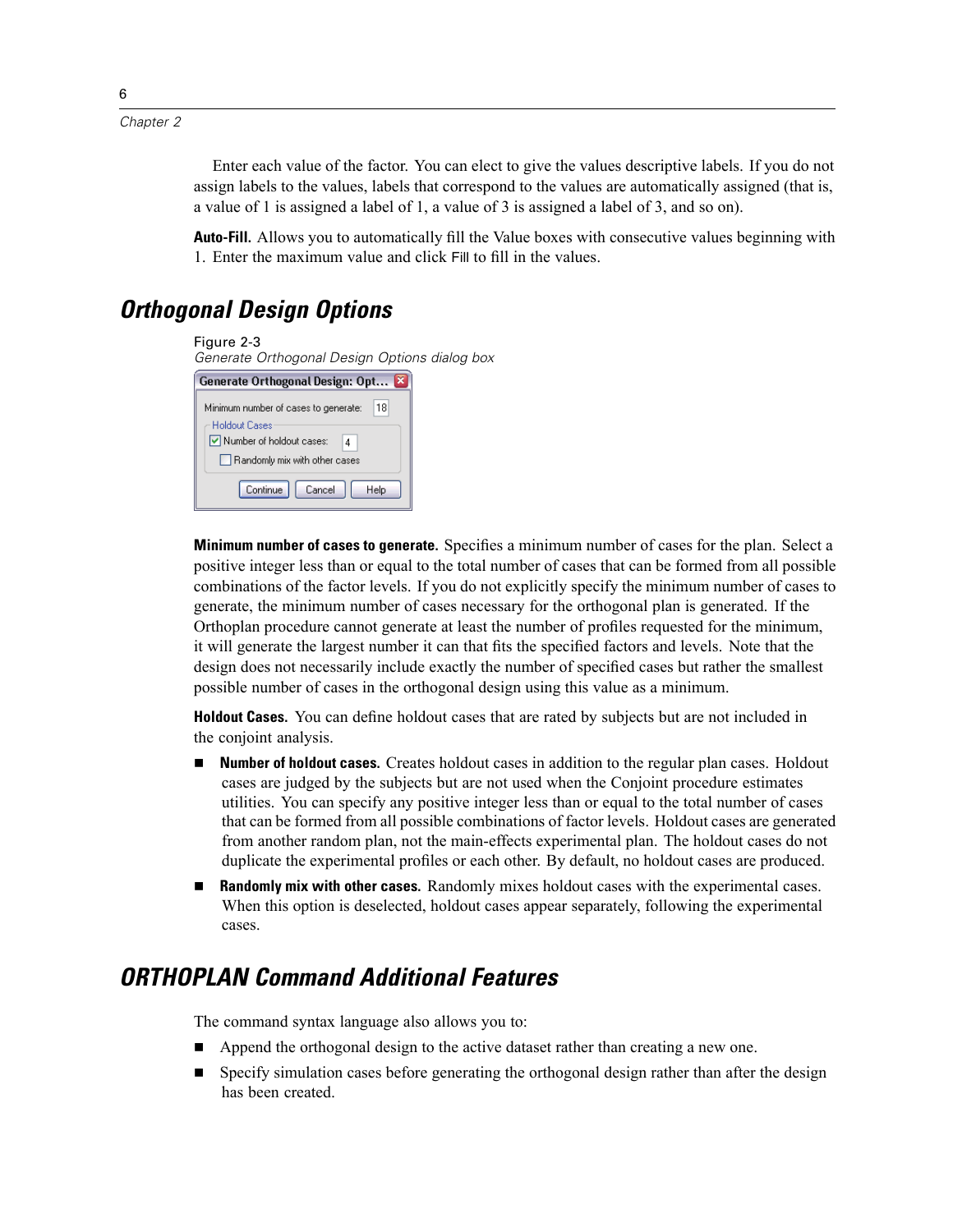*Generating an Orthogonal Design*

See the *Command Syntax Reference* for complete syntax information.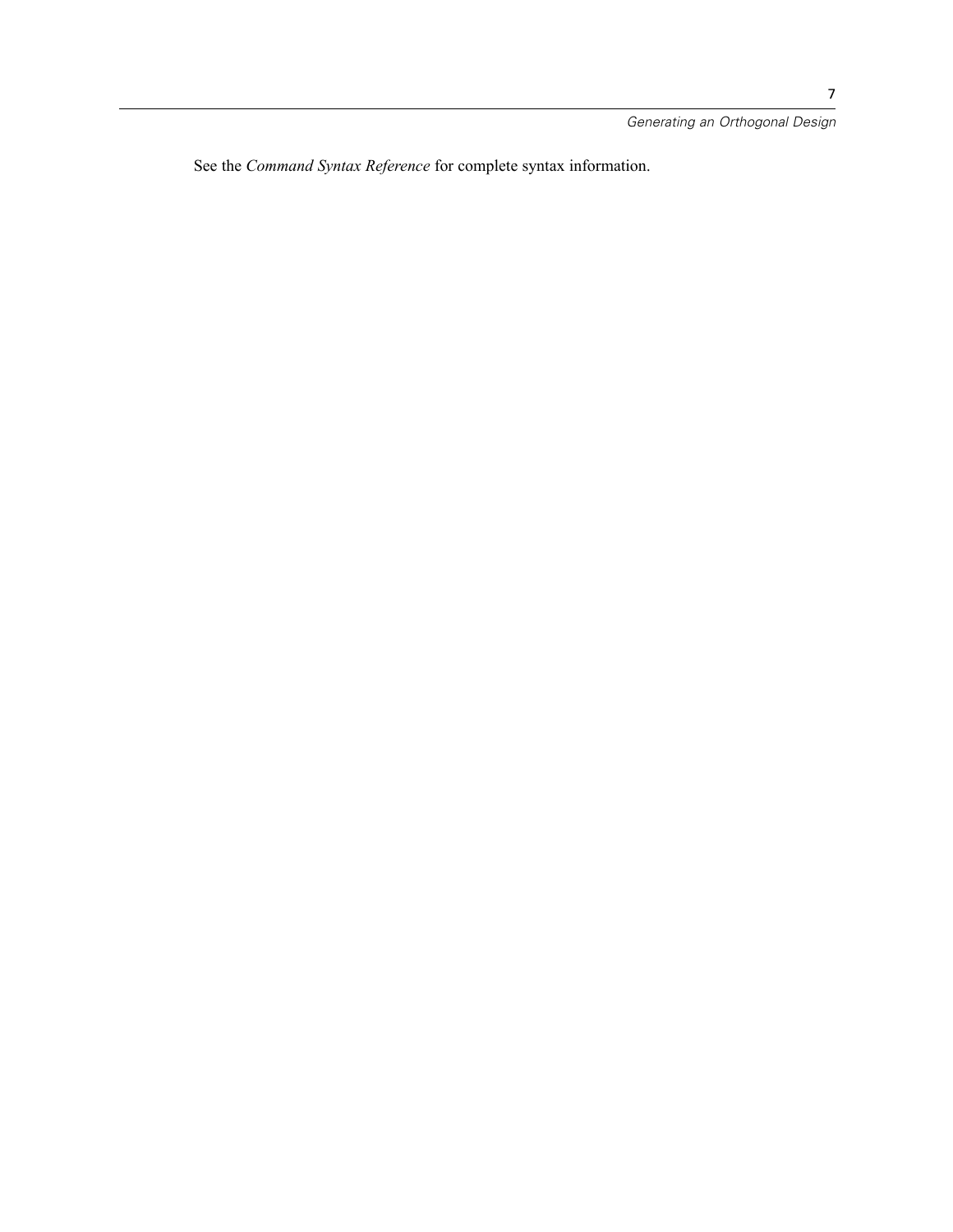## <span id="page-13-0"></span>*Displaying a Design*

The Display Design procedure allows you to print an experimental design. You can print the design in either a rough-draft listing format or as profiles that you can present to subjects in a conjoint study. This procedure can display designs created with the Generate Orthogonal Design procedure or any designs displayed in an active dataset.

#### *To Display an Orthogonal Design*

 $\blacktriangleright$  From the menus choose:

Data Orthogonal Design Display...

Figure 3-1 *Display Design dialog box*

| <b>Display Design</b> | ╳                                                                                                                                                                           |
|-----------------------|-----------------------------------------------------------------------------------------------------------------------------------------------------------------------------|
| STATUS_<br>CARD       | Eactors:<br>Titles<br>brand<br>$\blacktriangle$<br>price<br>B)<br>seal<br>$\overline{\phantom{0}}$<br>money<br>-Format<br>Listing for experimenter<br>Profiles for subjects |
| OK                    | Paste<br>Help<br>Reset<br>Cancel                                                                                                                                            |

- E Move one or more factors into the Factors list.
- $\triangleright$  Select a format for displaying the profiles in the output.

Format. You can choose one or more of the following format options:

- **Listing for experimenter.** Displays the design in a draft format that differentiates holdout profiles from experimental profiles and lists simulation profiles separately following the experimental and holdout profiles.
- **Profiles for subjects.** Produces profiles that can be presented to subjects. This format does not differentiate holdout profiles and does not produce simulation profiles.

Optionally, you can:

■ Click Titles to define headers and footers for the profiles.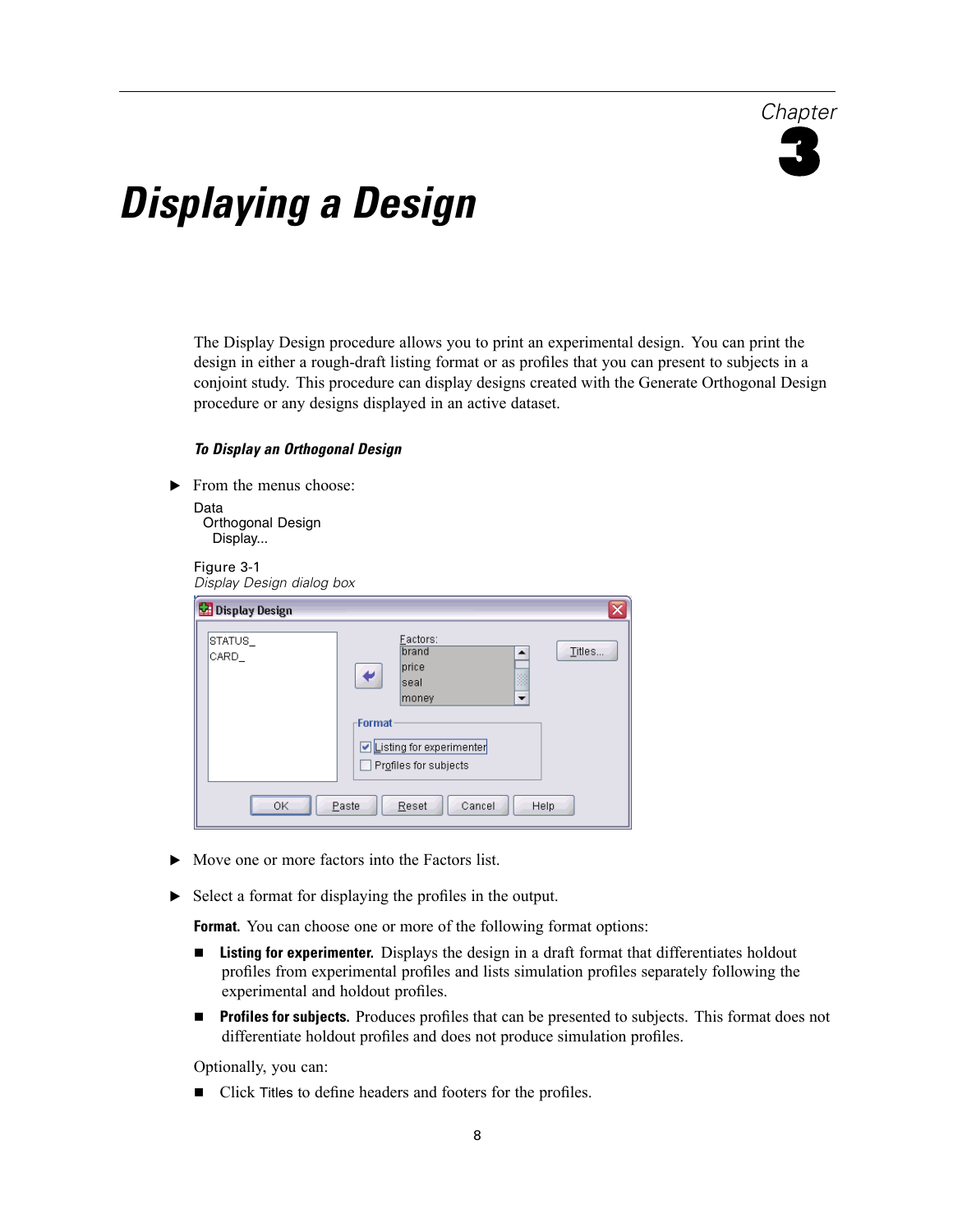*Displaying a Design*

### <span id="page-14-0"></span>*Display Design Titles*

#### Figure 3-2

*Display Design Titles dialog box*

| <b>Display Design: Titles</b> |                            |
|-------------------------------|----------------------------|
| Profile Title:                |                            |
|                               |                            |
|                               |                            |
|                               |                            |
| Profile Footer:               |                            |
|                               |                            |
|                               |                            |
|                               |                            |
|                               | Continue<br>Help<br>Cancel |

**Profile Title.** Enter a profile title up to 80 characters long. Titles appear at the top of the output if you have selected Listing for experimenter and at the top of each new profile if you have selected Profiles for subjects in the main dialog box. For Profiles for subjects, if the special character sequence *)CARD* is specified anywhere in the title, the procedure will replace it with the sequential profile number. This character sequence is not translated for Listing for experimenter.

**Profile Footer.** Enter a profile footer up to 80 characters long. Footers appear at the bottom of the output if you have selected Listing for experimenter and at the bottom of each profile if you have selected Profiles for subjects in the main dialog box. For Profiles for subjects, if the special character sequence *)CARD* is specified anywhere in the footer, the procedure will replace it with the sequential profile number. This character sequence is not translated for Listing for experimenter.

### *PLANCARDS Command Additional Features*

The command syntax language also allows you to:

Write profiles for subjects to an external file (using the OUTFILE subcommand).

See the *Command Syntax Reference* for complete syntax information.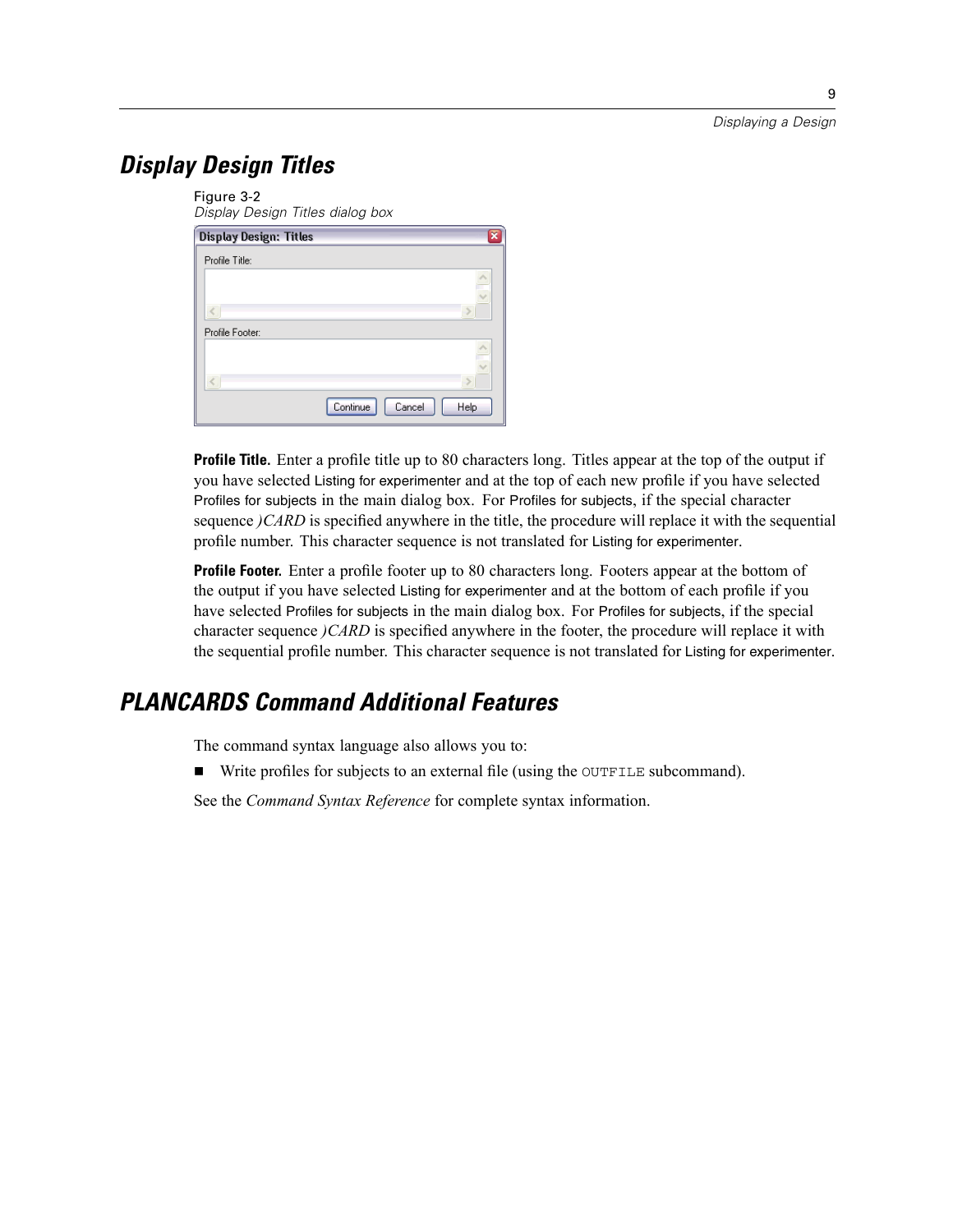![](_page_15_Picture_0.jpeg)

## <span id="page-15-0"></span>*Running a Conjoint Analysis*

A graphical user interface is not yet available for the Conjoint procedure. To obtain a conjoint analysis, you must enter command syntax for a CONJOINT command into a syntax window and then run it.

- For an example of command syntax for a CONJOINT command in the context of a complete conjoint analysis—including generating and displaying an orthogonal design—see [Chapter 5](#page-20-0).
- For complete command syntax information about the CONJOINT command, see the *Command Syntax Reference*.

#### *To Run a Command from a Syntax Window*

From the menus choose: File New SPSS Syntax...

This opens a syntax window.

- $\blacktriangleright$  Enter the command syntax for the CONJOINT command.
- $\blacktriangleright$  Highlight the command in the syntax window, and click the Run button (the right-pointing triangle) on the Syntax Editor toolbar.

See the *Base User's Guide* for more information about running commands in syntax windows.

### *Requirements*

The Conjoint procedure requires two files—a data file and a plan file—and the specification of how data were recorded (for example, each data point is a preference score from 1 to 100). The plan file consists of the set of product profiles to be rated by the subjects and should be generated using the [Generate Orthogonal Design](#page-9-0) procedure. The data file contains the preference scores or rankings of those profiles collected from the subjects. The plan and data files are specified with the PLAN and DATA subcommands, respectively. The method of data recording is specified with the SEQUENCE, RANK, or SCORE subcommands. The following command syntax shows a minimal specification:

```
CONJOINT PLAN='CPLAN.SAV' /DATA='RUGRANKS.SAV'
 /SEQUENCE=PREF1 TO PREF22.
```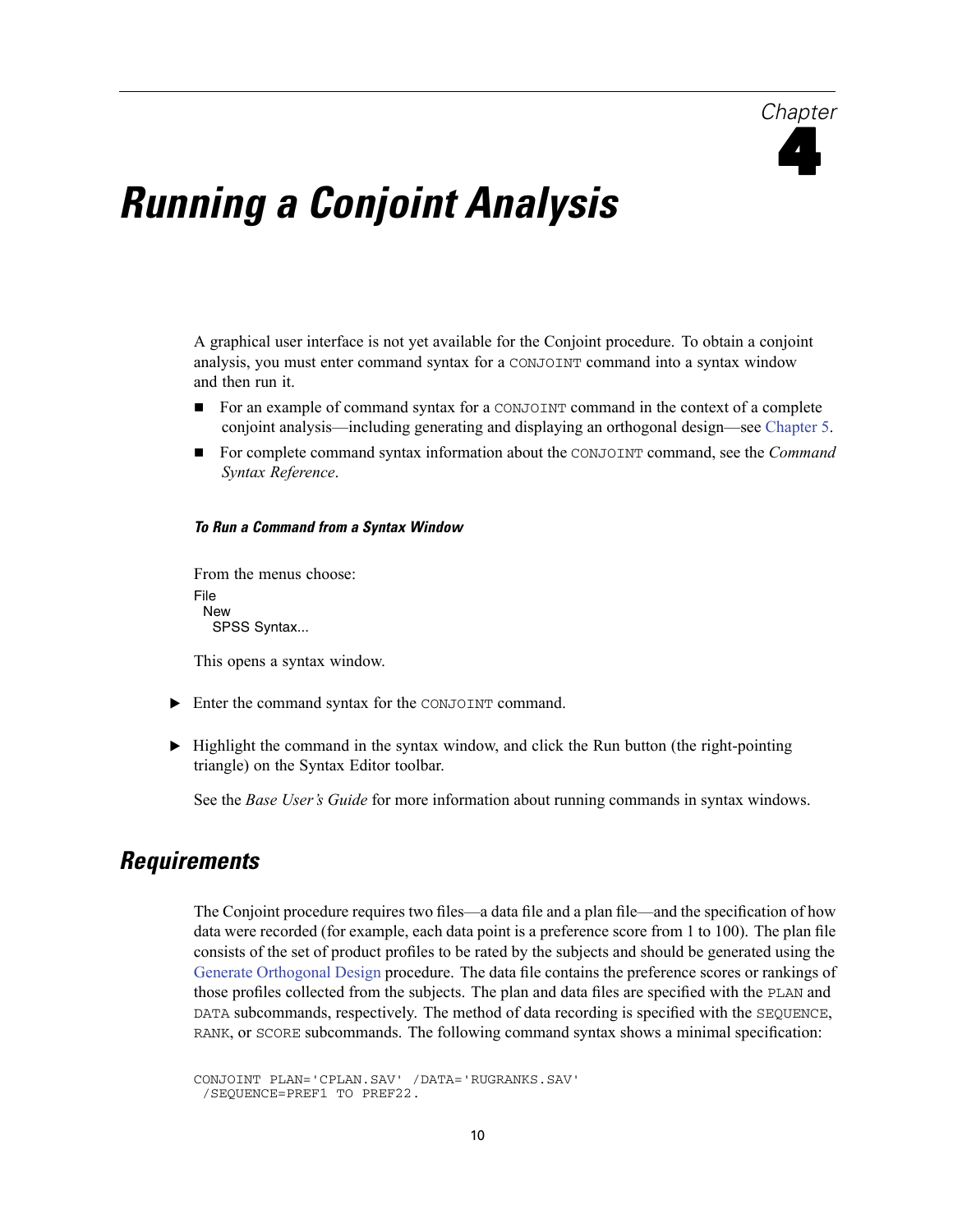*Running a Conjoint Analysis*

#### <span id="page-16-0"></span>*Specifying the Plan File and the Data File*

The CONJOINT command provides a number of options for specifying the plan file and the data file.

■ You can explicitly specify the filenames for the two files. For example:

CONJOINT PLAN='CPLAN.SAV' /DATA='RUGRANKS.SAV'

 $\blacksquare$  If only a plan file or data file is specified, the CONJOINT command reads the specified file and uses the active dataset as the other. For example, if you specify a data file but omit a plan file (you cannot omit both), the active dataset is used as the plan, as shown in the following example:

CONJOINT DATA='RUGRANKS.SAV'

 $\blacksquare$  You can use the asterisk  $(*)$  in place of a filename to indicate the active dataset, as shown in the following example:

CONJOINT PLAN='CPLAN.SAV' /DATA=\*

The active dataset is used as the preference data. Note that you cannot use the asterisk (\*) for both the plan file and the data file.

#### *Specifying How Data Were Recorded*

You must specify the way in which preference data were recorded. Data can be recorded in one of three ways: sequentially, as rankings, or as preference scores. These three methods are indicated by the SEQUENCE, RANK, and SCORE subcommands. You must specify one, and only one, of these subcommands as part of a CONJOINT command.

#### *SEQUENCE Subcommand*

The SEQUENCE subcommand indicates that data were recorded sequentially so that each data point in the data file is a profile number, starting with the most preferred profile and ending with the least preferred profile. This is how data are recorded if the subject is asked to order the profiles from the most to the least preferred. The researcher records which profile number was first, which profile number was second, and so on.

```
CONJOINT PLAN=* /DATA='RUGRANKS.SAV'
 /SEQUENCE=PREF1 TO PREF22.
```
■ The variable *PREF1* contains the profile number for the most preferred profile out of 22 profiles in the orthogonal plan. The variable *PREF22* contains the profile number for the least preferred profile in the plan.

#### *RANK Subcommand*

The RANK subcommand indicates that each data point is a ranking, starting with the ranking of profile 1, then the ranking of profile 2, and so on. This is how the data are recorded if the subject is asked to assign a rank to each profile, ranging from 1 to *n*, where *n* is the number of profiles. A lower rank implies greater preference.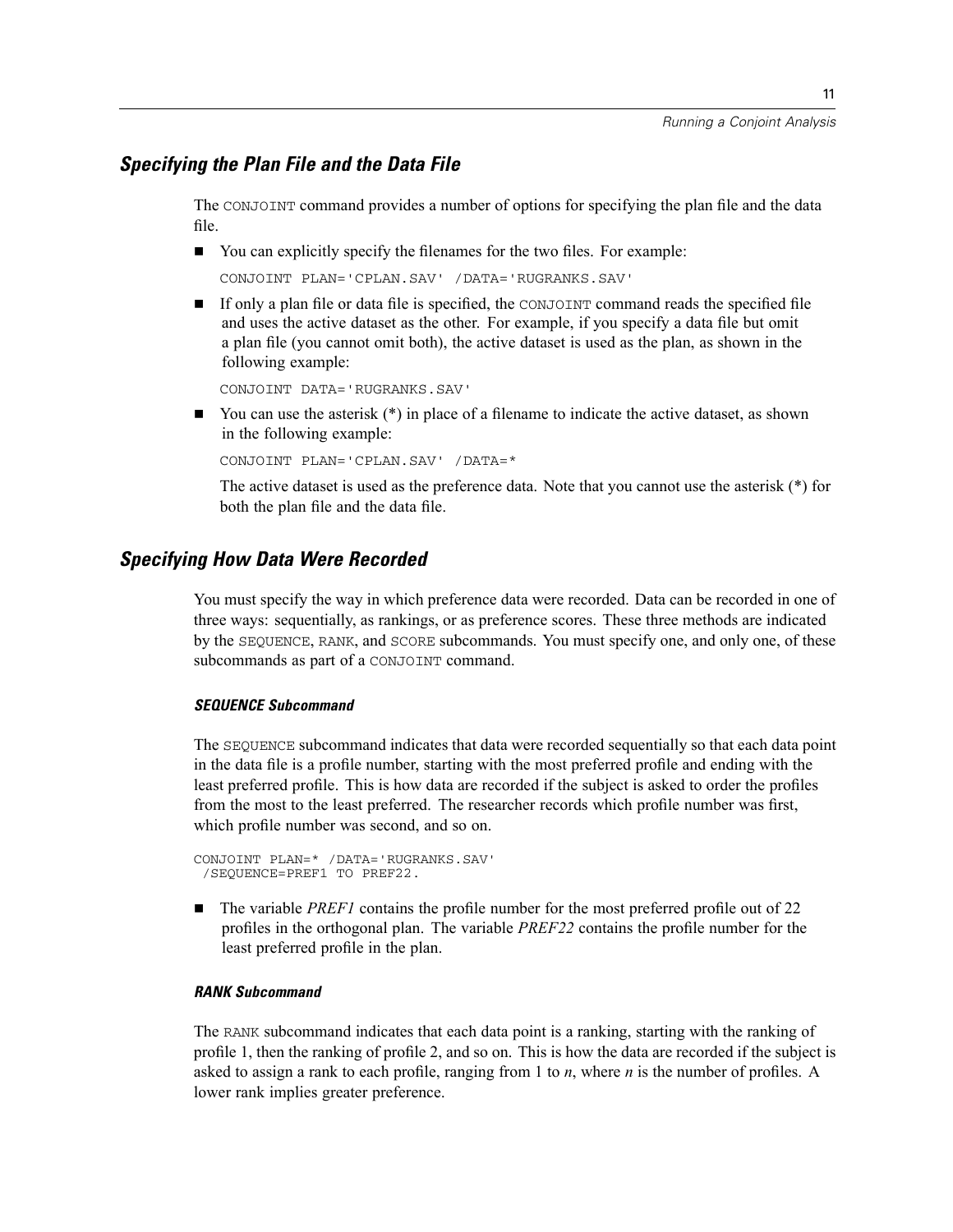```
CONJOINT PLAN=* /DATA='RUGRANKS.SAV'
 /RANK=RANK1 TO RANK22.
```
 The variable *RANK1* contains the ranking of profile 1, out of a total of 22 profiles in the orthogonal plan. The variable *RANK22* contains the ranking of profile 22.

#### *SCORE Subcommand*

The SCORE subcommand indicates that each data point is a preference score assigned to the profiles, starting with the score of profile 1, then the score of profile 2, and so on. This type of data might be generated, for example, by asking subjects to assign a number from 1 to 100 to show how much they liked the profile. A higher score implies greater preference.

```
CONJOINT PLAN=* /DATA='RUGRANKS.SAV'
 /SCORE=SCORE1 TO SCORE22.
```
 The variable *SCORE1* contains the score for profile 1, and *SCORE22* contains the score for profile 22.

### *Optional Subcommands*

The CONJOINT command offers a number of optional subcommands that provide additional control and functionality beyond what is required.

#### *SUBJECT Subcommand*

The SUBJECT subcommand allows you to specify a variable from the data file to be used as an identifier for the subjects. If you do not specify a subject variable, the CONJOINT command assumes that all of the cases in the data file come from one subject. The following example specifies that the variable *ID*, from the file *rugranks.sav*, is to be used as a subject identifier.

```
CONJOINT PLAN=* /DATA='RUGRANKS.SAV'
/SCORE=SCORE1 TO SCORE22 /SUBJECT=ID.
```
#### *FACTORS Subcommand*

The FACTORS subcommand allows you to specify the model describing the expected relationship between factors and the rankings or scores. If you do not specify a model for a factor, CONJOINT assumes a discrete model. You can specify one of four models:

**DISCRETE.** The DISCRETE model indicates that the factor levels are categorical and that no assumption is made about the relationship between the factor and the scores or ranks. This is the default.

**LINEAR.** The LINEAR model indicates an expected linear relationship between the factor and the scores or ranks. You can specify the expected direction of the linear relationship with the keywords MORE and LESS. MORE indicates that higher levels of a factor are expected to be preferred, while LESS indicates that lower levels of a factor are expected to be preferred. Specifying MORE or LESS will *not* affect estimates of utilities. They are used simply to identify subjects whose estimates do not match the expected direction.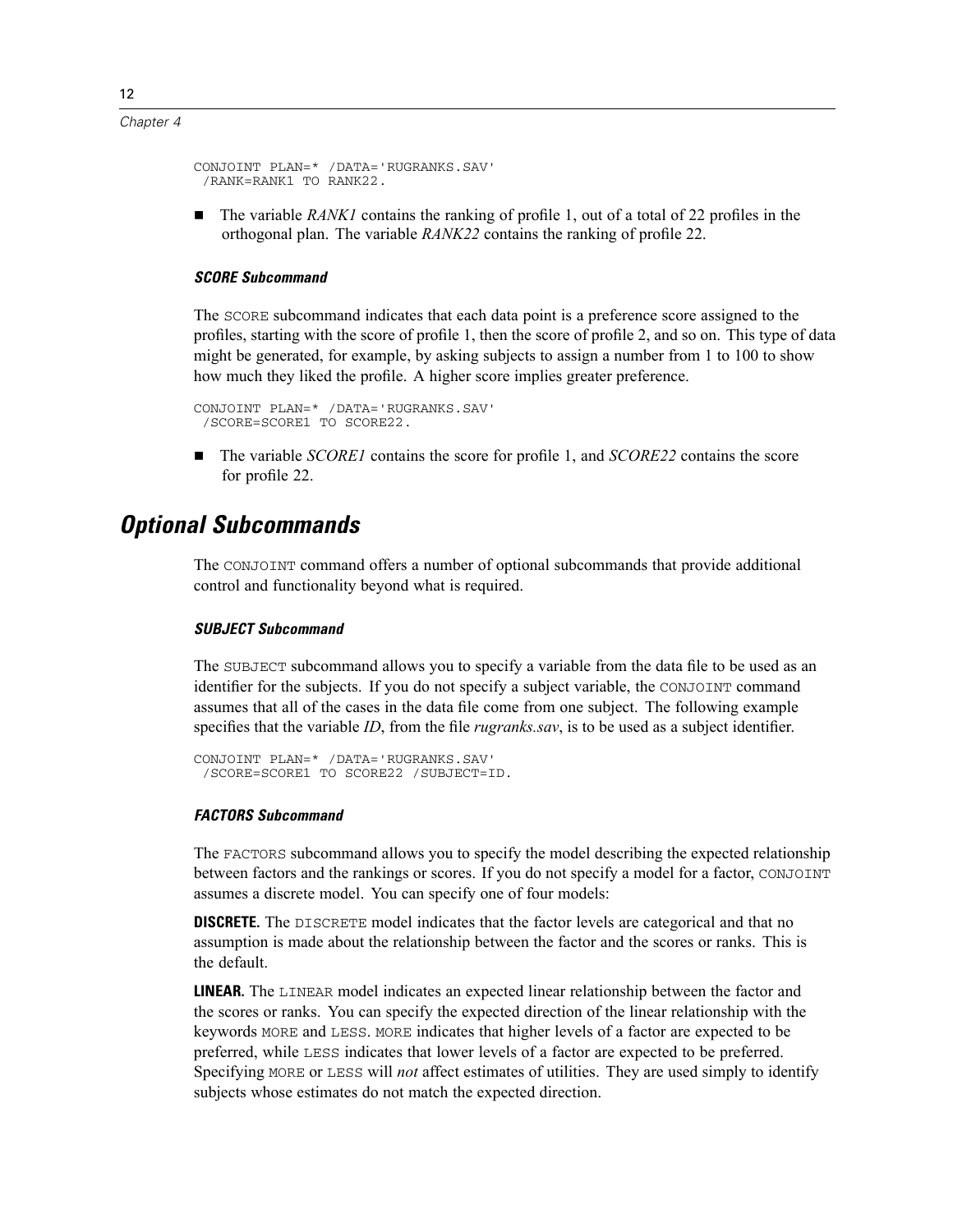<span id="page-18-0"></span>**IDEAL.** The IDEAL model indicates an expected quadratic relationship between the scores or ranks and the factor. It is assumed that there is an ideal level for the factor, and distance from this ideal point (in either direction) is associated with decreasing preference. Factors described with this model should have at least three levels.

**ANTIIDEAL.** The ANTIIDEAL model indicates an expected quadratic relationship between the scores or ranks and the factor. It is assumed that there is a worst level for the factor, and distance from this point (in either direction) is associated with increasing preference. Factors described with this model should have at least three levels.

The following command syntax provides an example using the FACTORS subcommand:

```
CONJOINT PLAN=* /DATA='RUGRANKS.SAV'
/RANK=RANK1 TO RANK22 /SUBJECT=ID
/FACTORS=PACKAGE BRAND (DISCRETE) PRICE (LINEAR LESS)
         SEAL (LINEAR MORE) MONEY (LINEAR MORE).
```
■ Note that both *package* and *brand* are modeled as discrete.

#### *PRINT Subcommand*

The PRINT subcommand allows you to control the content of the tabular output. For example, if you have a large number of subjects, you can choose to limit the output to summary results only, omitting detailed output for each subject, as shown in the following example:

```
CONJOINT PLAN=* /DATA='RUGRANKS.SAV'
 /RANK=RANK1 TO RANK22 /SUBJECT=ID
 /PRINT=SUMMARYONLY.
```
You can also choose whether the output includes analysis of the experimental data, results for any simulation cases included in the plan file, both, or none. Simulation cases are not rated by the subjects but represent product profiles of interest to you. The Conjoint procedure uses the analysis of the experimental data to make predictions about the relative preference for each of the simulation profiles. In the following example, detailed output for each subject is suppressed, and the output is limited to results of the simulations:

```
CONJOINT PLAN=* /DATA='RUGRANKS.SAV'
 /RANK=RANK1 TO RANK22 /SUBJECT=ID
 /PRINT=SIMULATION SUMMARYONLY.
```
#### *PLOT Subcommand*

The PLOT subcommand controls whether plots are included in the output. Like tabular output (PRINT subcommand), you can control whether the output is limited to summary results or includes results for each subject. By default, no plots are produced. In the following example, output includes all available plots:

```
CONJOINT PLAN=* /DATA='RUGRANKS.SAV'
/RANK=RANK1 TO RANK22 /SUBJECT=ID
 /PLOT=ALL.
```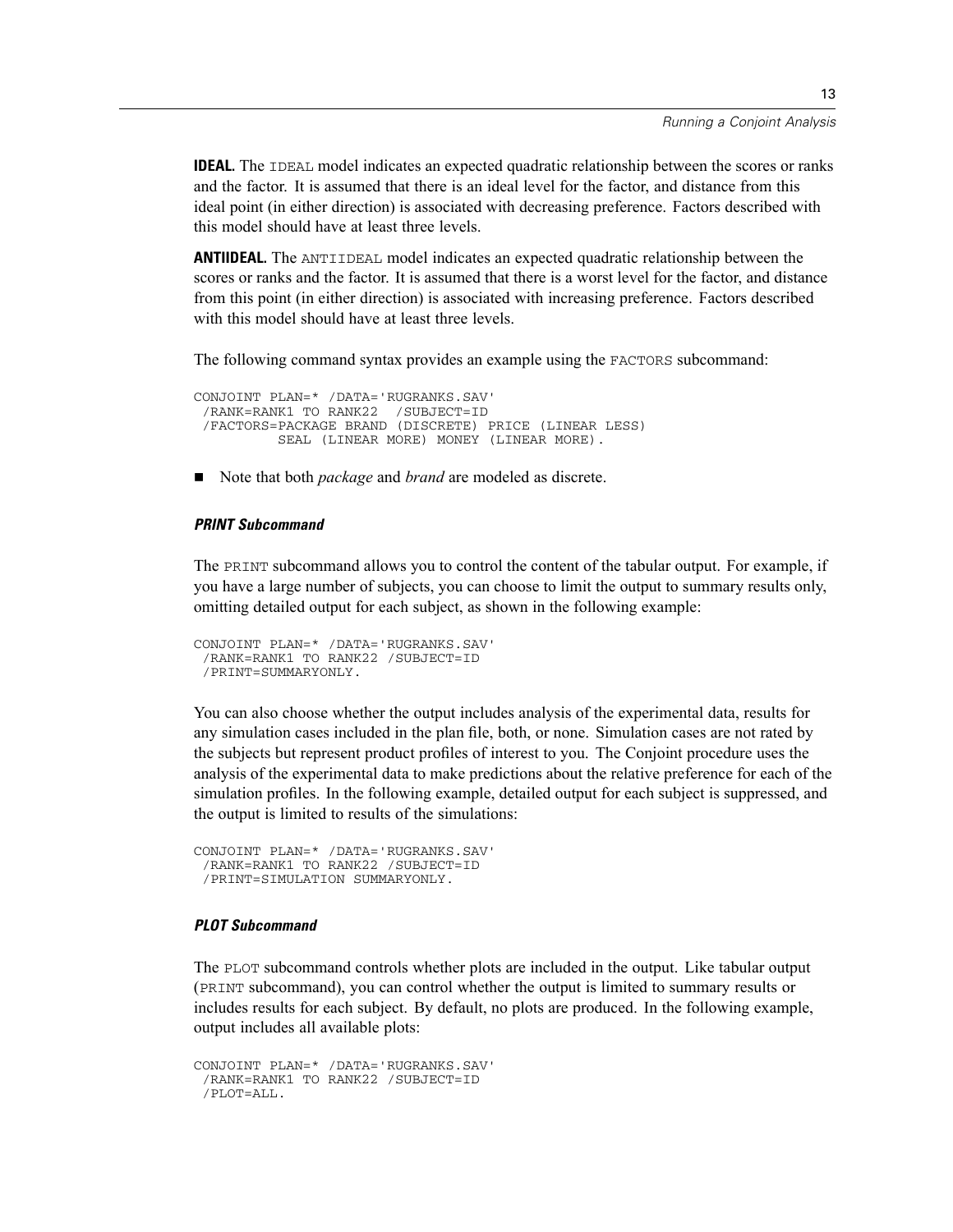#### *UTILITY Subcommand*

The UTILITY subcommand writes an SPSS data file containing detailed information for each subject. It includes the utilities for DISCRETE factors, the slope and quadratic functions for LINEAR, IDEAL, and ANTIIDEAL factors, the regression constant, and the estimated preference scores. These values can then be used in further analyses or for making additional plots with other procedures. The following example creates a utility file named *rugutil.sav*:

CONJOINT PLAN=\* /DATA='RUGRANKS.SAV' /RANK=RANK1 TO RANK22 /SUBJECT=ID /UTILITY='RUGUTIL.SAV'.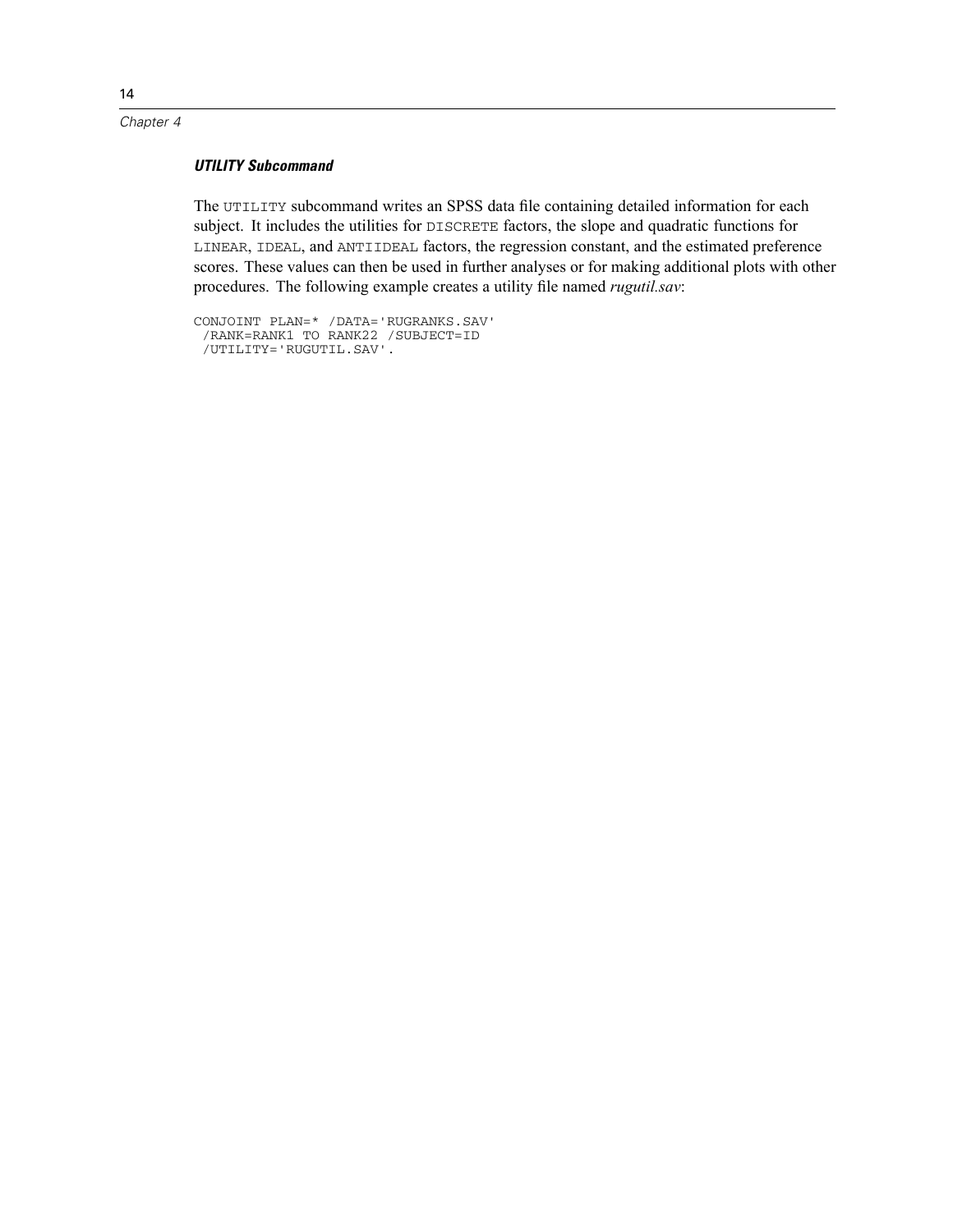## <span id="page-20-0"></span>*Using Conjoint Analysis to Model Carpet-Cleaner Preference*

In a popular example of conjoint analysis (Green and Wind, 1973), a company interested in marketing a new carpet cleaner wants to examine the influence of five factors on consumer preference—package design, brand name, price, a *Good Housekeeping* seal, and a money-back guarantee. There are three factor levels for package design, each one differing in the location of the applicator brush; three brand names (*K2R*, *Glory*, and *Bissell*); three price levels; and two levels (either no or yes) for each of the last two factors. The following table displays the variables used in the carpet-cleaner study, with their variable labels and values.

#### Table 5-1

*Variables in the carpet-cleaner study*

| Variable name | Variable label         | Value label                      |
|---------------|------------------------|----------------------------------|
| package       | package design         | $A^*, B^*, C^*$                  |
| <b>brand</b>  | brand name             | K <sub>2</sub> R, Glory, Bissell |
| price         | price                  | \$1.19, \$1.39, \$1.59           |
| seal          | Good Housekeeping seal | no, yes                          |
| money         | money-back guarantee   | no, yes                          |

There could be other factors and factor levels that characterize carpet cleaners, but these are the only ones of interest to management. This is an important point in conjoint analysis. You want to choose only those factors (independent variables) that you think most influence the subject's preference (the dependent variable). Using conjoint analysis, you will develop a model for customer preference based on these five factors.

This example makes use of the information in the following data files: *carpet\_prefs.sav* contains the data collected from the subjects, *carpet\_plan.sav* contains the product profiles being surveyed, and *conjoint.sps* contains the command syntax necessary to run the analysis. [For more](#page-33-0) information, see Sample Files in Appendix A on p. [28.](#page-33-0)

### *Generating an Orthogonal Design*

The first step in a conjoint analysis is to create the combinations of factor levels that are presented as product profiles to the subjects. Since even a small number of factors and a few levels for each factor will lead to an unmanageable number of potential product profiles, you need to generate a representative subset known as an **orthogonal array**.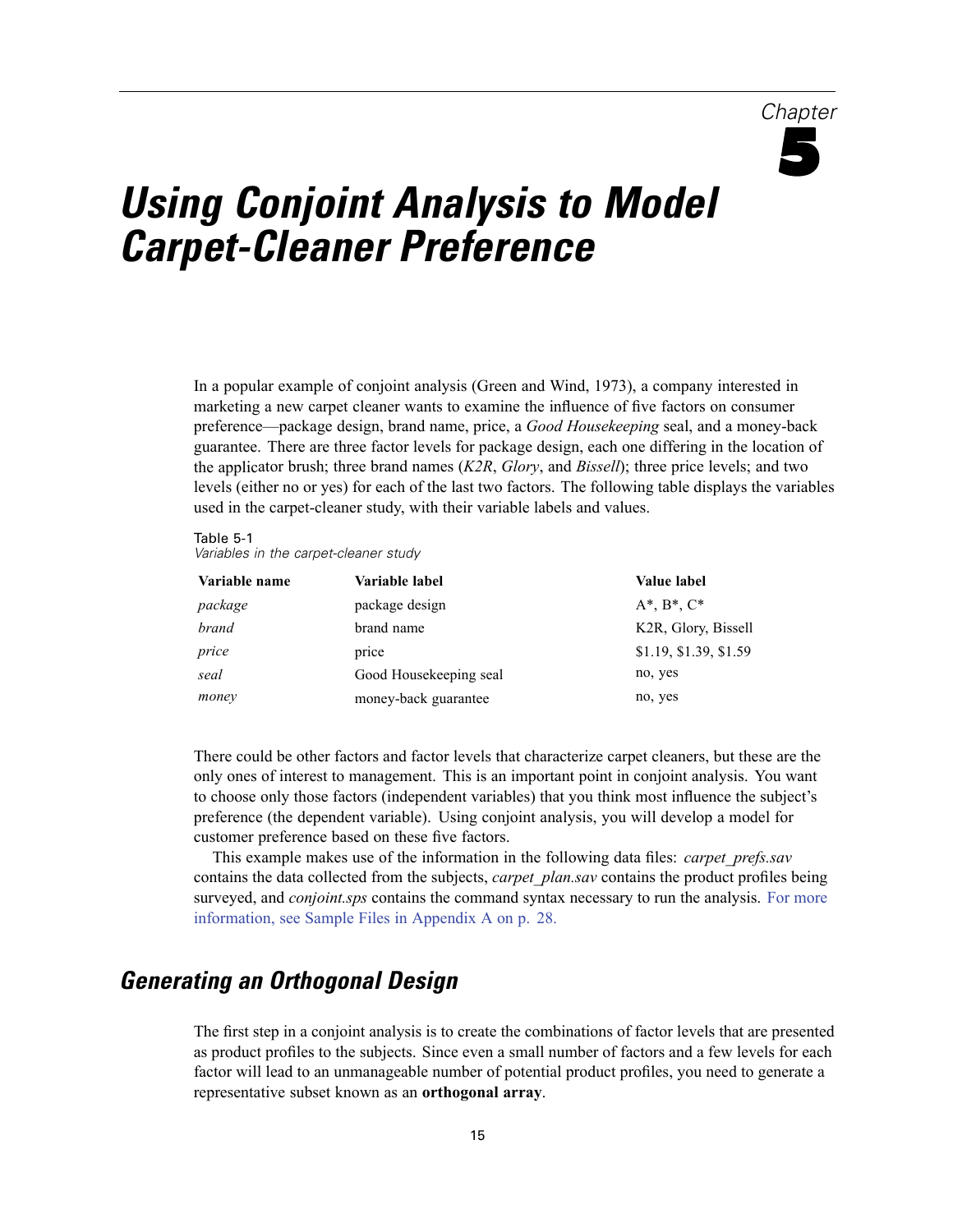The Generate Orthogonal Design procedure creates an orthogonal array—also referred to as an **orthogonal design**—and stores the information in an SPSS data file. Unlike most procedures, an active dataset is not required before running the Generate Orthogonal Design procedure. If you do not have an active dataset, you have the option of creating one, generating variable names, variable labels, and value labels from the options that you select in the dialog boxes. If you already have an active dataset, you can either replace it or save the orthogonal design as a separate SPSS data file.

To create an orthogonal design:

 $\blacktriangleright$  From the menus choose:

Data Orthogonal Design Generate...

```
Figure 5-1
Generate Orthogonal Design dialog box
```

| Generate Orthogonal Design |                                        |
|----------------------------|----------------------------------------|
| Factor Name:               | package                                |
| Factor Label:              | package design                         |
| Add                        |                                        |
| Change                     |                                        |
| Remove                     |                                        |
|                            |                                        |
| <b>Data File</b>           | Define Values                          |
|                            | C:\Doc\ORTHO.sav                       |
| ● Create new data file     | File                                   |
|                            | Replace working data file              |
|                            | Reset random number seed to<br>Options |
| 0K                         | Reset<br>Cancel<br>Paste<br>Help       |

- $\triangleright$  Enter package in the Factor Name text box, and enter package design in the Factor Label text box.
- $\blacktriangleright$  Click Add.

This creates an item labeled *package 'package design' (?)*. Select this item.

▶ Click Define Values.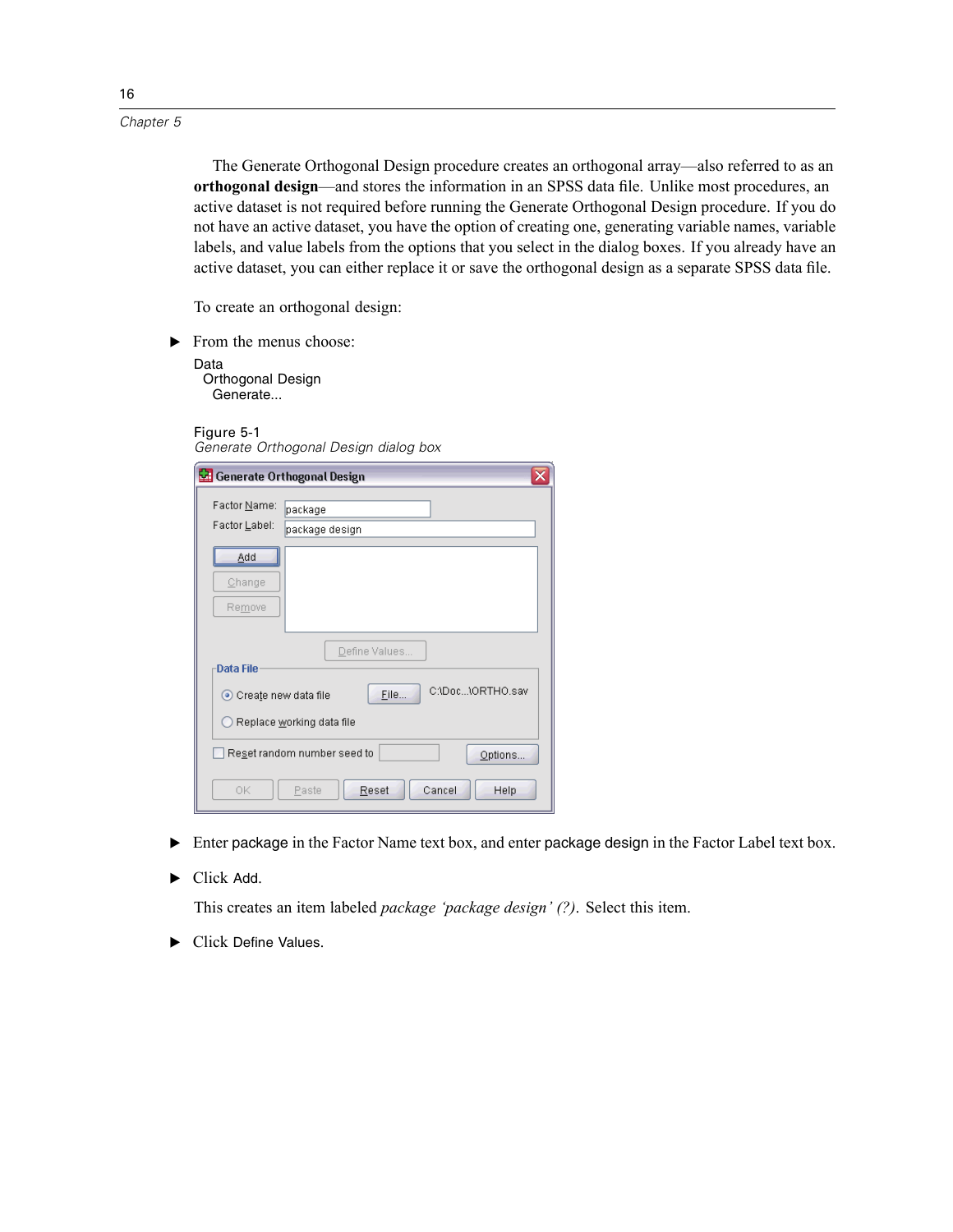*Using Conjoint Analysis to Model Carpet-Cleaner Preference*

|                  | Figure 5-2                    | Generate Design Define Values dialog box |           |
|------------------|-------------------------------|------------------------------------------|-----------|
|                  |                               | <b>Cenerate Design: Define Values</b>    |           |
|                  | Values and Labels for package |                                          |           |
|                  | Value                         | Label                                    | Auto-Fill |
| $\perp$ :        |                               | A*                                       | From 1 to |
| $\sum$           | 12                            | B*                                       | Fill      |
| 3:               | 3                             | lc*                                      |           |
| $\overline{4}$ : |                               |                                          |           |
| 5:               |                               |                                          |           |
| 6:               |                               |                                          |           |
| 7:               |                               |                                          |           |

Cancel

Continue

Enter the values 1, 2, and 3 to represent the package designs  $A^*, B^*$ , and  $C^*$ . Enter the labels  $A^*$ ,  $B^*$ , and  $C^*$  as well.

Help

 $\blacktriangleright$  Click Continue.

 $\underline{8}$  $\underline{9}$ :

You'll now want to repeat this process for the remaining factors, *brand*, *price*, *seal*, and *money*. Use the values and labels from the following table, which includes the values you've already entered for *package*.

| Factor  | <b>Values</b>    | Labels                           |
|---------|------------------|----------------------------------|
| package | 1, 2, 3          | $A^*, B^*, C^*$                  |
| brand   | 1, 2, 3          | K <sub>2</sub> R, Glory, Bissell |
| price   | 1.19, 1.39, 1.59 | \$1.19, \$1.39, \$1.59           |
| seal    | 1, 2             | no, yes                          |
| money   | 1, 2             | no, yes                          |
|         |                  |                                  |

Once you have completed the factor specifications:

- Exercise Replace working data file in the Data File group in the Generate Orthogonal Design dialog box. The generated design will replace the active dataset.
- E Select Reset random number seed to and enter the value 2000000.

Generating an orthogonal design requires a set of random numbers. If you want to duplicate a design—in this case, the design used for the present case study—you need to set the seed value before you generate the design and reset it to the same value each subsequent time you generate the design. The design used for this case study was generated with a seed value of 2000000.

▶ Click Options.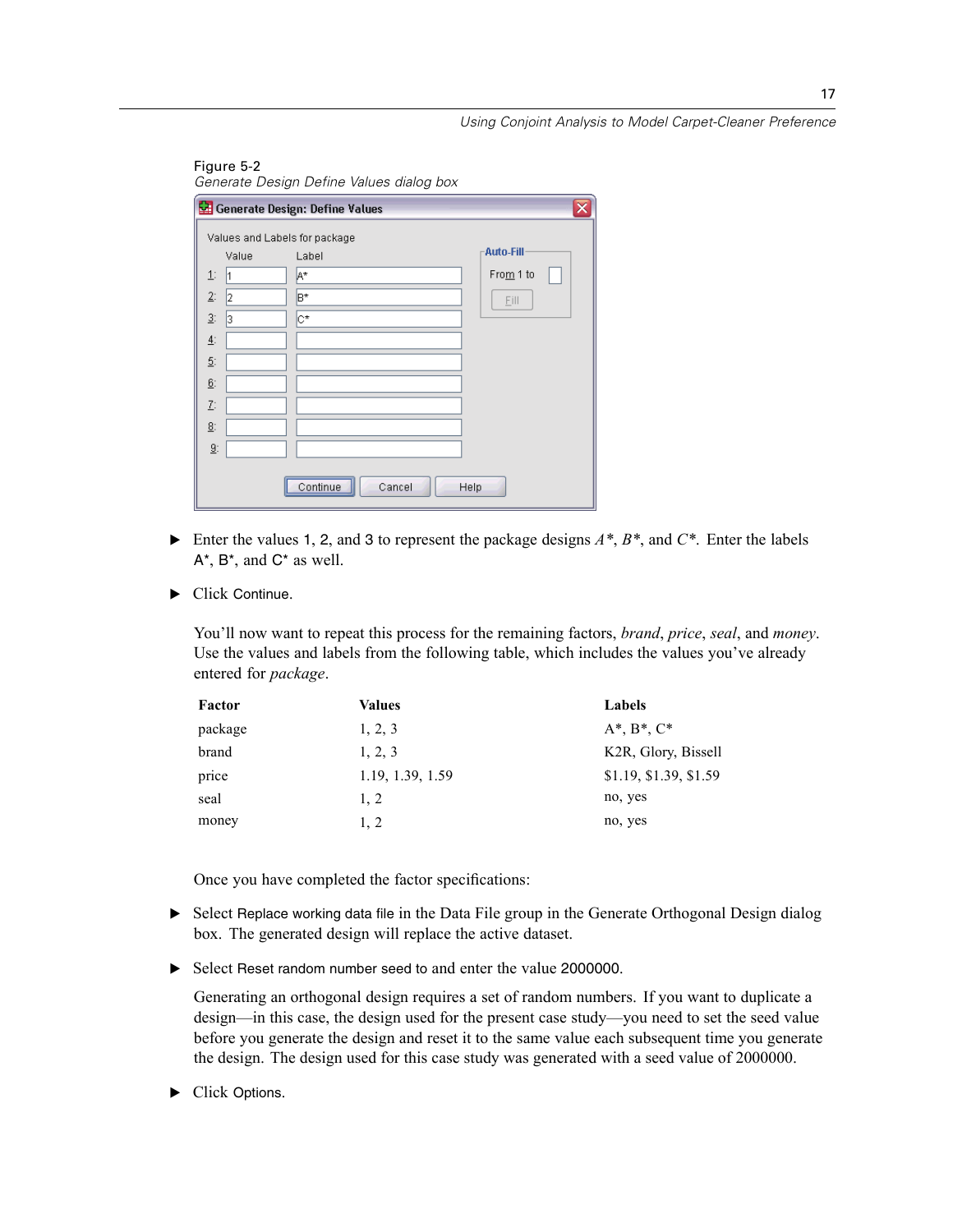#### Figure 5-3

*Generate Orthogonal Design Options dialog box* -

| Generate Orthogonal Design: Opt <b>Ex</b>                          |
|--------------------------------------------------------------------|
| 18<br>Minimum number of cases to generate:<br><b>Holdout Cases</b> |
| V Number of holdout cases:<br>4                                    |
| Randomly mix with other cases                                      |
| Cancel<br>Continue<br>Help                                         |

 $\triangleright$  In the Minimum number of cases to generate text box, type 18.

By default, the minimum number of cases necessary for an orthogonal array is generated. The procedure determines the number of cases that need to be administered to allow estimation of the utilities. You can also specify a minimum number of cases to generate, as you've done here. You might want to do this because the default number of minimum cases is too small to be useful or because you have experimental design considerations that require a certain minimum number of cases.

Exercise Number of holdout cases and type 4.

Holdout cases are judged by the subjects but are not used by the conjoint analysis to estimate utilities. They are used as a check on the validity of the estimated utilities. The holdout cases are generated from another random plan, not the experimental orthogonal plan.

- **EXECUTE:** Click Continue in the Generate Orthogonal Design Options dialog box.
- **EXECUTE:** Click OK in the Generate Orthogonal Design dialog box.

|                 | package        | brand          | price  | seal       | money | <b>STATUS</b> | CARD |
|-----------------|----------------|----------------|--------|------------|-------|---------------|------|
| 14              | A*             | Glory          | \$1.19 | yes        | no.   | Design        | 14   |
| 15              | B*             | K2R            | \$1.39 | ves        | yes   | Design        | 15   |
| 16 <sub>1</sub> | $A^*$          | K2R            | \$1.19 | no.        | no.   | Design        | 16   |
| 17              | $A^*$          | Bissell        | \$1.59 | no         | yes.  | Design        | 17   |
| 18              | B*             | <b>Bissell</b> | \$1.19 | no.        | no.   | Design!       | 18   |
| 19              | A*             | <b>Bissell</b> | \$1.59 | <b>ves</b> | no.   | Holdout       | 19   |
| 201             | $\mathbb{C}^*$ | K2R            | \$1.19 | ves        | no.   | Holdout       | 20   |
| 21              | A*             | Glory          | \$1.59 | no.        | no.   | Holdout       | 21   |
| 22              | $A^*$          | <b>Bissell</b> | \$1.19 | no         | no.   | Holdout       | 22   |

#### Figure 5-4

*Orthogonal design for the carpet-cleaner example*

The orthogonal design is displayed in the Data Editor and is best viewed by displaying value labels rather than the actual data values. This is accomplished by choosing Value Labels from the View menu.

The variables in the data file are the factors used to specify the design. Each case represents one product profile in the design. Notice that two additional variables, *CARD\_* and *STATUS\_*, appear in the data file. *CARD* assigns a sequential number to each profile that is used to identify the profile. *STATUS\_* indicates whether a profile is part of the experimental design (the first 18 cases), a holdout case (the last 4 cases), or a simulation case (to be discussed in a later topic in this case study).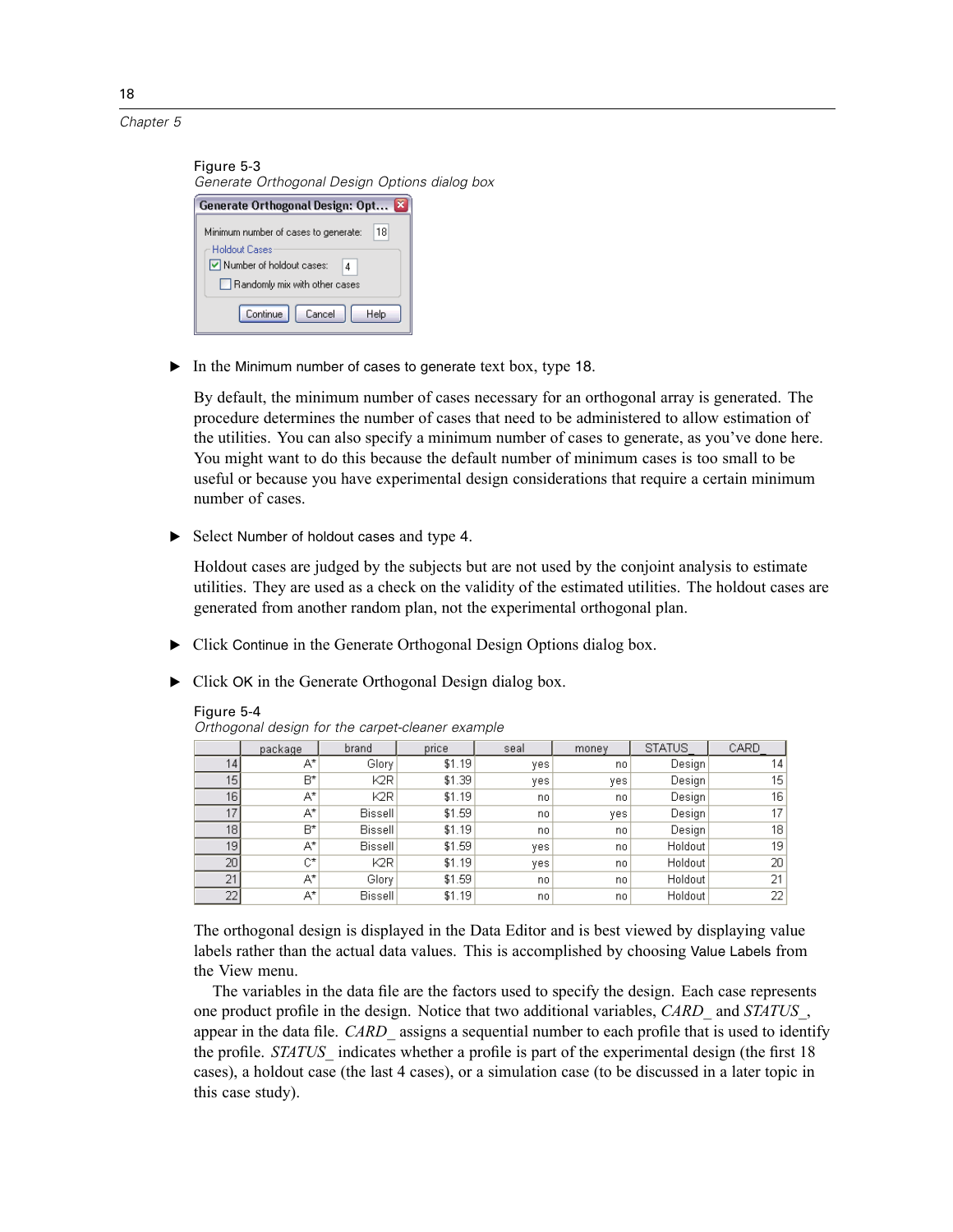<span id="page-24-0"></span>The orthogonal design is a required input to the analysis of the data. Therefore, you will want to save your design as an SPSS data file. For convenience, the current design has been saved in *carpet\_plan.sav* (orthogonal designs are also referred to as **plans**).

### *Creating the Experimental Stimuli: Displaying the Design*

Once you have created an orthogonal design, you'll want to use it to create the product profiles to be rated by the subjects. You can obtain a listing of the profiles in a single table or display each profile in a separate table.

To display an orthogonal design:

 $\blacktriangleright$  From the menus choose:

Data Orthogonal Design Display...

#### Figure 5-5 *Display Design dialog box*

| <b>Display Design</b>                  | x                                                                                                                                                                          |
|----------------------------------------|----------------------------------------------------------------------------------------------------------------------------------------------------------------------------|
| $\overline{\text{STATUS}}_{-}$<br>CARD | Eactors:<br>Titles<br>brand<br>$\blacktriangle$<br>price<br>B<br>seal<br>$\overline{\phantom{a}}$<br>money<br>-Format<br>Listing for experimenter<br>Profiles for subjects |
| OK                                     | Paste<br>Help<br>Reset<br>Cancel                                                                                                                                           |

E Select *package*, *brand*, *price*, *seal*, and *money* for the factors.

The information contained in the variables *STATUS\_* and *CARD\_* is automatically included in the output, so they don't need to be selected.

- $\triangleright$  Select Listing for experimenter in the Format group. This results in displaying the entire orthogonal design in a single table.
- $\blacktriangleright$  Click OK.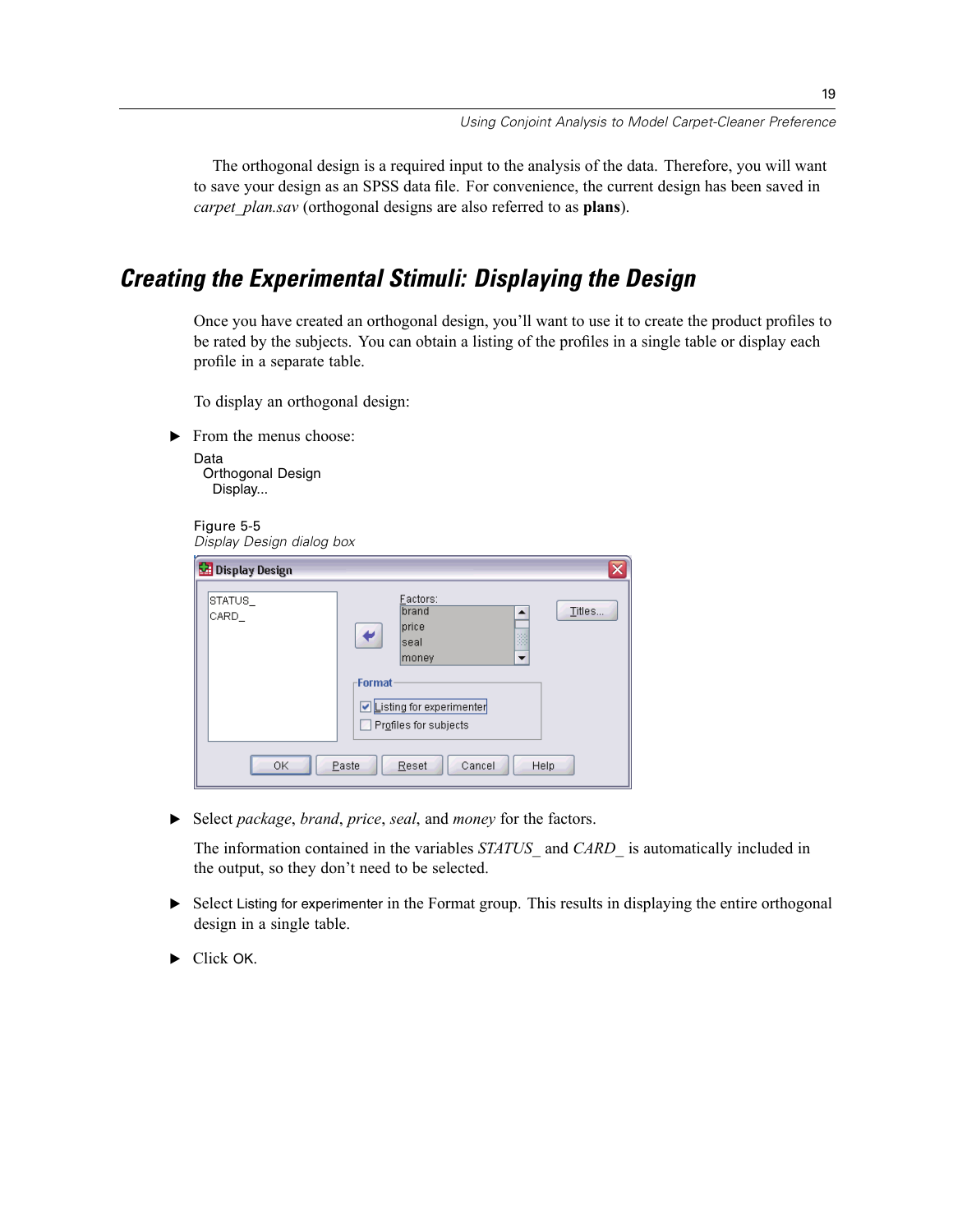|                 |                |                |                |        | Good         |            |
|-----------------|----------------|----------------|----------------|--------|--------------|------------|
|                 |                |                |                |        | Housekeeping | money-back |
|                 | Card ID        | package design | brand name     | price  | seal         | guarantee  |
| 1               | 1              | A*             | Glory          | \$1.39 | yes          | no         |
| 2               | $\overline{2}$ | B*             | K2R            | \$1.19 | no           | no         |
| 3               | 3              | B*             | Glory          | \$1.39 | no           | yes        |
| 4               | 4              | C*             | Glory          | \$1.59 | no.          | no         |
| 5               | 5              | C*             | <b>Bissell</b> | \$1.39 | no.          | no.        |
| 6               | 6              | A*             | <b>Bissell</b> | \$1.39 | DO.          | DO.        |
| 7               | 7              | B,             | <b>Bissell</b> | \$1.59 | yes          | no.        |
| 8               | 8              | A*             | K2R            | \$1.59 | no           | yes        |
| 9               | 9              | C*             | K2R            | \$1.39 | no           | no.        |
| 10              | 10             | C*             | Glory          | \$1.19 | no           | yes        |
| 11              | 11             | C*             | K2R            | \$1.59 | ves          | no         |
| 12              | 12             | B*             | Glory          | \$1.59 | no.          | no         |
| 13              | 13             | C*             | <b>Bissell</b> | \$1.19 | yes          | yes        |
| 14              | 14             | A*             | Glory          | \$1.19 | yes          | no.        |
| 15              | 15             | B*             | K2R            | \$1.39 | yes          | yes        |
| 16              | 16             | A*             | K2R            | \$1.19 | no           | no.        |
| 17              | 17             | A*             | <b>Bissell</b> | \$1.59 | no           | yes        |
| 18              | 18             | B*             | <b>Bissell</b> | \$1.19 | no           | no.        |
| 19 <sup>3</sup> | 19             | A*             | <b>Bissell</b> | \$1.59 | ves          | DO.        |
| 20 <sup>3</sup> | 20             | C*             | K2R            | \$1.19 | yes          | no         |
| 21 <sup>a</sup> | 21             | A*             | Glory          | \$1.59 | DO.          | DO.        |
| 22a             | 22             | A*             | <b>Bissell</b> | \$1.19 | no           | no         |

Figure 5-6 *Display of orthogonal design: Single table layout*

a. Holdout

The output resembles the look of the orthogonal design as shown in the Data Editor—one row for each profile, with the factors as columns. Notice, however, that the column headers are the variable labels rather than the variable names that you see in the Data Editor. Also notice that the holdout cases are identified with a footnote. This is of interest to the experimenter, but you certainly don't want the subjects to know which, if any, cases are holdouts.

Depending on how you create and deliver your final product profiles, you may want to save this table as an HTML, Word/RTF, Excel, or PowerPoint file. This is easily accomplished by selecting the table in the Viewer, right clicking, and selecting Export. Also, if you're using the exported version to create the final product profiles, be sure to edit out the footnotes for the holdout cases.

Perhaps the needs for your survey are better served by generating a separate table for each product profile. This choice lends itself nicely to exporting to PowerPoint, since each table (product profile) is placed on a separate PowerPoint slide.

To display each profile in a separate table:

- E Click the Dialog Recall button and select Display Design.
- **EXECUTE:** Deselect Listing for experimenter and select Profiles for subjects.
- $\blacktriangleright$  Click OK.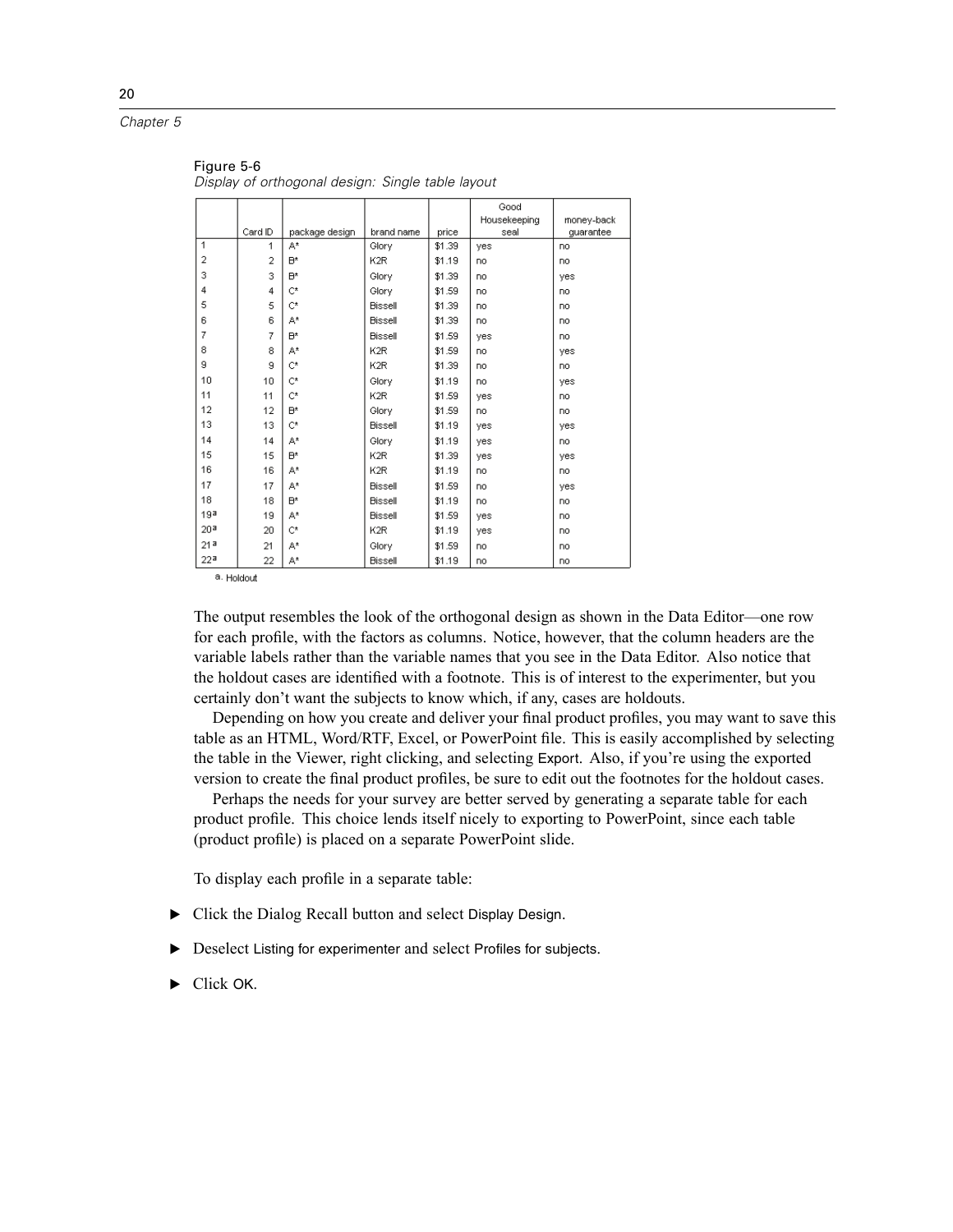#### *Using Conjoint Analysis to Model Carpet-Cleaner Preference*

<span id="page-26-0"></span>

| Figure 5-7 |                                                 |  |
|------------|-------------------------------------------------|--|
|            | Display of orthogonal design: Multitable layout |  |

**Profile Number 1** 

| Card ID | package design | brand name | price  | Good<br>Housekeeping<br>seal | money-back<br>quarantee |
|---------|----------------|------------|--------|------------------------------|-------------------------|
|         | A*             | Glory      | \$1.39 | ves                          | no                      |

**Drofile Number 2** 

| Card ID | package design | brand name | price  | Good<br>Housekeeping<br>seal | money-back<br>quarantee |
|---------|----------------|------------|--------|------------------------------|-------------------------|
|         | Р*             | K2R        | \$1.19 | no                           | no                      |

The information for each product profile is displayed in a separate table. In addition, holdout cases are indistinguishable from the rest of the cases, so there is no issue of removing identifiers for holdouts as with the single table layout.

### *Running the Analysis*

You've generated an orthogonal design and learned how to display the associated product profiles. You're now ready to learn how to run a conjoint analysis.

| Figure 5-8 |
|------------|
|------------|

|                | ID       | PREF1 | PREF <sub>2</sub> | PREF3 | PREF4 | PREF <sub>5</sub> | PREF <sub>6</sub> | PREF7 |
|----------------|----------|-------|-------------------|-------|-------|-------------------|-------------------|-------|
|                |          | 13    | 15                |       | 20    | 14                |                   |       |
| ۰              | o        | 15    | ⇁                 | 18    | ำ     | 12                | 3                 | 11    |
| r              | 3        | o     | 18                | 14    | 16    | 22                | 13                | 20    |
|                | 4        | 13    | 10                | 20    | 14    | o                 | 18                | 16    |
|                | 5        | 13    | 18                | o     | 10    | 20                | 15                | 9     |
| คิ             | 6        | 15    | o                 | 3     | 12    | 18                | -                 | 20    |
|                | <b>+</b> | 13    | <b>+</b>          | 15    | 18    | o                 | 3                 | 10    |
| 8              | 8        | 15.   | <b>+</b>          | 13    | 4     | 6                 | 16                | 8     |
| g              | 9        | 20    | 9                 | 10    | 44    |                   | 5                 | 13    |
| 1 <sup>1</sup> | 10       | 8     | 21                | 19    | 17    |                   | 44                | 12    |

*Preference data for the carpet-cleaner example*

The preference data collected from the subjects is stored in *carpet\_prefs.sav*. The data consist of responses from 10 subjects, each identified by a unique value of the variable *ID*. Subjects were asked to rank the 22 product profiles from the most to the least preferred. The variables *PREF1* through *PREF22* contain the IDs of the associated product profiles, that is, the card IDs from *carpet\_plan.sav*. Subject 1, for example, liked profile 13 most of all, so *PREF1* has the value 13.

Analysis of the data is a task that requires the use of command syntax—specifically, the CONJOINT command. The necessary command syntax has been provided in the file *conjoint.sps*.

```
CONJOINT PLAN='file specification'
    /DATA='file specification'
    /SEQUENCE=PREF1 TO PREF22
    /SUBJECT=ID
    /FACTORS=PACKAGE BRAND (DISCRETE)
    PRICE (LINEAR LESS)
    SEAL (LINEAR MORE) MONEY (LINEAR MORE)
```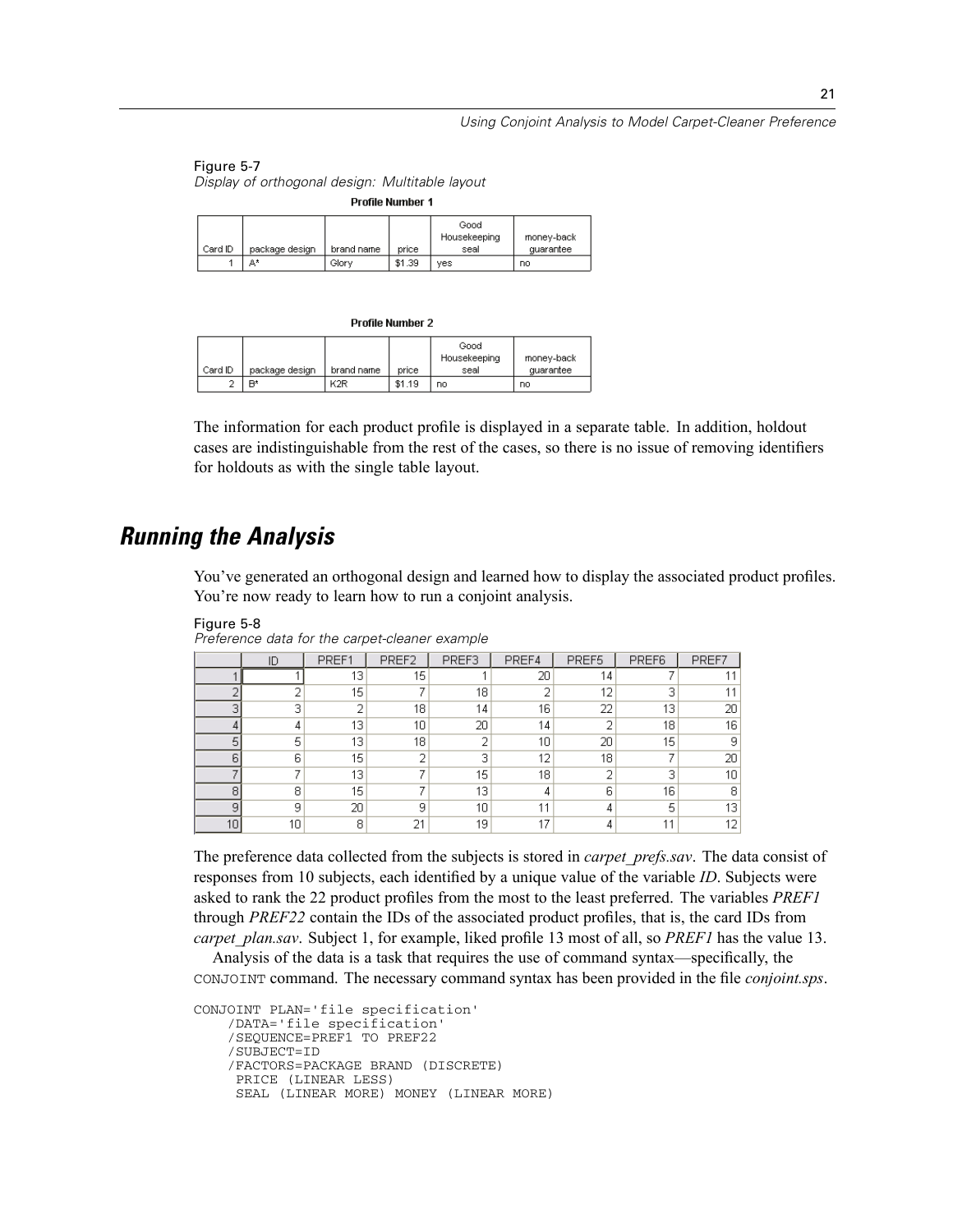/PRINT=SUMMARYONLY.

- <span id="page-27-0"></span> $\blacksquare$  The PLAN subcommand specifies the file containing the orthogonal design—in this example, *carpet\_plan.sav*.
- The DATA subcommand specifies the file containing the preference data—in this example, *carpet prefs.sav.* If you choose the preference data as the active dataset, you can replace the file specification with an asterisk (\*), without the quotation marks.
- The SEQUENCE subcommand specifies that each data point in the preference data is a profile number, starting with the most-preferred profile and ending with the least-preferred profile.
- The SUBJECT subcommand specifies that the variable *ID* identifies the subjects.
- **The FACTORS subcommand specifies a model describing the expected relationship between** the preference data and the factor levels. The specified factors refer to variables defined in the plan file named on the PLAN subcommand.
- The keyword DISCRETE is used when the factor levels are categorical and no assumption is made about the relationship between the levels and the data. This is the case for the factors *package* and *brand* that represent package design and brand name, respectively. DISCRETE is assumed if a factor is not labeled with one of the four alternatives (DISCRETE, LINEAR, IDEAL, ANTIIDEAL) or is not included on the FACTORS subcommand.
- The keyword LINEAR, used for the remaining factors, indicates that the data are expected to be linearly related to the factor. For example, preference is usually expected to be linearly related to price. You can also specify quadratic models (not used in this example) with the keywords IDEAL and ANTIIDEAL.
- The keywords MORE and LESS, following LINEAR, indicate an expected direction for the relationship. Since we expect higher preference for lower prices, the keyword LESS is used for *price*. However, we expect higher preference for either a *Good Housekeeping* seal of approval or a money-back guarantee, so the keyword MORE is used for *seal* and *money* (recall that the levels for both of these factors were set to 1 for *no* and 2 for *yes*).

Specifying MORE or LESS does not change the signs of the coefficients or affect estimates of the utilities. These keywords are used simply to identify subjects whose estimates do not match the expected direction. Similarly, choosing IDEAL instead of ANTIIDEAL, or vice versa, does not affect coefficients or utilities.

 The PRINT subcommand specifies that the output contains information for the group of subjects only as a whole (SUMMARYONLY keyword). Information for each subject, separately, is suppressed.

Try running this command syntax. Make sure that you have included valid paths to *carpet prefs.sav* and *carpet plan.sav*. For a complete description of all options, see the CONJOINT command in the *Command Syntax Reference*.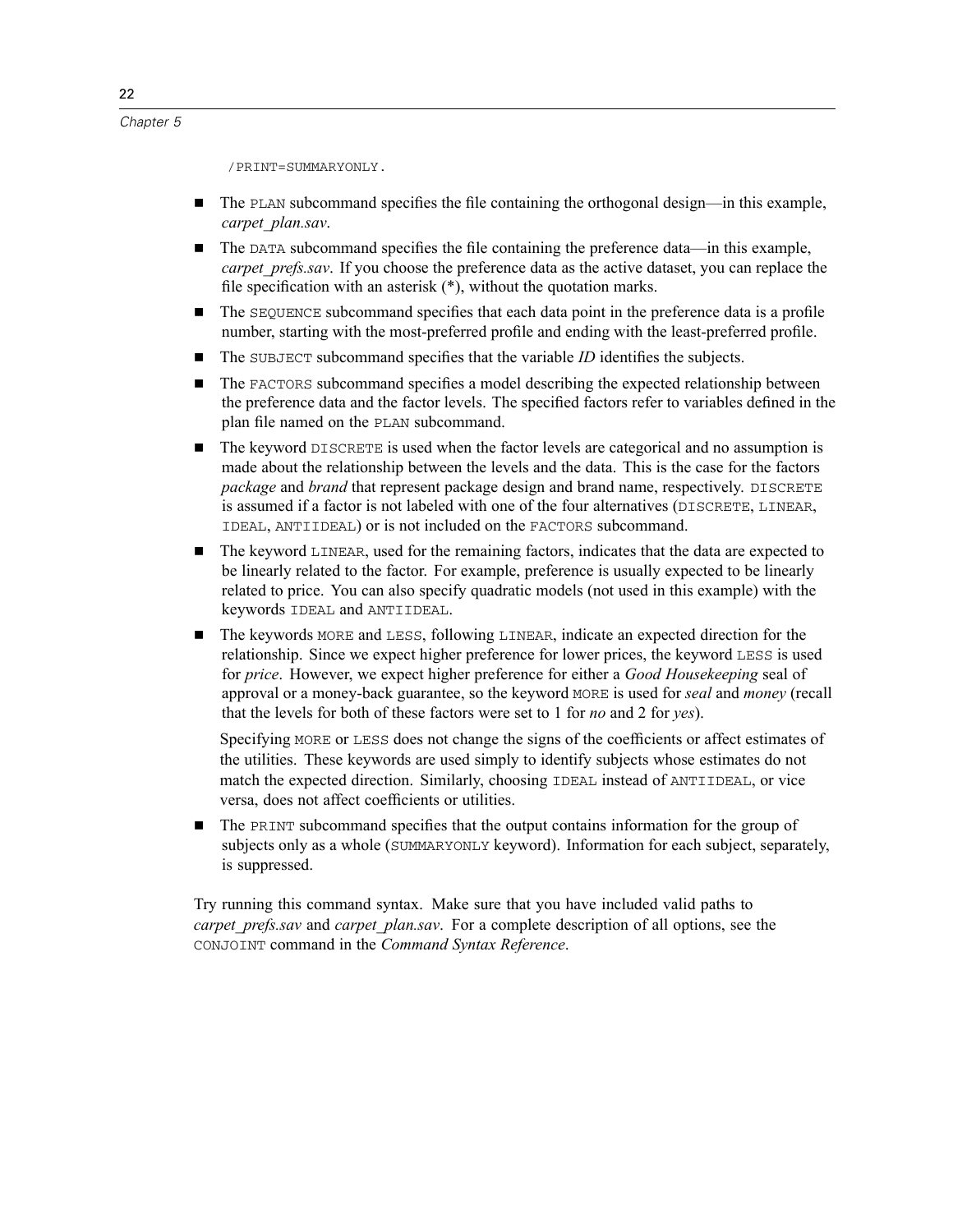### <span id="page-28-0"></span>*Utility Scores*

Figure 5-9 *Utility scores*

|            |                | Utility Estimate | Std. Error |
|------------|----------------|------------------|------------|
| package    | A*             | $-2.233$         | .192       |
|            | A*             | 1.867            | .192       |
|            | C*             | .367             | .192       |
| brand      | K2R            | .367             | .192       |
|            | Glory          | $-350$           | .192       |
|            | <b>Bissell</b> | $-017$           | .192       |
| price      | \$1.19         | $-6.595$         | .988       |
|            | \$1.39         | $-7.703$         | 1.154      |
|            | \$1.59         | $-8.811$         | 1.320      |
| seal       | no             | 2.000            | .287       |
|            | yes            | 4.000            | .575       |
| money      | no             | 1.250            | .287       |
|            | yes            | 2.500            | .575       |
| (Constant) |                | 12.870           | 1.282      |

This table shows the utility (part-worth) scores and their standard errors for each factor level. Higher utility values indicate greater preference. As expected, there is an inverse relationship between price and utility, with higher prices corresponding to lower utility (larger negative values mean lower utility). The presence of a seal of approval or money-back guarantee corresponds to a higher utility, as anticipated.

Since the utilities are all expressed in a common unit, they can be added together to give the **total utility** of any combination. For example, the total utility of a cleaner with package design *B\**, brand *K2R*, price *\$1.19*, and no seal of approval or money-back guarantee is:

utility(package  $B^*$ ) + utility(K2R) + utility(\$1.19)  $+$  utility(no seal)  $+$  utility(no money-back)  $+$  constant

*or*

 $1.867 + 0.367 + (-6.595) + 2.000 + 1.250 + 12.870 = 11.759$ 

If the cleaner had package design *C\**, brand *Bissell*, price *\$1.59*, a seal of approval, and a money-back guarantee, the total utility would be:

 $0.367 + (-0.017) + (-8.811) + 4.000 + 2.500 + 12.870 = 10.909$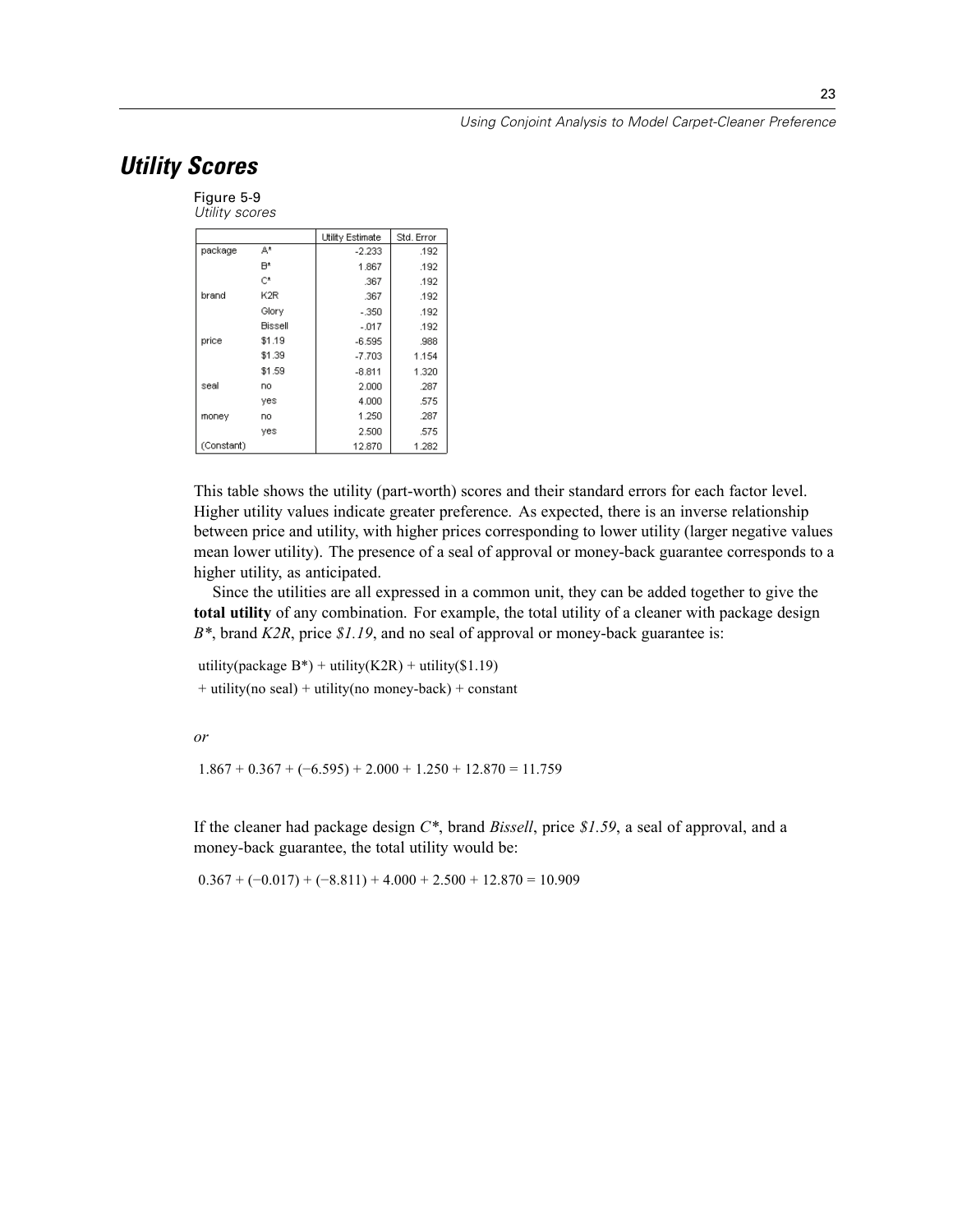## <span id="page-29-0"></span>*Coefficients*

| Figure 5-10<br>Coefficients |          |  |
|-----------------------------|----------|--|
|                             | A        |  |
|                             | Estimate |  |
| price                       | $-5.542$ |  |
| seal                        | 2.000    |  |
| money                       | 1.250    |  |

This table shows the linear regression coefficients for those factors specified as LINEAR (for IDEAL and ANTIIDEAL models, there would also be a quadratic term). The utility for a particular factor level is determined by multiplying the level by the coefficient. For example, the predicted utility for a price of \$1.19 was listed as −6.595 in the utilities table. This is simply the value of the price level, 1.19, multiplied by the price coefficient, −5.542.

### *Relative Importance*

The range of the utility values (highest to lowest) for each factor provides a measure of how important the factor was to overall preference. Factors with greater utility ranges play a more significant role than those with smaller ranges.

Figure 5-11 *Importance values*

| package                   | 35.635 |  |
|---------------------------|--------|--|
| brand                     | 14.911 |  |
| price                     | 29.410 |  |
| seal                      | 11 172 |  |
| money                     | 8.872  |  |
| Averaged Importance Score |        |  |

This table provides a measure of the relative importance of each factor known as an **importance** score or value. The values are computed by taking the utility range for each factor separately and dividing by the sum of the utility ranges for all factors. The values thus represent percentages and

have the property that they sum to 100. The calculations, it should be noted, are done separately for each subject, and the results are then averaged over all of the subjects. Note that while overall or summary utilities and regression coefficients from orthogonal

designs are the same with or without a SUBJECT subcommand, importances will generally differ. For summary results without a SUBJECT subcommand, the importances can be computed directly from the summary utilities, just as one can do with individual subjects. However, when a SUBJECT subcommand is used, the importances for the individual subjects are averaged, and these averaged importances will not in general match those computed using the summary utilities.

The results show that package design has the most influence on overall preference. This means that there is a large difference in preference between product profiles containing the most desired packaging and those containing the least desired packaging. The results also show that a money-back guarantee plays the least important role in determining overall preference. Price plays a significant role but not as significant as package design. Perhaps this is because the range of prices is not that large.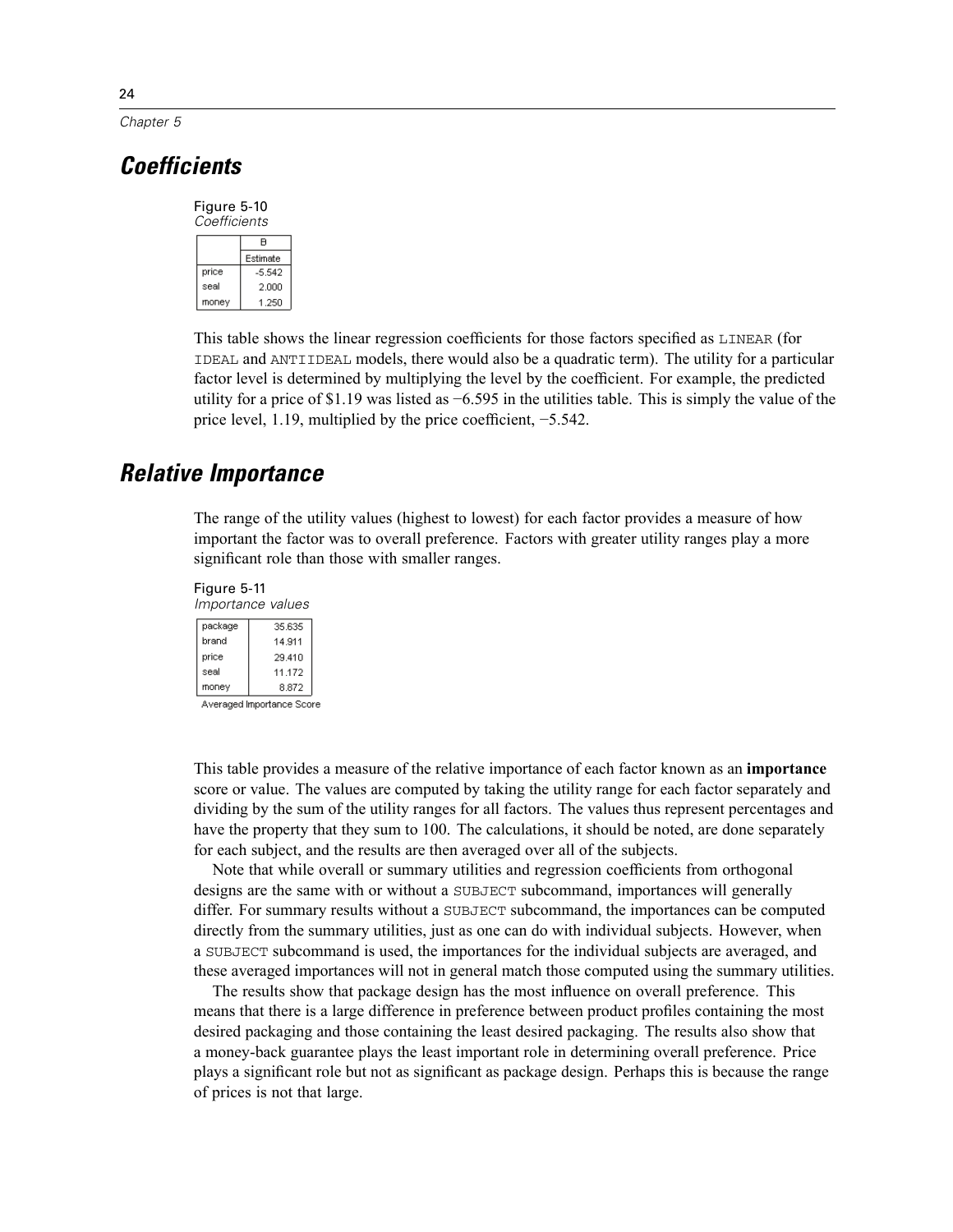#### *Using Conjoint Analysis to Model Carpet-Cleaner Preference*

### <span id="page-30-0"></span>*Correlations*

Figure 5-12 *Correlation coefficients*

| .                          |       |      |  |  |
|----------------------------|-------|------|--|--|
|                            | Value | Sia  |  |  |
| Pearson's R                | .982  | .000 |  |  |
| Kendall's tau              | .892  | .000 |  |  |
| Kendall's tau for Holdouts | 667   | 087  |  |  |

This table displays two statistics, Pearson's *R* and Kendall's tau, which provide measures of the correlation between the observed and estimated preferences.

The table also displays Kendall's tau for just the holdout profiles. Remember that the holdout profiles (four in the present example) were rated by the subjects but not used by the Conjoint procedure for estimating utilities. Instead, the Conjoint procedure computes correlations between the observed and predicted rank orders for these profiles as a check on the validity of the utilities.

In many conjoint analyses, the number of parameters is close to the number of profiles rated, which will artificially inflate the correlation between observed and estimated scores. In these cases, the correlations for the holdout profiles may give a better indication of the fit of the model. Keep in mind, however, that holdouts will always produce lower correlation coefficients.

### *Reversals*

When specifying LINEAR models for *price*, *seal*, and *money*, we chose an expected direction (LESS or MORE) for the linear relationship between the value of the variable and the preference for that value. The Conjoint procedure keeps track of the number of subjects whose preference showed the opposite of the expected relationship—for example, a greater preference for higher prices, or a lower preference for a money-back guarantee. These cases are referred to as **reversals**.

#### Figure 5-13

*Number of reversals by factor and subject*

| Factor  | price   |            | з |
|---------|---------|------------|---|
|         | money   |            | 2 |
|         | seal    |            | 2 |
|         | brand   |            | ٥ |
|         | package |            | 0 |
| Subject | 1       | Subject 1  | 1 |
|         | 2       | Subject 2  | 2 |
|         | 3       | Subject 3  | 0 |
|         | 4       | Subject 4  | ٥ |
|         | 5       | Subject 5  | 0 |
|         | 6       | Subject 6  | 1 |
|         | 7       | Subject 7  | 0 |
|         | 8       | Subject 8  | ٥ |
|         | 9       | Subject 9  |   |
|         | 10      | Subject 10 | 2 |

This table displays the number of reversals for each factor and for each subject. For example, three subjects showed a reversal for *price*. That is, they preferred product profiles with higher prices.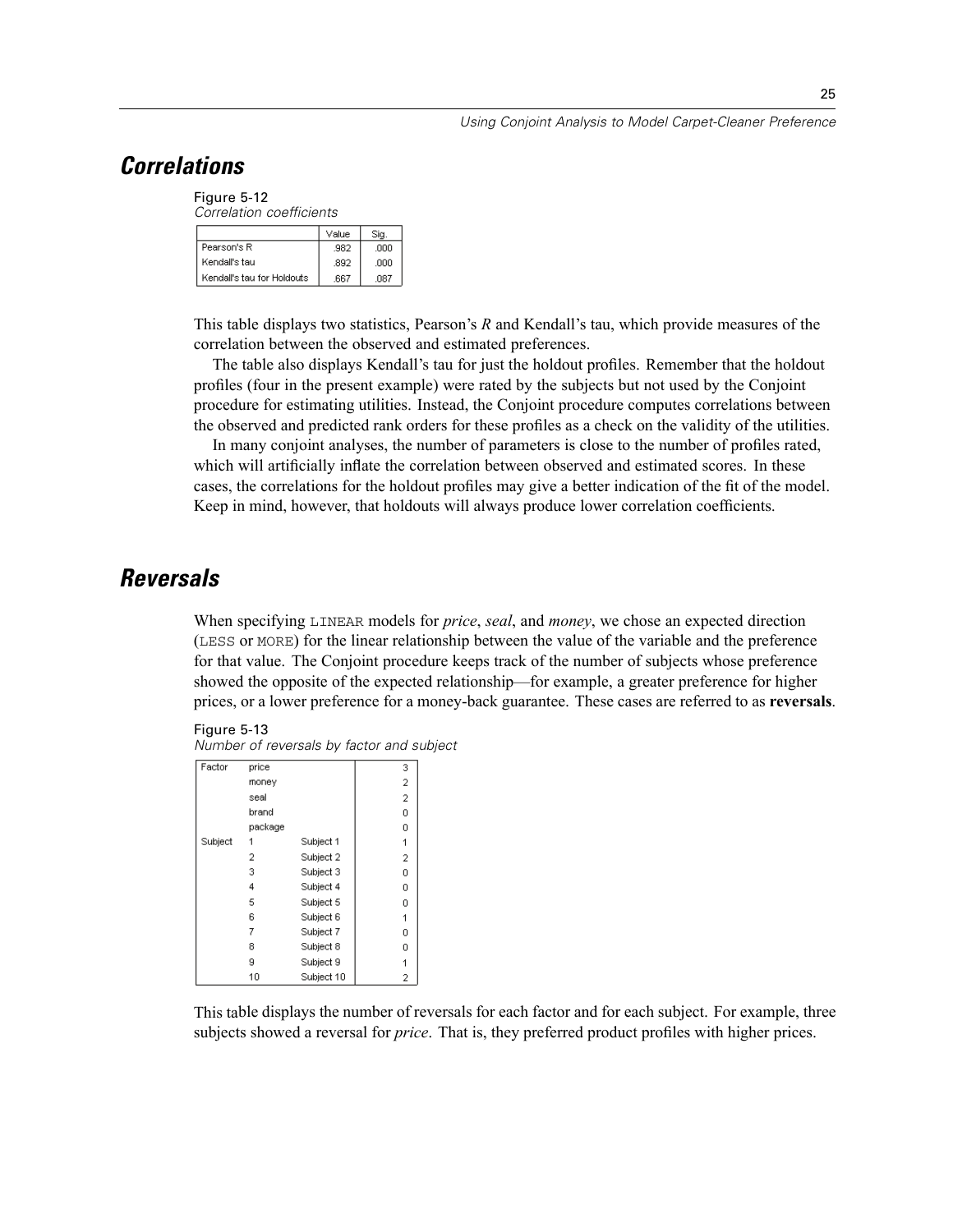### <span id="page-31-0"></span>*Running Simulations*

The real power of conjoint analysis is the ability to predict preference for product profiles that weren't rated by the subjects. These are referred to as **simulation cases**. Simulation cases are included as part of the plan, along with the profiles from the orthogonal design and any holdout profiles.

The simplest way to enter simulation cases is from the Data Editor, using the value labels created when you generated the experimental design.

To enter a simulation case in the plan file:

- E On a new row in the Data Editor window, select a cell and select the desired value from the list (value labels can be displayed by choosing Value Labels from the View menu). Repeat for all of the variables (factors).
- E Select Simulation for the value of the *STATUS\_* variable.
- ► Enter an integer value, to be used as an identifier, for the *CARD* variable. Simulation cases should be numbered separately from the other cases.

Figure 5-14

*Carpet-cleaner data including simulation cases*

| <b>STATUS</b><br>CARD<br>package<br>brand<br>price<br>seal<br>money<br>A*<br><b>Bissell</b><br>\$1.59<br>Design<br>no.<br>yes. |    |
|--------------------------------------------------------------------------------------------------------------------------------|----|
|                                                                                                                                |    |
|                                                                                                                                | 17 |
| B*<br>\$1.19<br><b>Bissell</b><br>Design<br>no.<br>no                                                                          | 18 |
| A*<br>\$1.59<br>Holdout<br><b>Bissell</b><br>yes.<br>no                                                                        | 19 |
| C*<br>K2R<br>\$1.19<br>Holdout<br>yes.<br>no                                                                                   | 20 |
| A*<br>\$1.59<br>Glory<br>Holdout<br>no.<br>no                                                                                  | 21 |
| A*<br>\$1.19<br><b>Bissell</b><br>Holdout<br>no.<br>no                                                                         | 22 |
| C*<br>K2R.<br>\$1.19<br>Simulation<br>no.<br>no                                                                                |    |
| B*<br>\$1.19<br>Simulation<br>Glory<br>yes.<br>yes                                                                             | 2  |

The figure shows a part of the plan file for the carpet-cleaner study, with two simulation cases added. For convenience, these have been included in *carpet\_plan.sav*.

The analysis of the simulation cases is accomplished with the same command syntax used earlier, that is, the syntax in the file *conjoint.sps*. In fact, if you ran the syntax described earlier, you would have noticed that the output also includes results for the simulation cases, since they are included in *carpet\_plan.sav*.

You can choose to run simulations along with your initial analysis—as done here—or run simulations at any later point simply by including simulation cases in your plan file and rerunning CONJOINT. For more information, see the CONJOINT command in the *Command Syntax Reference*.

## *Preference Probabilities of Simulations*

Figure 5-15 *Simulation results*

| Card Number | ID | Maximum Utility <sup>a</sup> | Bradley-Terry-<br>Luce | Logit |
|-------------|----|------------------------------|------------------------|-------|
|             |    | 30.0%                        | 43.1%                  | 30.9% |
|             |    | 70.0%                        | 56.9%                  | 69.1% |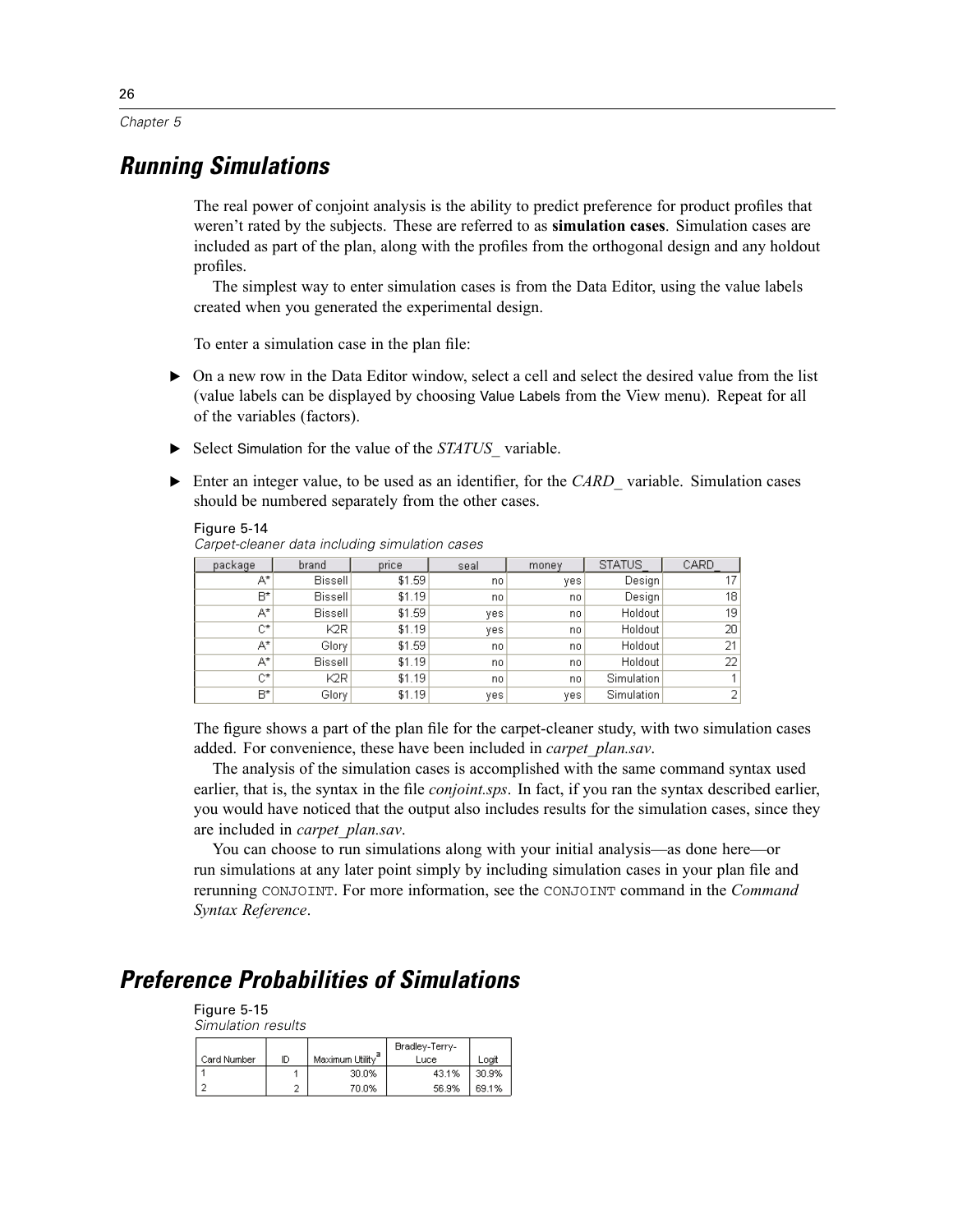*Using Conjoint Analysis to Model Carpet-Cleaner Preference*

This table gives the predicted probabilities of choosing each of the simulation cases as the most preferred one, under three different probability-of-choice models. The **maximum utility model** determines the probability as the number of respondents predicted to choose the profile divided by the total number of respondents. For each respondent, the predicted choice is simply the profile with the largest total utility. The **BTL (Bradley-Terry-Luce) model** determines the probability as the ratio of a profile's utility to that for all simulation profiles, averaged across all respondents. The logit model is similar to BTL but uses the natural log of the utilities instead of the utilities. Across the 10 subjects in this study, all three models indicated that simulation profile 2 would be preferred.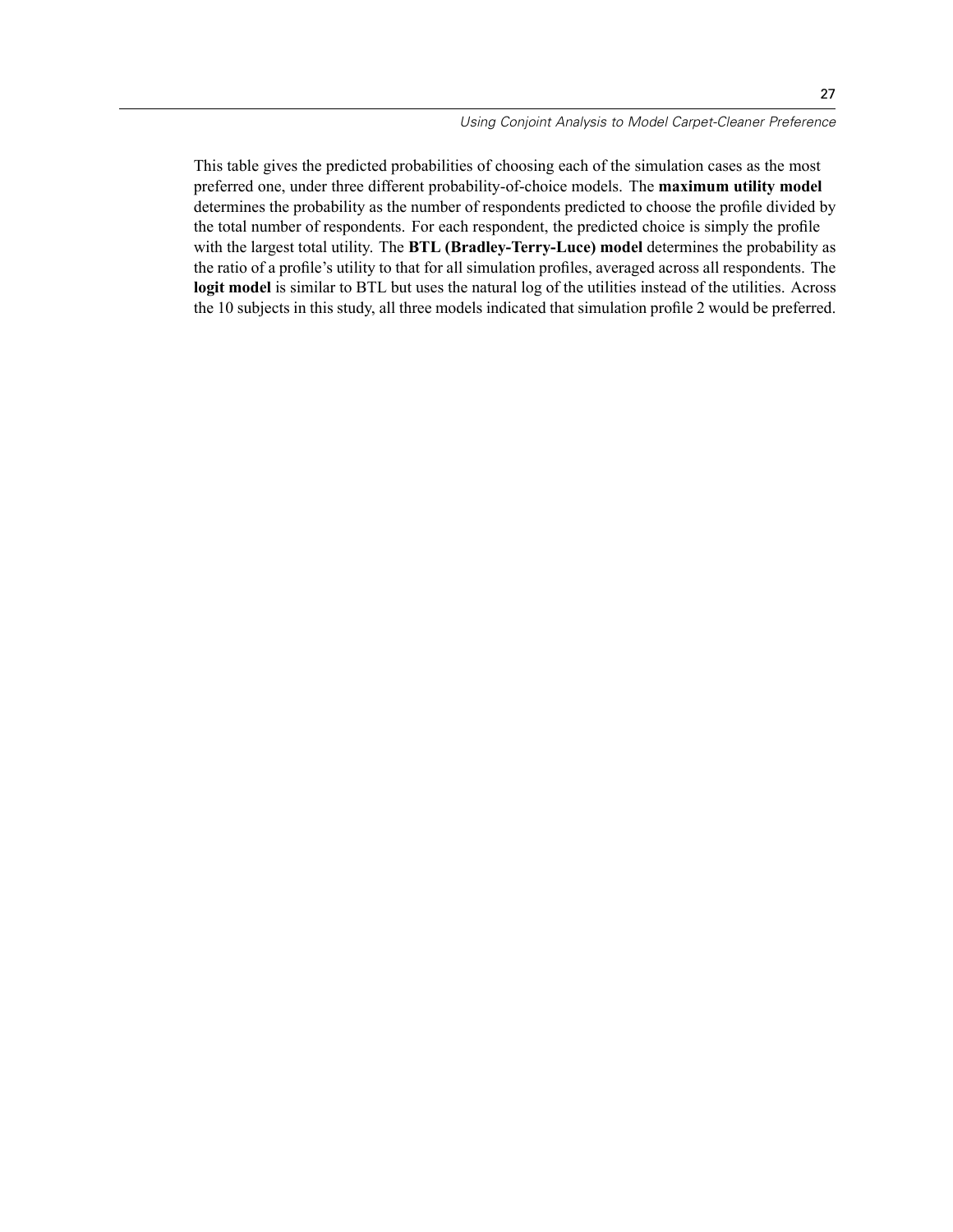## *Appendix* A

## <span id="page-33-0"></span>*Sample Files*

The sample files installed with the product can be found in the *Samples* subdirectory of the installation directory.

#### *Descriptions*

Following are brief descriptions of the sample files used in various examples throughout the documentation:

- **accidents.sav.** This is a hypothetical data file that concerns an insurance company that is studying age and gender risk factors for automobile accidents in a given region. Each case corresponds to a cross-classification of age category and gender.
- **adl.sav.** This is a hypothetical data file that concerns efforts to determine the benefits of a proposed type of therapy for stroke patients. Physicians randomly assigned female stroke patients to one of two groups. The first received the standard physical therapy, and the second received an additional emotional therapy. Three months following the treatments, each patient's abilities to perform common activities of daily life were scored as ordinal variables.
- **advert.sav.** This is a hypothetical data file that concerns a retailer's efforts to examine the relationship between money spent on advertising and the resulting sales. To this end, they have collected past sales figures and the associated advertising costs..
- **aflatoxin.sav.** This is a hypothetical data file that concerns the testing of corn crops for aflatoxin, a poison whose concentration varies widely between and within crop yields. A grain processor has received 16 samples from each of 8 crop yields and measured the alfatoxin levels in parts per billion (PPB).
- **aflatoxin20.sav.** This data file contains the aflatoxin measurements from each of the 16 samples from yields 4 and 8 from the *aflatoxin.sav* data file.
- **anorectic.sav.** While working toward a standardized symptomatology of anorectic/bulimic behavior, researchers (Van der Ham, Meulman, Van Strien, and Van Engeland, 1997) made a study of 55 adolescents with known eating disorders. Each patient was seen four times over four years, for a total of 220 observations. At each observation, the patients were scored for each of 16 symptoms. Symptom scores are missing for patient 71 at time 2, patient 76 at time 2, and patient 47 at time 3, leaving 217 valid observations.
- **autoaccidents.sav.** This is a hypothetical data file that concerns the efforts of an insurance analyst to model the number of automobile accidents per driver while also accounting for driver age and gender. Each case represents a separate driver and records the driver's gender, age in years, and number of automobile accidents in the last five years.
- **band.sav.** This data file contains hypothetical weekly sales figures of music CDs for a band. Data for three possible predictor variables are also included.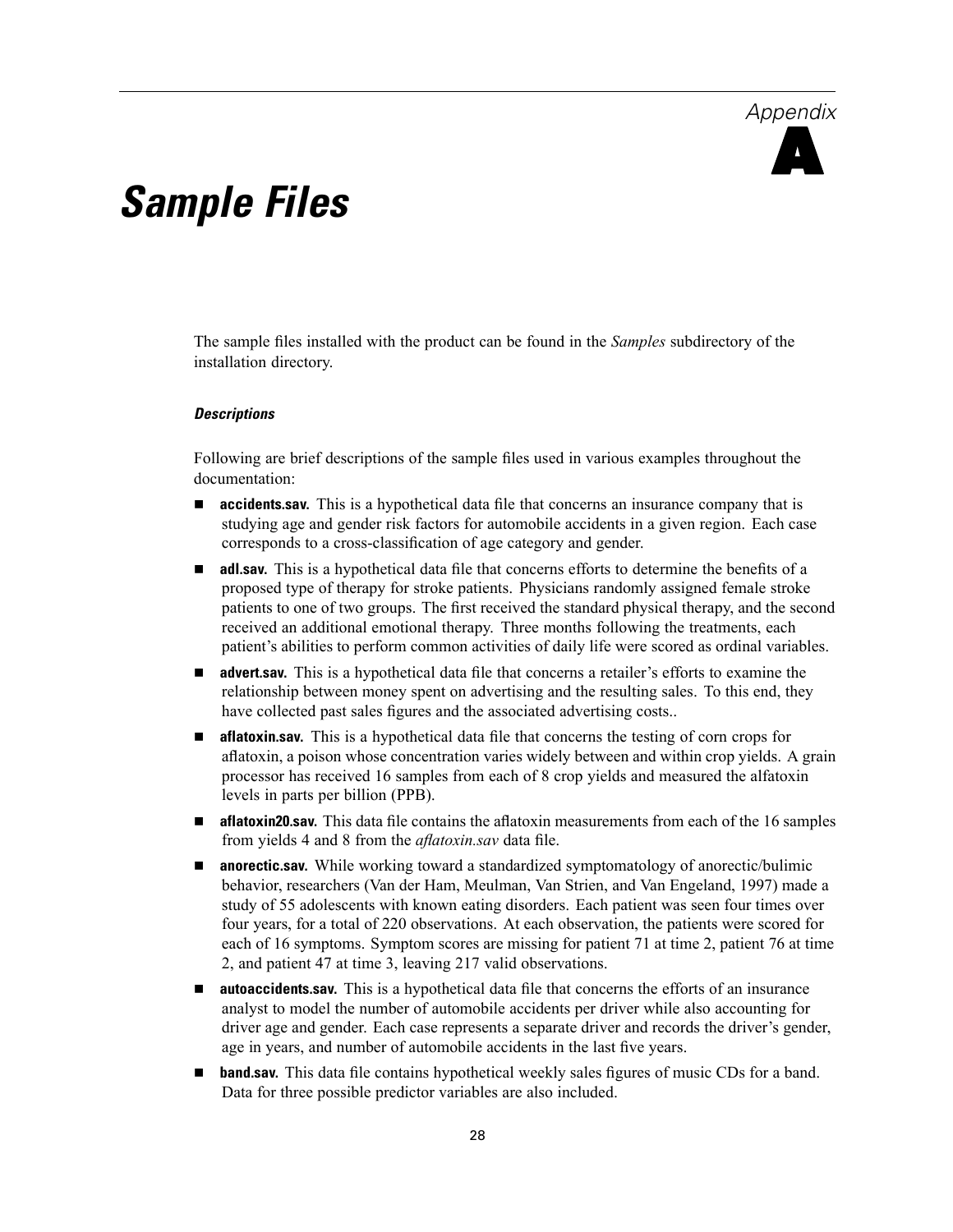- **bankloan.sav.** This is a hypothetical data file that concerns a bank's efforts to reduce the rate of loan defaults. The file contains financial and demographic information on 850 past and prospective customers. The first 700 cases are customers who were previously given loans. The last 150 cases are prospective customers that the bank needs to classify as good or bad credit risks.
- **bankloan binning.sav.** This is a hypothetical data file containing financial and demographic information on 5,000 past customers.
- **behavior.sav.** In a classic example (Price and Bouffard, 1974), 52 students were asked to rate the combinations of 15 situations and 15 behaviors on a 10-point scale ranging from 0="extremely appropriate" to 9="extremely inappropriate." Averaged over individuals, the values are taken as dissimilarities.
- **b behavior** ini.sav. This data file contains an initial configuration for a two-dimensional solution for *behavior.sav*.
- **brakes.sav.** This is a hypothetical data file that concerns quality control at a factory that produces disc brakes for high-performance automobiles. The data file contains diameter measurements of 16 discs from each of 8 production machines. The target diameter for the brakes is 322 millimeters.
- **breakfast.sav.** In a classic study (Green and Rao, 1972), 21 Wharton School MBA students and their spouses were asked to rank  $15$  breakfast items in order of preference with  $1 =$ "most preferred" to 15="least preferred." Their preferences were recorded under six different scenarios, from "Overall preference" to "Snack, with beverage only."
- **bleakfast-overall.sav.** This data file contains the breakfast item preferences for the first scenario, "Overall preference," only.
- **broadband 1.sav.** This is a hypothetical data file containing the number of subscribers, by region, to a national broadband service. The data file contains monthly subscriber numbers for 85 regions over a four-year period.
- **broadband 2.sav.** This data file is identical to *broadband 1.sav* but contains data for three additional months.
- **E** car insurance claims.sav. A dataset presented and analyzed elsewhere (McCullagh and Nelder, 1989) concerns damage claims for cars. The average claim amount can be modeled as having a gamma distribution, using an inverse link function to relate the mean of the dependent variable to a linear combination of the policyholder age, vehicle type, and vehicle age. The number of claims filed can be used as a scaling weight.
- **car sales.sav.** This data file contains hypothetical sales estimates, list prices, and physical specifications for various makes and models of vehicles. The list prices and physical specifications were obtained alternately from *edmunds.com* and manufacturer sites.
- **carpet.sav.** In a popular example (Green and Wind, 1973), a company interested in marketing a new carpet cleaner wants to examine the influence of five factors on consumer preference—package design, brand name, price, a *Good Housekeeping* seal, and a money-back guarantee. There are three factor levels for package design, each one differing in the location of the applicator brush; three brand names (*K2R*, *Glory*, and *Bissell*); three price levels; and two levels (either no or yes) for each of the last two factors. Ten consumers rank 22 profiles defined by these factors. The variable *Preference* contains the rank of the average rankings for each profile. Low rankings correspond to high preference. This variable reflects an overall measure of preference for each profile.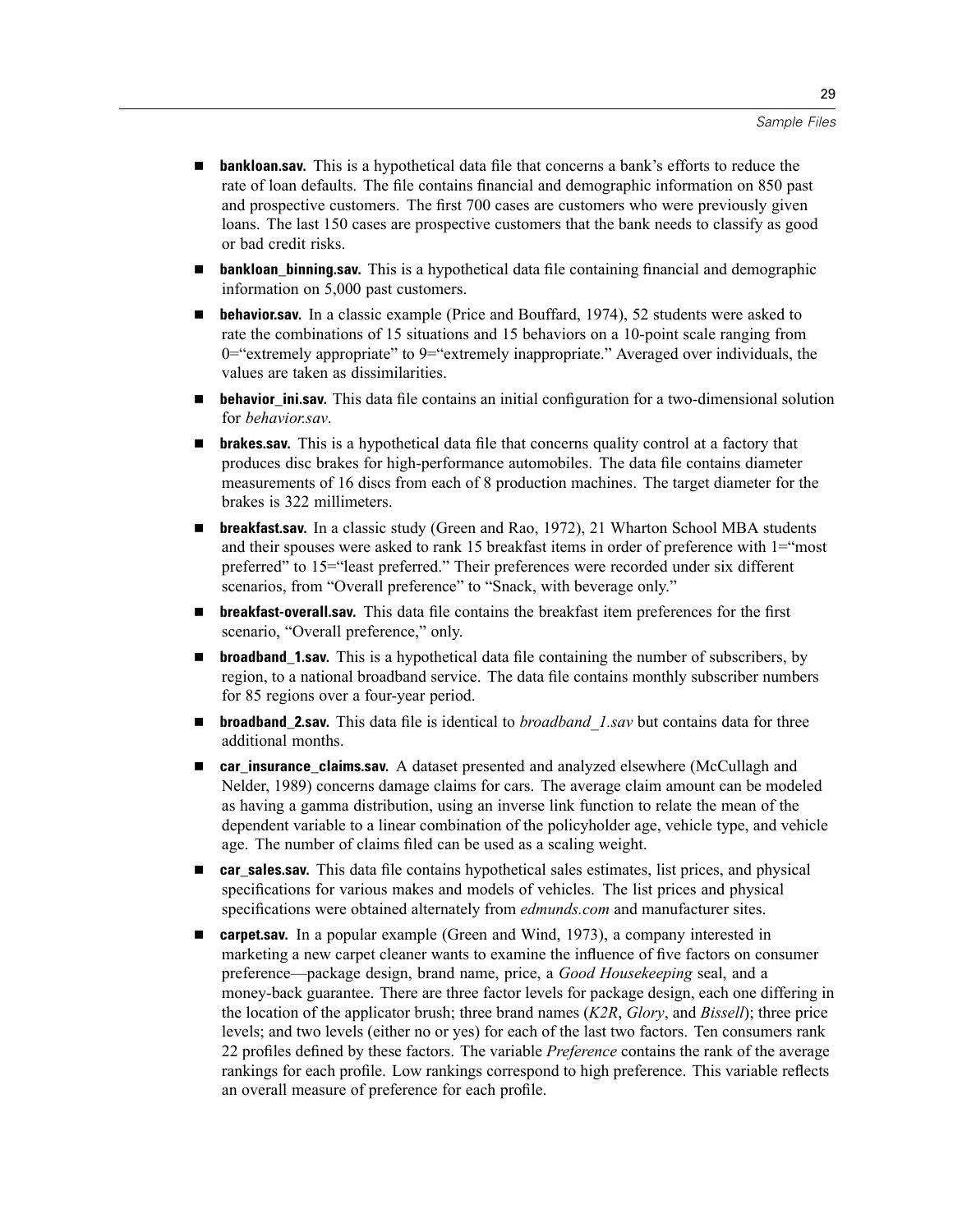#### *Appendix A*

- **carpet prefs.sav.** This data file is based on the same example as described for *carpet.sav*, but it contains the actual rankings collected from each of the 10 consumers. The consumers were asked to rank the 22 product profiles from the most to the least preferred. The variables *PREF1* through *PREF22* contain the identifiers of the associated profiles, as defined in *carpet\_plan.sav*.
- **catalog.sav.** This data file contains hypothetical monthly sales figures for three products sold by a catalog company. Data for five possible predictor variables are also included.
- **catalog\_seasfac.sav.** This data file is the same as *catalog.sav* except for the addition of a set of seasonal factors calculated from the Seasonal Decomposition procedure along with the accompanying date variables.
- **Example 1 cellular.sav.** This is a hypothetical data file that concerns a cellular phone company's efforts to reduce churn. Churn propensity scores are applied to accounts, ranging from 0 to 100. Accounts scoring 50 or above may be looking to change providers.
- **Exercise ceramics.sav.** This is a hypothetical data file that concerns a manufacturer's efforts to determine whether a new premium alloy has a greater heat resistance than a standard alloy. Each case represents a separate test of one of the alloys; the heat at which the bearing failed is recorded.
- **cereal.sav.** This is a hypothetical data file that concerns a poll of 880 people about their breakfast preferences, also noting their age, gender, marital status, and whether or not they have an active lifestyle (based on whether they exercise at least twice a week). Each case represents a separate respondent.
- **clothing defects.sav.** This is a hypothetical data file that concerns the quality control process at a clothing factory. From each lot produced at the factory, the inspectors take a sample of clothes and count the number of clothes that are unacceptable.
- **coffee.sav.** This data file pertains to perceived images of six iced-coffee brands (Kennedy, Riquier, and Sharp, 1996) . For each of 23 iced-coffee image attributes, people selected all brands that were described by the attribute. The six brands are denoted AA, BB, CC, DD, EE, and FF to preserve confidentiality.
- **contacts.sav.** This is a hypothetical data file that concerns the contact lists for a group of corporate computer sales representatives. Each contact is categorized by the department of the company in which they work and their company ranks. Also recorded are the amount of the last sale made, the time since the last sale, and the size of the contact's company.
- **Example 3 creditpromo.sav.** This is a hypothetical data file that concerns a department store's efforts to evaluate the effectiveness of a recent credit card promotion. To this end, 500 cardholders were randomly selected. Half received an ad promoting a reduced interest rate on purchases made over the next three months. Half received a standard seasonal ad.
- **Example 3 customer dbase.sav.** This is a hypothetical data file that concerns a company's efforts to use the information in its data warehouse to make special offers to customers who are most likely to reply. A subset of the customer base was selected at random and given the special offers, and their responses were recorded.
- **Example 1** customers model.sav. This file contains hypothetical data on individuals targeted by a marketing campaign. These data include demographic information, a summary of purchasing history, and whether or not each individual responded to the campaign. Each case represents a separate individual.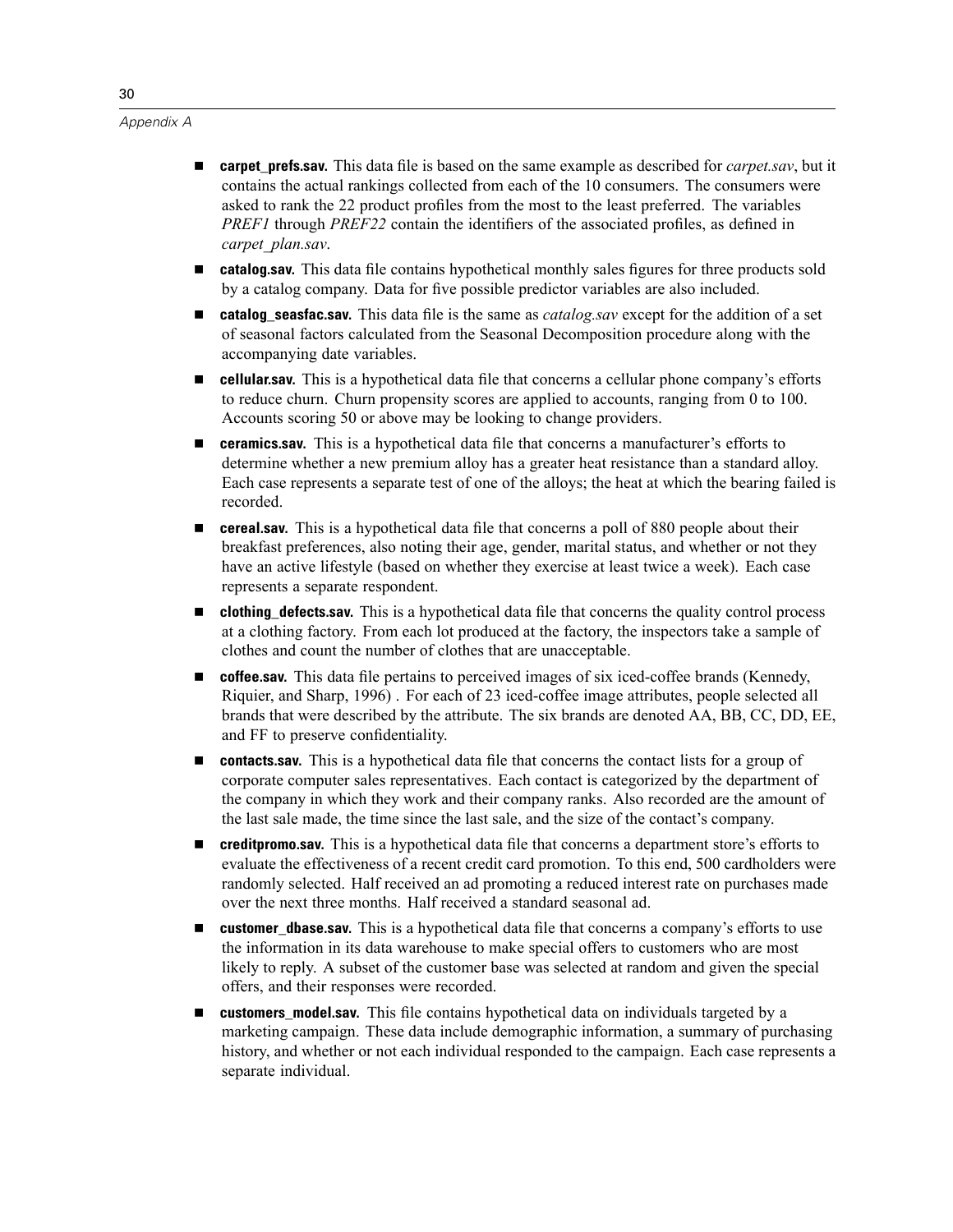- **Example 3 customers new.sav.** This file contains hypothetical data on individuals who are potential candidates for a marketing campaign. These data include demographic information and a summary of purchasing history for each individual. Each case represents a separate individual.
- **debate.sav.** This is a hypothetical data file that concerns paired responses to a survey from attendees of a political debate before and after the debate. Each case corresponds to a separate respondent.
- **debate aggregate.sav.** This is a hypothetical data file that aggregates the responses in *debate.sav*. Each case corresponds to a cross-classification of preference before and after the debate.
- **demo.sav.** This is a hypothetical data file that concerns a purchased customer database, for the purpose of mailing monthly offers. Whether or not the customer responded to the offer is recorded, along with various demographic information.
- **demo\_cs\_1.sav.** This is a hypothetical data file that concerns the first step of a company's efforts to compile a database of survey information. Each case corresponds to a different city, and the region, province, district, and city identification are recorded.
- **demo cs 2.sav.** This is a hypothetical data file that concerns the second step of a company's efforts to compile a database of survey information. Each case corresponds to a different household unit from cities selected in the first step, and the region, province, district, city, subdivision, and unit identification are recorded. The sampling information from the first two stages of the design is also included.
- **demo cs.sav.** This is a hypothetical data file that contains survey information collected using a complex sampling design. Each case corresponds to a different household unit, and various demographic and sampling information is recorded.
- **dietstudy.sav.** This hypothetical data file contains the results of a study of the "Stillman diet" (Rickman, Mitchell, Dingman, and Dalen, 1974). Each case corresponds to a separate subject and records his or her pre- and post-diet weights in pounds and triglyceride levels in mg/100 ml.
- **dischargedata.sav.** This is a data file concerning *Seasonal Patterns of Winnipeg Hospital Use*, (Menec , Roos, Nowicki, MacWilliam, Finlayson , and Black, 1999) from the Manitoba Centre for Health Policy.
- **did dvdplayer.sav.** This is a hypothetical data file that concerns the development of a new DVD player. Using a prototype, the marketing team has collected focus group data. Each case corresponds to a separate surveyed user and records some demographic information about them and their responses to questions about the prototype.
- **flying.sav.** This data file contains the flying mileages between 10 American cities.
- **german credit.sav.** This data file is taken from the "German credit" dataset in the Repository of Machine Learning Databases (Blake and Merz, 1998) at the University of California, Irvine.
- **groups groups argets in the interest of the state is the** *grocery coupons.say* **data file with the** weekly purchases "rolled-up" so that each case corresponds to a separate customer. Some of the variables that changed weekly disappear as a result, and the amount spent recorded is now the sum of the amounts spent during the four weeks of the study.
- **grocery\_coupons.sav.** This is a hypothetical data file that contains survey data collected by a grocery store chain interested in the purchasing habits of their customers. Each customer is followed for four weeks, and each case corresponds to a separate customer-week and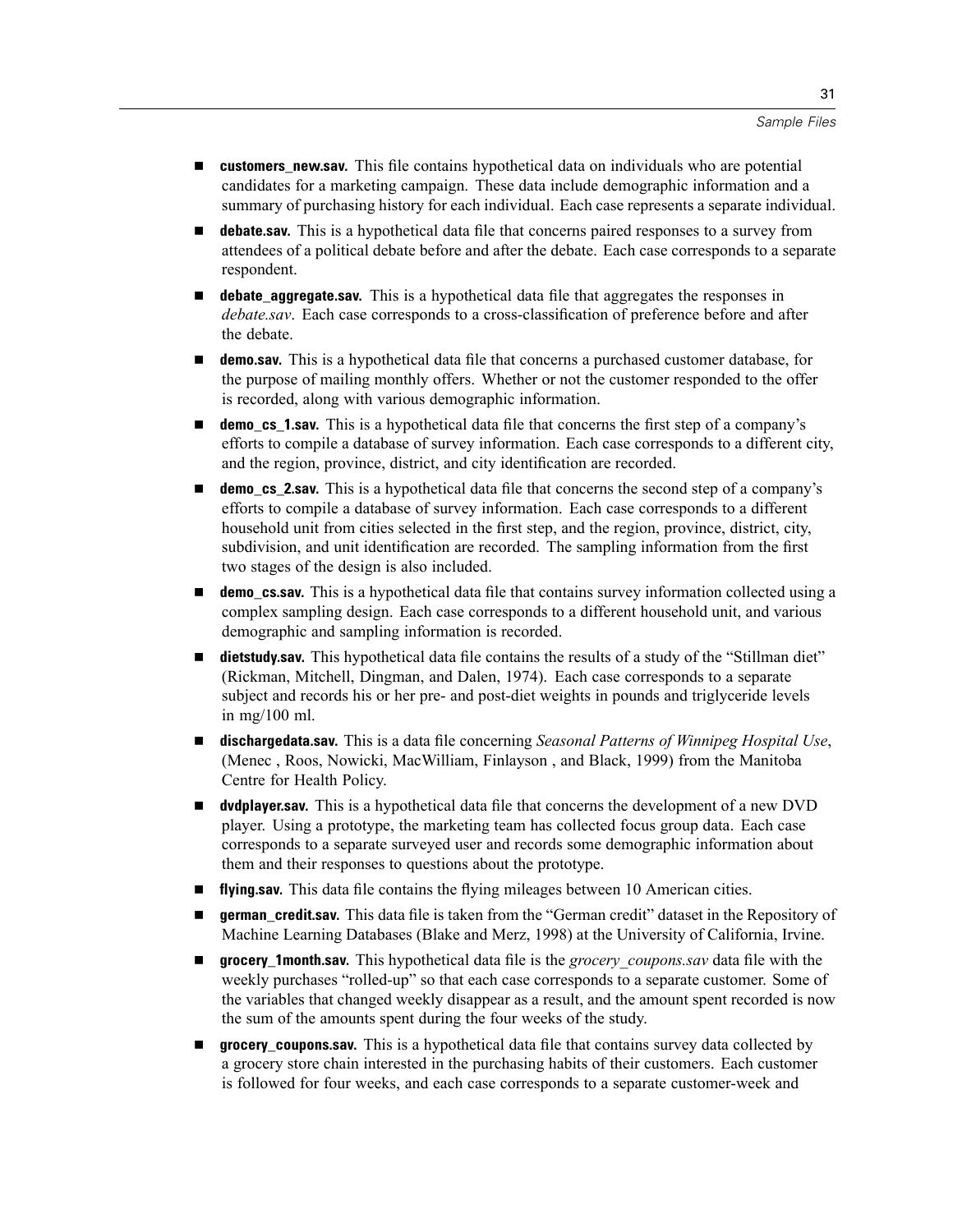*Appendix A*

records information about where and how the customer shops, including how much was spent on groceries during that week.

- **guttman.sav.** Bell (Bell, 1961) presented a table to illustrate possible social groups. Guttman (Guttman, 1968) used a portion of this table, in which five variables describing such things as social interaction, feelings of belonging to a group, physical proximity of members, and formality of the relationship were crossed with seven theoretical social groups, including crowds (for example, people at a football game), audiences (for example, people at a theater or classroom lecture), public (for example, newspaper or television audiences), mobs (like a crowd but with much more intense interaction), primary groups (intimate), secondary groups (voluntary), and the modern community (loose confederation resulting from close physical proximity and a need for specialized services).
- **healthplans.sav.** This is a hypothetical data file that concerns an insurance group's efforts to evaluate four different health care plans for small employers. Twelve employers are recruited to rank the plans by how much they would prefer to offer them to their employees. Each case corresponds to a separate employer and records the reactions to each plan.
- **health funding.sav.** This is a hypothetical data file that contains data on health care funding (amount per 100 population), disease rates (rate per 10,000 population), and visits to health care providers (rate per 10,000 population). Each case represents a different city.
- **hivassay.sav.** This is a hypothetical data file that concerns the efforts of a pharmaceutical lab to develop a rapid assay for detecting HIV infection. The results of the assay are eight deepening shades of red, with deeper shades indicating greater likelihood of infection. A laboratory trial was conducted on 2,000 blood samples, half of which were infected with HIV and half of which were clean.
- **hourlywagedata.sav.** This is a hypothetical data file that concerns the hourly wages of nurses from office and hospital positions and with varying levels of experience.
- $\blacksquare$  insure.sav. This is a hypothetical data file that concerns an insurance company that is studying the risk factors that indicate whether a client will have to make a claim on a 10-year term life insurance contract. Each case in the data file represents a pair of contracts, one of which recorded a claim and the other didn't, matched on age and gender.
- $\blacksquare$  **judges.sav.** This is a hypothetical data file that concerns the scores given by trained judges (plus one enthusiast) to 300 gymnastics performances. Each row represents a separate performance; the judges viewed the same performances.
- **kinship\_dat.sav.** Rosenberg and Kim (Rosenberg and Kim, 1975) set out to analyze 15 kinship terms (aunt, brother, cousin, daughter, father, granddaughter, grandfather, grandmother, grandson, mother, nephew, niece, sister, son, uncle). They asked four groups of college students (two female, two male) to sort these terms on the basis of similarities. Two groups (one female, one male) were asked to sort twice, with the second sorting based on a different criterion from the first sort. Thus, a total of six "sources" were obtained. Each source corresponds to a  $15 \times 15$  proximity matrix, whose cells are equal to the number of people in a source minus the number of times the objects were partitioned together in that source.
- **kinship\_ini.sav.** This data file contains an initial configuration for a three-dimensional solution for *kinship\_dat.sav*.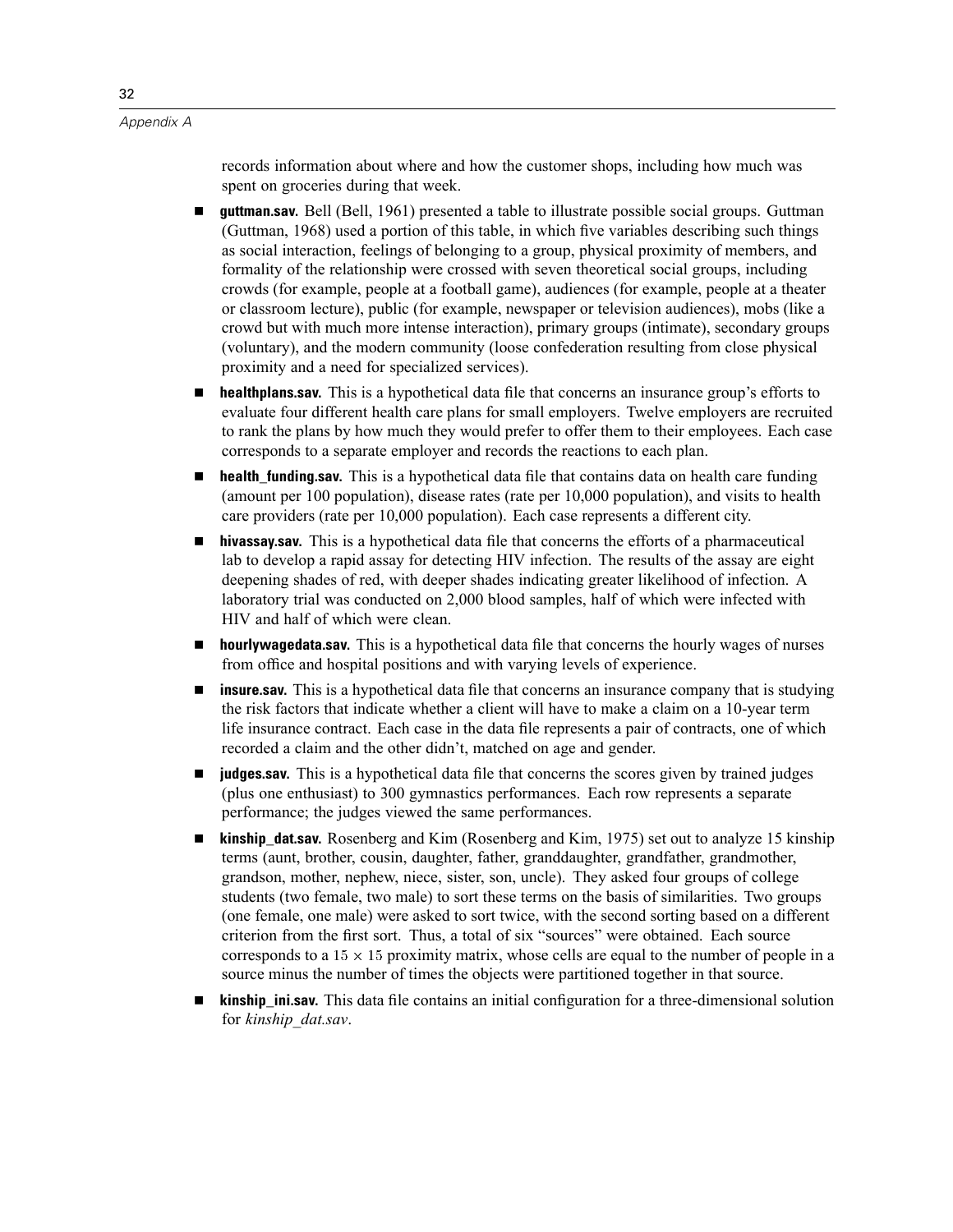- **kinship\_var.sav.** This data file contains independent variables *gender*, *gener*(ation), and *degree* (of separation) that can be used to interpret the dimensions of a solution for *kinship\_dat.sav*. Specifically, they can be used to restrict the space of the solution to a linear combination of these variables.
- **mailresponse.sav.** This is a hypothetical data file that concerns the efforts of a clothing manufacturer to determine whether using first class postage for direct mailings results in faster responses than bulk mail. Order-takers record how many weeks after the mailing each order is taken.
- **marketvalues.sav.** This data file concerns home sales in a new housing development in Algonquin, Ill., during the years from 1999–2000. These sales are a matter of public record.
- **mutualfund.sav.** This data file concerns stock market information for various tech stocks listed on the S&P 500. Each case corresponds to a separate company.
- **nhis2000\_subset.sav.** The National Health Interview Survey (NHIS) is a large, population-based survey of the U.S. civilian population. Interviews are carried out face-to-face in a nationally representative sample of households. Demographic information and observations about health behaviors and status are obtained for members of each household. This data file contains a subset of information from the 2000 survey. National Center for Health Statistics. National Health Interview Survey, 2000. Public-use data file and documentation. *ftp://ftp.cdc.gov/pub/Health\_Statistics/NCHS/Datasets/NHIS/2000/*. Accessed 2003.
- **ozone.sav.** The data include 330 observations on six meteorological variables for predicting ozone concentration from the remaining variables. Previous researchers (Breiman and Friedman, 1985), (Hastie and Tibshirani, 1990), among others found nonlinearities among these variables, which hinder standard regression approaches.
- **pain\_medication.sav.** This hypothetical data file contains the results of a clinical trial for anti-inflammatory medication for treating chronic arthritic pain. Of particular interest is the time it takes for the drug to take effect and how it compares to an existing medication.
- **P** patient los.sav. This hypothetical data file contains the treatment records of patients who were admitted to the hospital for suspected myocardial infarction (MI, or "heart attack"). Each case corresponds to a separate patient and records many variables related to their hospital stay.
- **Patlos sample.sav.** This hypothetical data file contains the treatment records of a sample of patients who received thrombolytics during treatment for myocardial infarction (MI, or "heart attack"). Each case corresponds to a separate patient and records many variables related to their hospital stay.
- **Polishing.sav.** This is the "Nambeware Polishing Times" data file from the Data and Story Library. It concerns the efforts of a metal tableware manufacturer (Nambe Mills, Santa Fe, N. M.) to plan its production schedule. Each case represents a different item in the product line. The diameter, polishing time, price, and product type are recorded for each item.
- **poll cs.sav.** This is a hypothetical data file that concerns pollsters' efforts to determine the level of public support for a bill before the legislature. The cases correspond to registered voters. Each case records the county, township, and neighborhood in which the voter lives.
- **Poll cs sample.sav.** This hypothetical data file contains a sample of the voters listed in *poll\_cs.sav*. The sample was taken according to the design specified in the *poll.csplan* plan file, and this data file records the inclusion probabilities and sample weights. Note, however, that because the sampling plan makes use of a probability-proportional-to-size (PPS) method, there is also a file containing the joint selection probabilities (*poll\_jointprob.sav*). The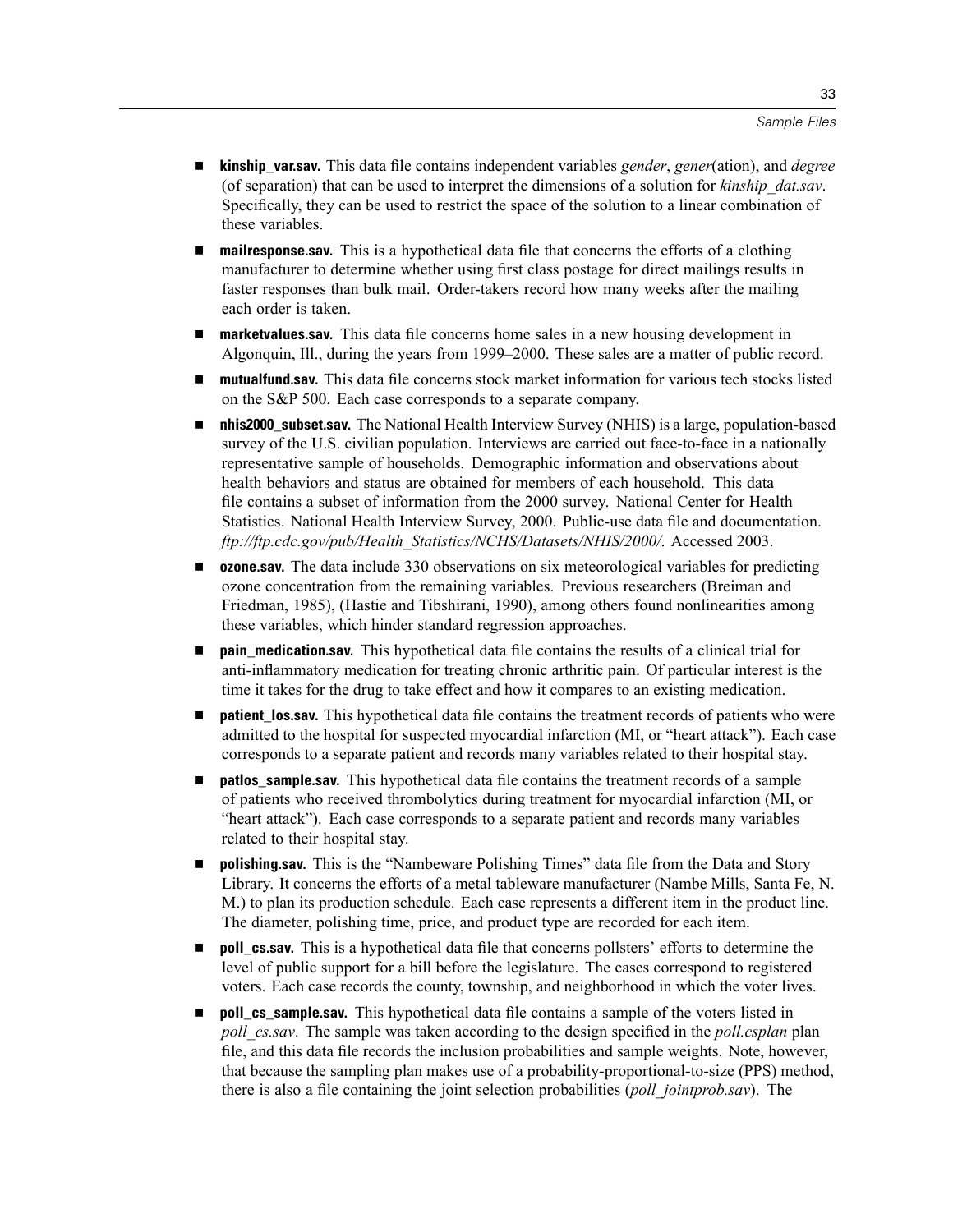*Appendix A*

additional variables corresponding to voter demographics and their opinion on the proposed bill were collected and added the data file after the sample as taken.

- **Property assess.sav.** This is a hypothetical data file that concerns a county assessor's efforts to keep property value assessments up to date on limited resources. The cases correspond to properties sold in the county in the past year. Each case in the data file records the township in which the property lies, the assessor who last visited the property, the time since that assessment, the valuation made at that time, and the sale value of the property.
- **property\_assess\_cs.sav.** This is a hypothetical data file that concerns a state assessor's efforts to keep property value assessments up to date on limited resources. The cases correspond to properties in the state. Each case in the data file records the county, township, and neighborhood in which the property lies, the time since the last assessment, and the valuation made at that time.
- **Property assess cs sample.sav.** This hypothetical data file contains a sample of the properties listed in *property* assess cs.sav. The sample was taken according to the design specified in the *property* assess.csplan plan file, and this data file records the inclusion probabilities and sample weights. The additional variable *Current value* was collected and added to the data file after the sample was taken.
- **recidivism.sav.** This is a hypothetical data file that concerns a government law enforcement agency's efforts to understand recidivism rates in their area of jurisdiction. Each case corresponds to a previous offender and records their demographic information, some details of their first crime, and then the time until their second arrest, if it occurred within two years of the first arrest.
- **recidivism\_cs\_sample.sav.** This is a hypothetical data file that concerns a government law enforcement agency's efforts to understand recidivism rates in their area of jurisdiction. Each case corresponds to a previous offender, released from their first arrest during the month of June, 2003, and records their demographic information, some details of their first crime, and the data of their second arrest, if it occurred by the end of June, 2006. Offenders were selected from sampled departments according to the sampling plan specified in *recidivism\_cs.csplan*; because it makes use of a probability-proportional-to-size (PPS) method, there is also a file containing the joint selection probabilities (*recidivism\_cs\_jointprob.sav*).
- **salesperformance.sav.** This is a hypothetical data file that concerns the evaluation of two new sales training courses. Sixty employees, divided into three groups, all receive standard training. In addition, group 2 gets technical training; group 3, a hands-on tutorial. Each employee was tested at the end of the training course and their score recorded. Each case in the data file represents a separate trainee and records the group to which they were assigned and the score they received on the exam.
- **satisf.sav.** This is a hypothetical data file that concerns a satisfaction survey conducted by a retail company at 4 store locations. 582 customers were surveyed in all, and each case represents the responses from a single customer.
- **screws.sav.** This data file contains information on the characteristics of screws, bolts, nuts, and tacks (Hartigan, 1975).
- **shampoo\_ph.sav.** This is a hypothetical data file that concerns the quality control at a factory for hair products. At regular time intervals, six separate output batches are measured and their pH recorded. The target range is 4.5–5.5.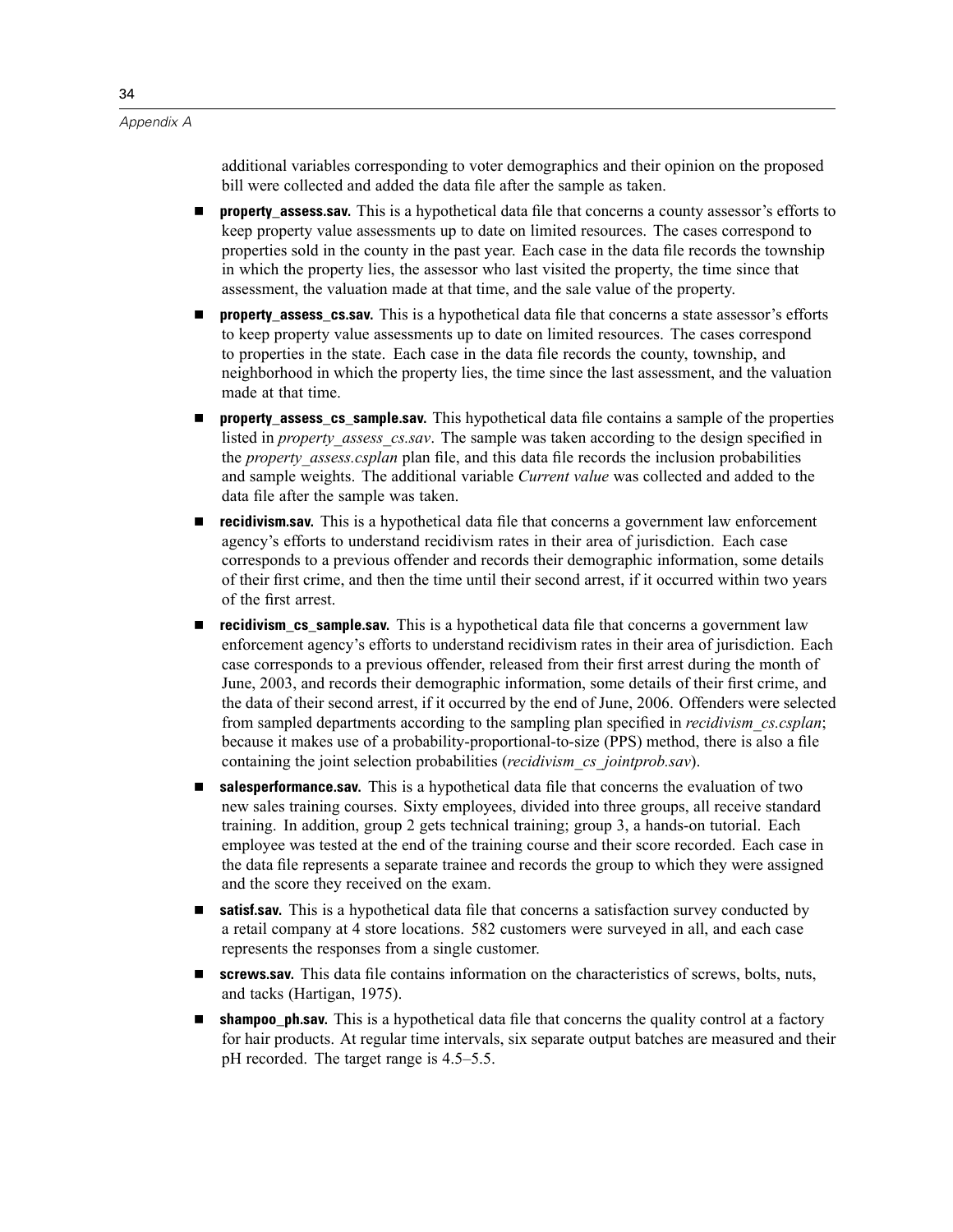- **ships.sav.** A dataset presented and analyzed elsewhere (McCullagh et al., 1989) that concerns damage to cargo ships caused by waves. The incident counts can be modeled as occurring at a Poisson rate given the ship type, construction period, and service period. The aggregate months of service for each cell of the table formed by the cross-classification of factors provides values for the exposure to risk.
- **site.sav.** This is a hypothetical data file that concerns a company's efforts to choose new sites for their expanding business. They have hired two consultants to separately evaluate the sites, who, in addition to an extended report, summarized each site as a "good," "fair," or "poor" prospect.
- **siteratings.sav.** This is a hypothetical data file that concerns the beta testing of an e-commerce firm's new Web site. Each case represents a separate beta tester, who scored the usability of the site on a scale from 0–20.
- **smokers.sav.** This data file is abstracted from the 1998 National Household Survey of Drug Abuse and is a probability sample of American households. Thus, the first step in an analysis of this data file should be to weight the data to reflect population trends.
- **smoking.sav.** This is a hypothetical table introduced by Greenacre (Greenacre, 1984). The table of interest is formed by the crosstabulation of smoking behavior by job category. The variable *Staff Group* contains the job categories *Sr Managers*, *Jr Managers*, *Sr Employees*, *Jr Employees*, and *Secretaries*, plus the category *National Average*, which can be used as supplementary to an analysis. The variable *Smoking* contains the behaviors *None*, *Light*, *Medium*, and *Heavy*, plus the categories *No Alcohol* and *Alcohol*, which can be used as supplementary to an analysis.
- **storebrand.sav.** This is a hypothetical data file that concerns a grocery store manager's efforts to increase sales of the store brand detergent relative to other brands. She puts together an in-store promotion and talks with customers at check-out. Each case represents a separate customer.
- **stores.sav.** This data file contains hypothetical monthly market share data for two competing grocery stores. Each case represents the market share data for a given month.
- **stroke clean.sav.** This hypothetical data file contains the state of a medical database after it has been cleaned using procedures in the Data Preparation option.
- **stroke invalid.sav.** This hypothetical data file contains the initial state of a medical database and contains several data entry errors.
- **stroke survival.** This hypothetical data file concerns survival times for patients exiting a rehabilitation program post-ischemic stroke face a number of challenges. Post-stroke, the occurrence of myocardial infarction, ischemic stroke, or hemorrhagic stroke is noted and the time of the event recorded. The sample is left-truncated because it only includes patients who survived through the end of the rehabilitation program administered post-stroke.
- **stroke valid.sav.** This hypothetical data file contains the state of a medical database after the values have been checked using the Validate Data procedure. It still contains potentially anomalous cases.
- **tastetest.sav.** This is a hypothetical data file that concerns the effect of mulch color on the taste of crops. Strawberries grown in red, blue, and black mulch were rated by taste-testers on an ordinal scale of 1 to 5 (far below to far above average). Each case represents a separate taste-tester.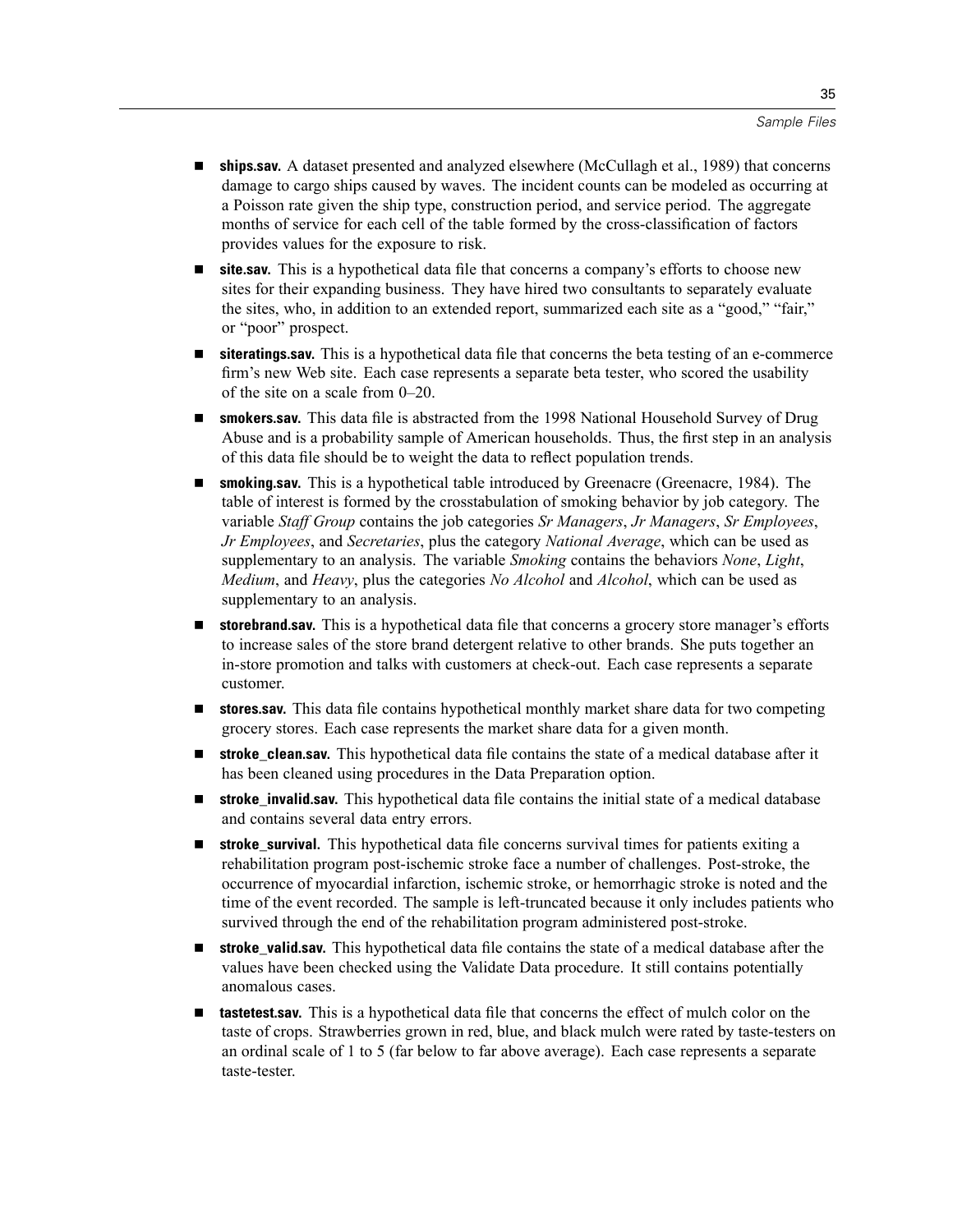- **telco.sav.** This is a hypothetical data file that concerns a telecommunications company's efforts to reduce churn in their customer base. Each case corresponds to a separate customer and records various demographic and service usage information.
- **telco\_extra.sav.** This data file is similar to the *telco.sav* data file, but the "tenure" and log-transformed customer spending variables have been removed and replaced by standardized log-transformed customer spending variables.
- **telco\_missing.sav.** This data file is the same as the *telco\_mva\_complete.sav* data file, but some of the data have been replaced with missing values.
- **telco mva complete.sav.** This data file is a subset of the *telco.sav* data file but with different variable names.
- **testmarket.sav.** This hypothetical data file concerns a fast food chain's plans to add a new item to its menu. There are three possible campaigns for promoting the new product, so the new item is introduced at locations in several randomly selected markets. A different promotion is used at each location, and the weekly sales of the new item are recorded for the first four weeks. Each case corresponds to a separate location-week.
- **testmarket 1month.sav.** This hypothetical data file is the *testmarket.sav* data file with the weekly sales "rolled-up" so that each case corresponds to a separate location. Some of the variables that changed weekly disappear as a result, and the sales recorded is now the sum of the sales during the four weeks of the study.
- **tree\_car.sav.** This is a hypothetical data file containing demographic and vehicle purchase price data.
- **tree credit.sav.** This is a hypothetical data file containing demographic and bank loan history data.
- **tree missing data.sav** This is a hypothetical data file containing demographic and bank loan history data with a large number of missing values.
- **tree\_score\_car.sav.** This is a hypothetical data file containing demographic and vehicle purchase price data.
- **tree\_textdata.sav.** A simple data file with only two variables intended primarily to show the default state of variables prior to assignment of measurement level and value labels.
- **tv-survey.sav.** This is a hypothetical data file that concerns a survey conducted by a TV studio that is considering whether to extend the run of a successful program. 906 respondents were asked whether they would watch the program under various conditions. Each row represents a separate respondent; each column is a separate condition.
- **ulcer recurrence.sav.** This file contains partial information from a study designed to compare the efficacy of two therapies for preventing the recurrence of ulcers. It provides a good example of interval-censored data and has been presented and analyzed elsewhere (Collett, 2003).
- **ulcer\_recurrence\_recoded.sav.** This file reorganizes the information in *ulcer\_recurrence.sav* to allow you model the event probability for each interval of the study rather than simply the end-of-study event probability. It has been presented and analyzed elsewhere (Collett et al., 2003).
- **verd1985.sav.** This data file concerns a survey (Verdegaal, 1985). The responses of 15 subjects to 8 variables were recorded. The variables of interest are divided into three sets. Set 1 includes *age* and *marital*, set 2 includes *pet* and *news*, and set 3 includes *music* and *live*.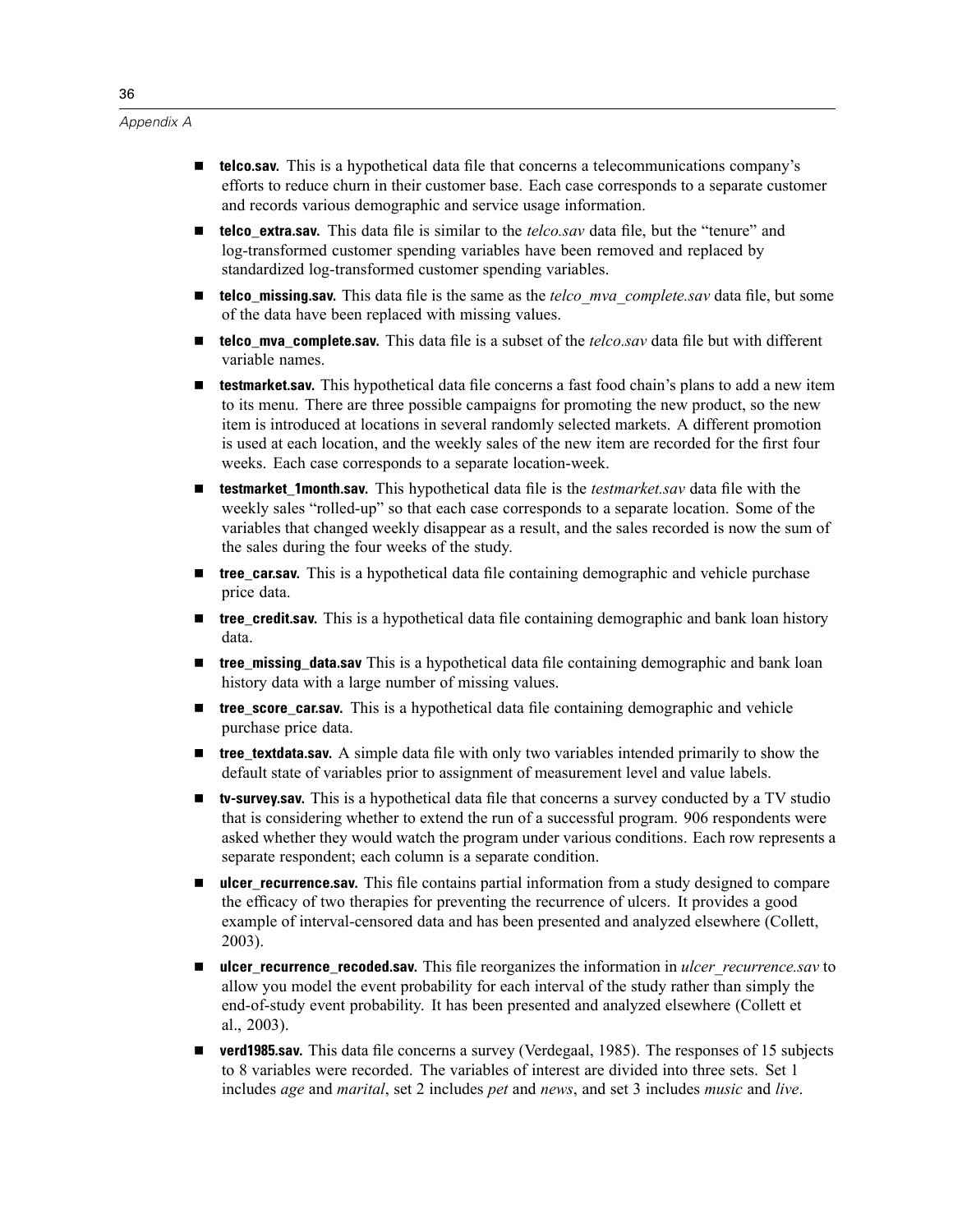*Pet* is scaled as multiple nominal and *age* is scaled as ordinal; all of the other variables are scaled as single nominal.

- **virus.sav.** This is a hypothetical data file that concerns the efforts of an Internet service provider (ISP) to determine the effects of a virus on its networks. They have tracked the (approximate) percentage of infected e-mail traffic on its networks over time, from the moment of discovery until the threat was contained.
- **waittimes.sav.** This is a hypothetical data file that concerns customer waiting times for service at three different branches of a local bank. Each case corresponds to a separate customer and records the time spent waiting and the branch at which they were conducting their business.
- **webusability.sav.** This is a hypothetical data file that concerns usability testing of a new e-store. Each case corresponds to one of five usability testers and records whether or not the tester succeeded at each of six separate tasks.
- **wheeze\_steubenville.sav.** This is a subset from a longitudinal study of the health effects of air pollution on children (Ware, Dockery, Spiro III, Speizer, and Ferris Jr., 1984). The data contain repeated binary measures of the wheezing status for children from Steubenville, Ohio, at ages 7, 8, 9 and 10 years, along with a fixed recording of whether or not the mother was a smoker during the first year of the study.
- **workprog.sav.** This is a hypothetical data file that concerns a government works program that tries to place disadvantaged people into better jobs. A sample of potential program participants were followed, some of whom were randomly selected for enrollment in the program, while others were not. Each case represents a separate program participant.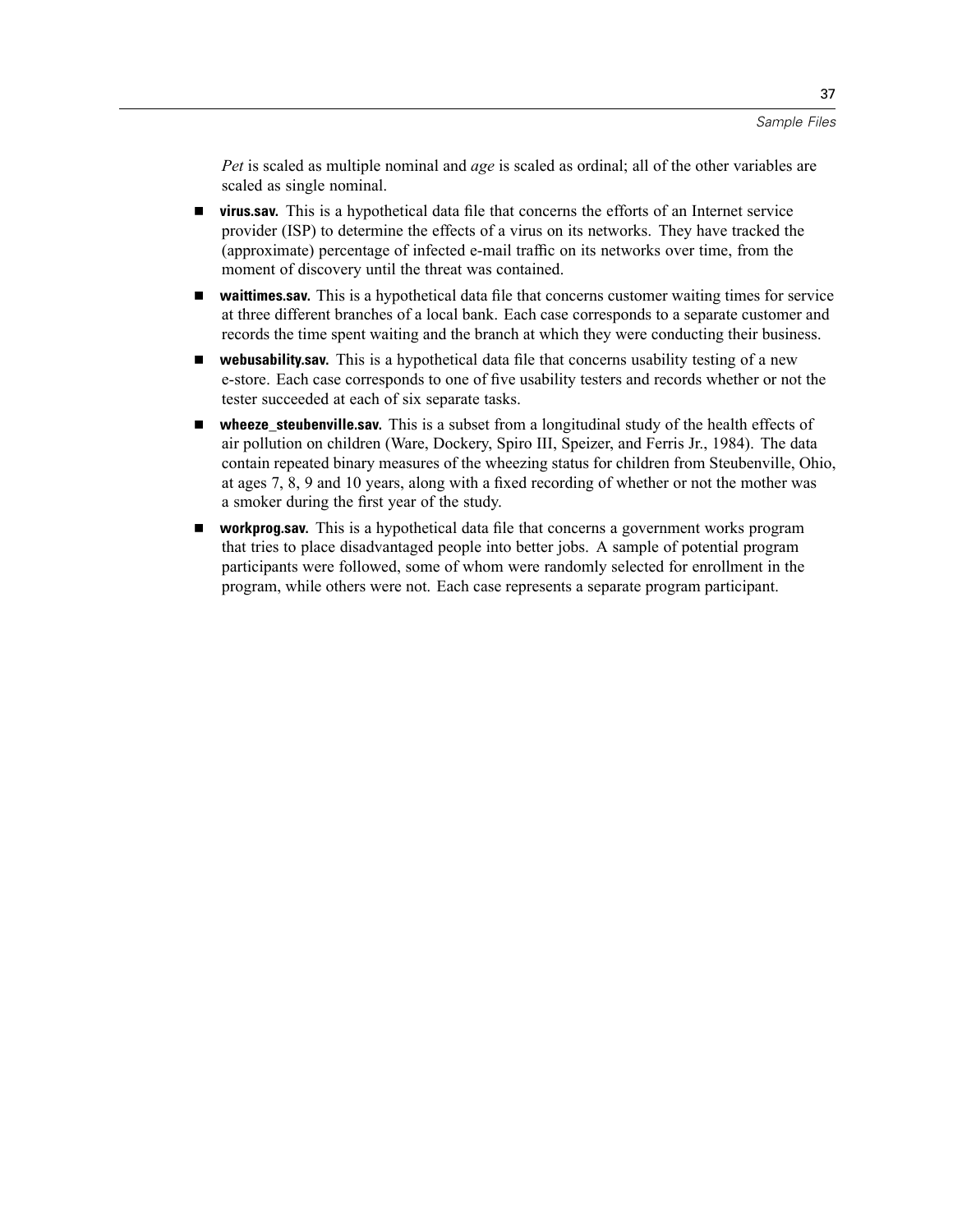## *Bibliography*

<span id="page-43-0"></span>Akaah, I. P., and P. K. Korgaonkar. 1988. A conjoint investigation of the relative importance of risk relievers in direct marketing. *Journal of Advertising Research*, 28:4, 38–44.

Bell, E. H. 1961. *Social foundations of human behavior: Introduction to the study of sociology*. New York: Harper & Row.

Blake, C. L., and C. J. Merz. 1998. "UCI Repository of machine learning databases." Available at [http://www.ics.uci.edu/~mlearn/MLRepository.html.](http://www.ics.uci.edu/%7Emlearn/MLRepository.html)

Breiman, L., and J. H. Friedman. 1985. Estimating optimal transformations for multiple regression and correlation. *Journal of the American Statistical Association*, 80, 580–598.

Cattin, P., and D. R. Wittink. 1982. Commercial use of conjoint analysis: A survey. *Journal of Marketing*, 46:3, 44–53.

Collett, D. 2003. *Modelling survival data in medical research*, 2 ed. Boca Raton: Chapman & Hall/CRC.

Green, P. E., and V. Rao. 1972. *Applied multidimensional scaling*. Hinsdale, Ill.: Dryden Press.

Green, P. E., and Y. Wind. 1973. *Multiattribute decisions in marketing: A measurement approach*. Hinsdale, Ill.: Dryden Press.

Greenacre, M. J. 1984. *Theory and applications of correspondence analysis*. London: Academic Press.

Guttman, L. 1968. A general nonmetric technique for finding the smallest coordinate space for configurations of points. *Psychometrika*, 33, 469–506.

Hartigan, J. A. 1975. *Clustering algorithms*. New York: John Wiley and Sons.

Hastie, T., and R. Tibshirani. 1990. *Generalized additive models*. London: Chapman and Hall.

Kennedy, R., C. Riquier, and B. Sharp. 1996. Practical applications of correspondence analysis to categorical data in market research. *Journal of Targeting, Measurement, and Analysis for Marketing*, 5, 56–70.

McCullagh, P., and J. A. Nelder. 1989. *Generalized Linear Models*, 2nd ed. London: Chapman & Hall.

Menec , V., N. Roos, D. Nowicki, L. MacWilliam, G. Finlayson , and C. Black. 1999. *Seasonal Patterns of Winnipeg Hospital Use*. : Manitoba Centre for Health Policy.

Price, R. H., and D. L. Bouffard. 1974. Behavioral appropriateness and situational constraints as dimensions of social behavior. *Journal of Personality and Social Psychology*, 30, 579–586.

Rickman, R., N. Mitchell, J. Dingman, and J. E. Dalen. 1974. Changes in serum cholesterol during the Stillman Diet. *Journal of the American Medical Association*, 228, 54–58.

Rosenberg, S., and M. P. Kim. 1975. The method of sorting as a data-gathering procedure in multivariate research. *Multivariate Behavioral Research*, 10, 489–502.

Van der Ham, T., J. J. Meulman, D. C. Van Strien, and H. Van Engeland. 1997. Empirically based subgrouping of eating disorders in adolescents: A longitudinal perspective. *British Journal of Psychiatry*, 170, 363–368.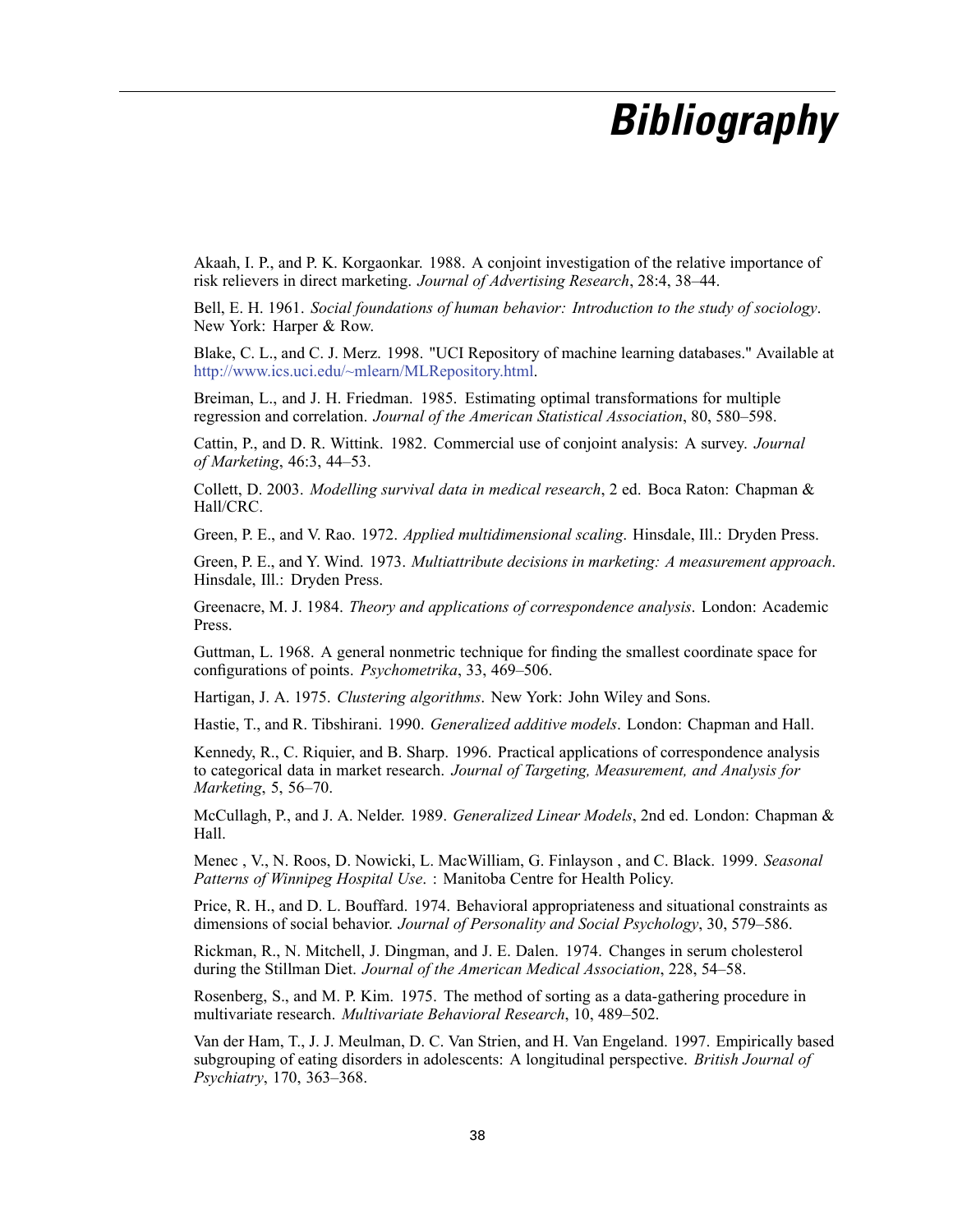*Bibliography*

Verdegaal, R. 1985. *Meer sets analyse voor kwalitatieve gegevens (in Dutch)*. Leiden: Department of Data Theory, University of Leiden.

Ware, J. H., D. W. Dockery, A. Spiro III, F. E. Speizer, and B. G. Ferris Jr.. 1984. Passive smoking, gas cooking, and respiratory health of children living in six cities. *American Review of Respiratory Diseases*, 129, 366–374.